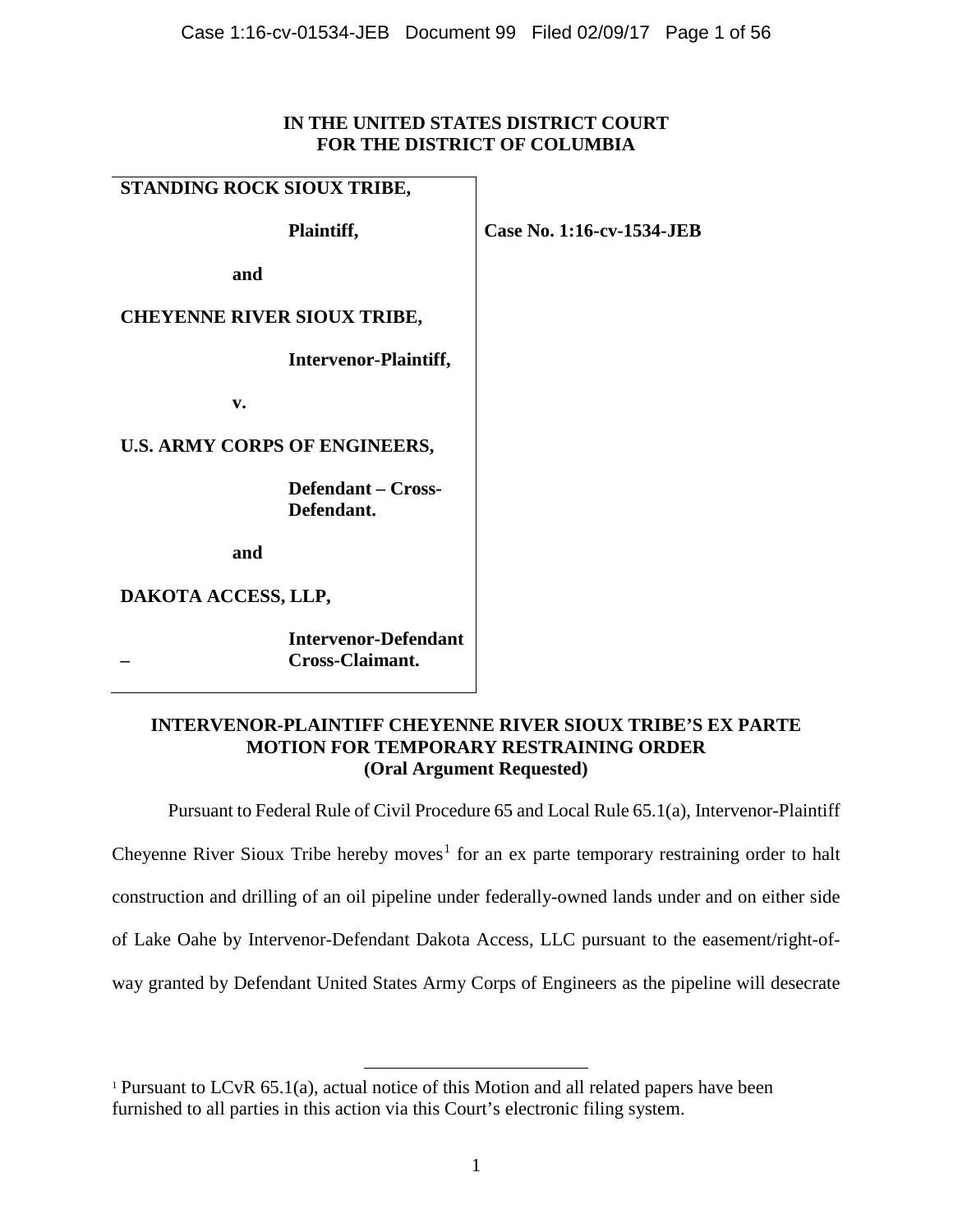## Case 1:16-cv-01534-JEB Document 99 Filed 02/09/17 Page 2 of 56

the waters upon which Cheyenne River Sioux tribal members rely for their most important religious practices and therefore substantially burden the free exercise of their religion for the reasons set forth in the accompanying memorandum of law.

The Tribe requests that a Temporary Restraining Order preventing drilling under Lake Oahe be issued immediately with a hearing to be held on this matter at the Court's earliest convenience.

Dated: February 9, 2017

## CHEYENNE RIVER SIOUX TRIBE, Intervenor-Plaintiff,

By: */s/* Nicole E. Ducheneaux Nicole E. Ducheneaux Fredericks Peebles & Morgan LLP 3610 North 163rd Plaza Omaha, NE 68116 Telephone: (402) 333-4053 Facsimile: (402) 333-4761 Email: nducheneaux@ndnlaw.com

> Conly J. Schulte FREDERICKS PEEBLES & MORGAN LLP 1900 Plaza Drive Louisville, CO 80027 Telephone: (303) 673-9600 Facsimile: (303) 673-9839 Email: cschulte@ndnlaw.com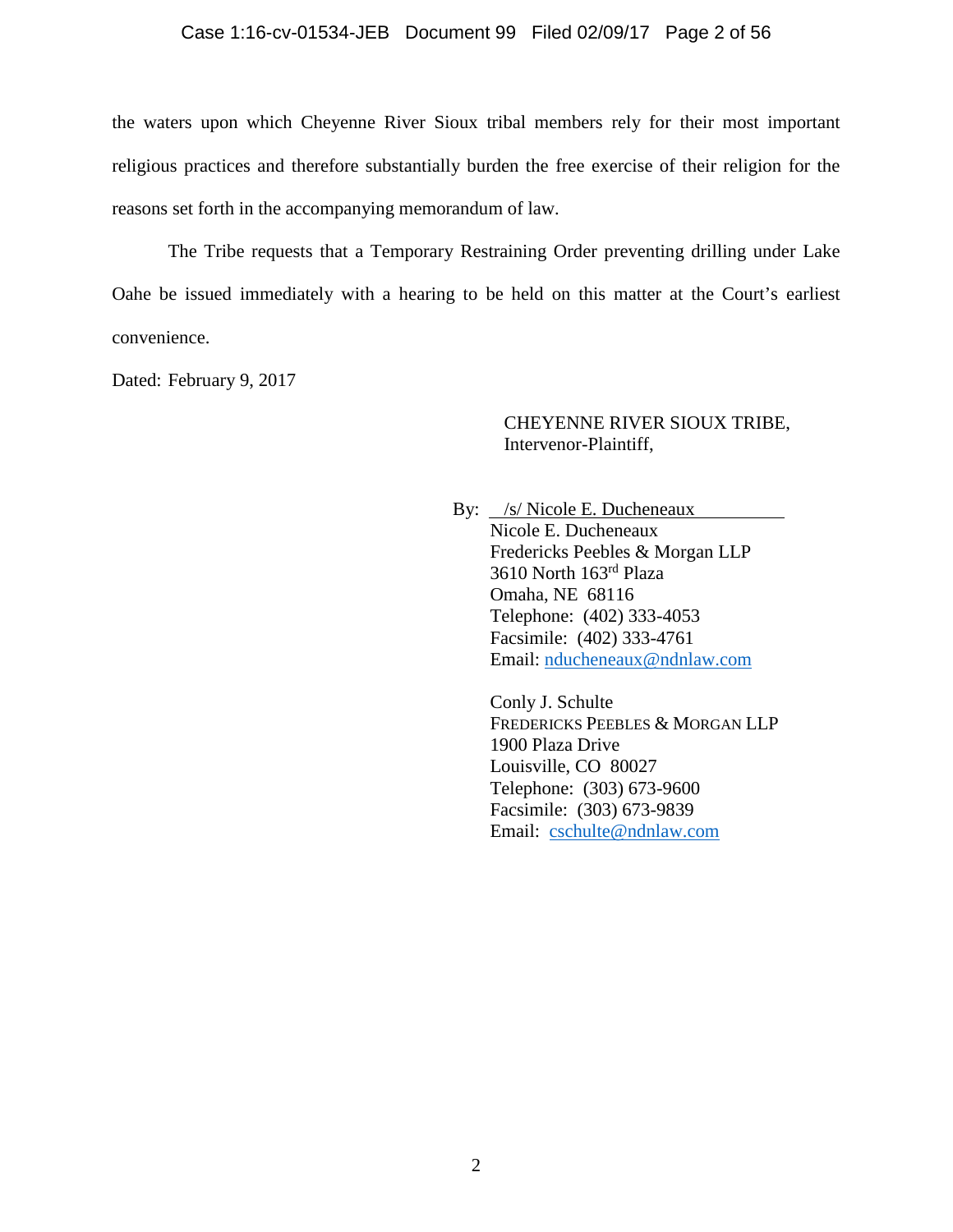# **CERTIFICATE OF SERVICE**

I HEREBY CERTIFY that on this 9th day of February, 2017, a copy of the foregoing was filed electronically with the Clerk of the Court. The electronic filing prompted automatic service of the filing to all counsel of record in this case who have obtained CM/ECF passwords.

/s/ Nicole E. Ducheneaux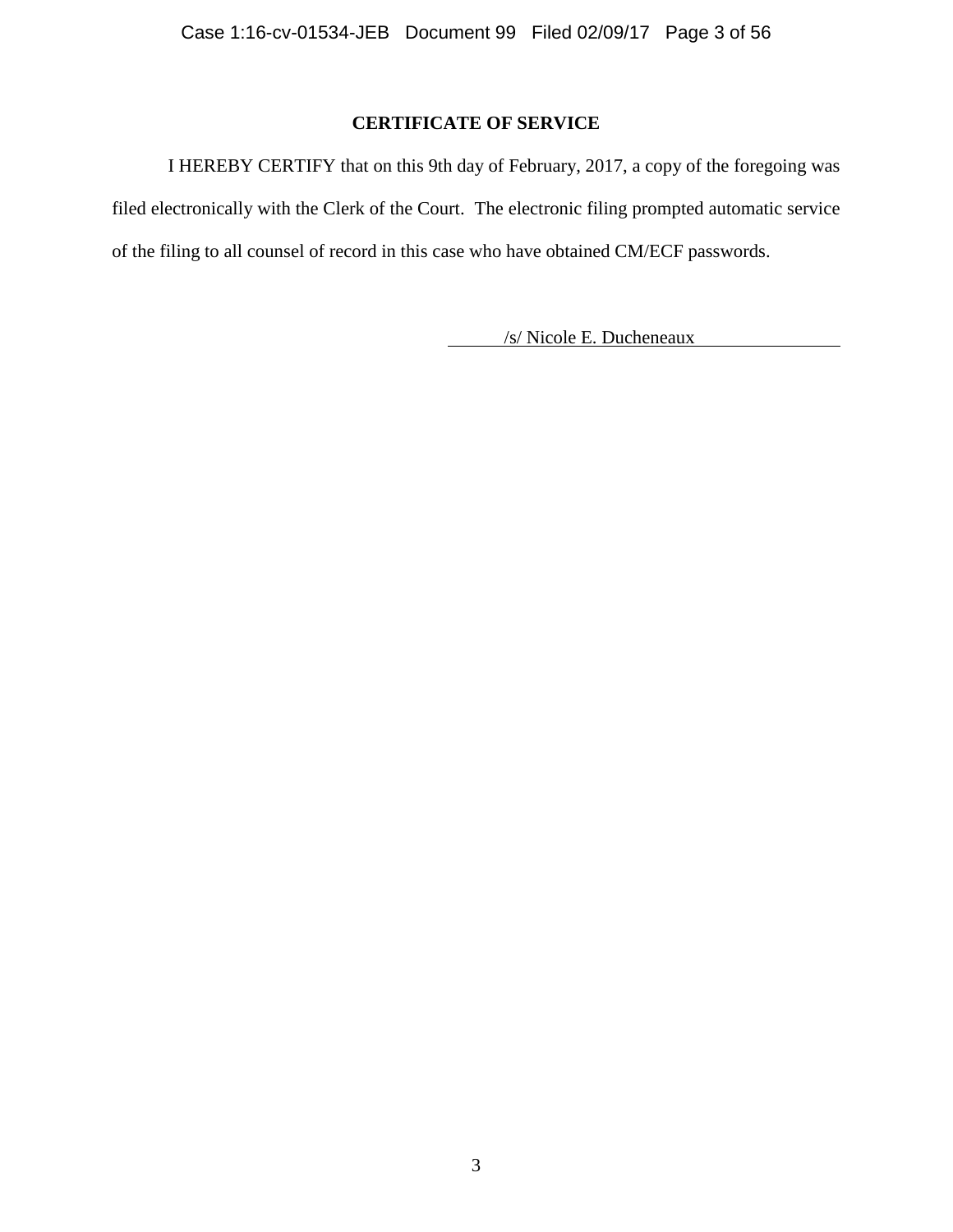# **IN THE UNITED STATES DISTRICT COURT FOR THE DISTRICT OF COLUMBIA**

# **STANDING ROCK SIOUX TRIBE,**

**Plaintiff,**

**Case No. 1:16-cv-1534-JEB**

**and**

# **CHEYENNE RIVER SIOUX TRIBE,**

**Intervenor-Plaintiff,**

**v.**

**U.S. ARMY CORPS OF ENGINEERS,**

**Defendant – Cross-Defendant.**

**and**

**DAKOTA ACCESS, LLP,**

**Intervenor-Defendant – Cross-Claimant.**

# **INTERVENOR-PLAINTIFF CHEYENNE RIVER SIOUX TRIBE'S COMBINED MEMORANDUM IN SUPPORT OF EX-PARTE APPLICATION FOR TEMPORARY RESTRAINING ORDER AND APPLICATION FOR PRELIMINARY INJUNCTION**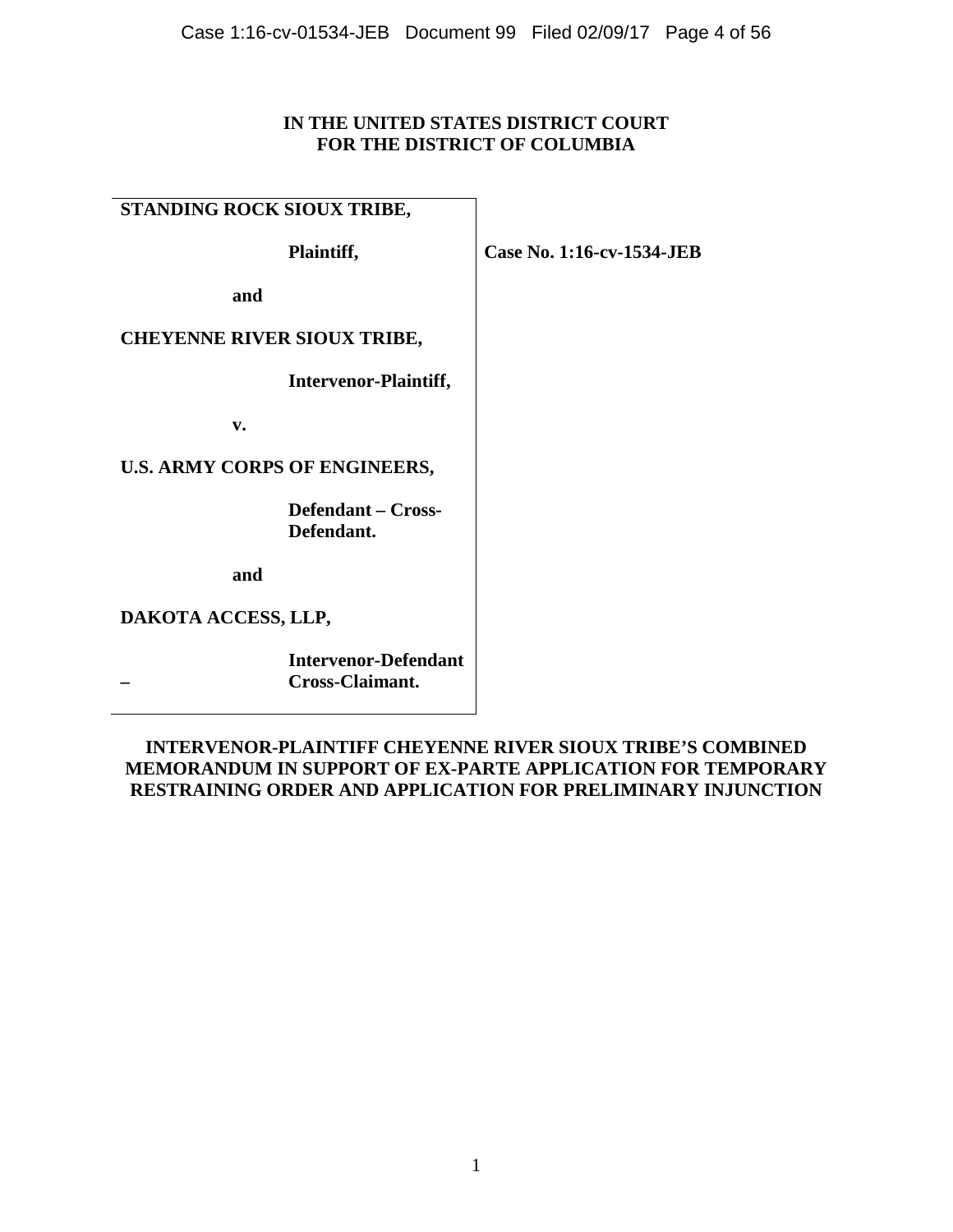# **TABLE OF CONTENTS**

| The Religious Exercise of the Cheyenne River Sioux Tribe and Its Members  4<br>I.                                                                                 |
|-------------------------------------------------------------------------------------------------------------------------------------------------------------------|
| A. General principles of Cheyenne River Lakota religious exercise  4                                                                                              |
| B. Specific beliefs and sacraments of the Cheyenne River Lakota and their relationship                                                                            |
|                                                                                                                                                                   |
| The United States' Systematic Restriction of the Tribe's and Its Members' Access to<br>II.                                                                        |
| III.                                                                                                                                                              |
| IV.                                                                                                                                                               |
| V.                                                                                                                                                                |
|                                                                                                                                                                   |
|                                                                                                                                                                   |
| I.                                                                                                                                                                |
| A. Practitioners of the Lakota Religion Are Sincerely Compelled to Observe and                                                                                    |
| B. The Corps' Granting of Permission for Dakota Access to Construct and Operate a<br>Crude Oil Pipeline Under the Tribe's Sacred Waters Substantially Burden the  |
| C. The Corps has no Compelling Interest in the Construction of the Dakota Access                                                                                  |
| D. Even if the Corps Had a Compelling Interest Here, Construction of the Pipeline<br>Under Sacred Waters Owned by the Cheyenne River Sioux Tribe is Not the Least |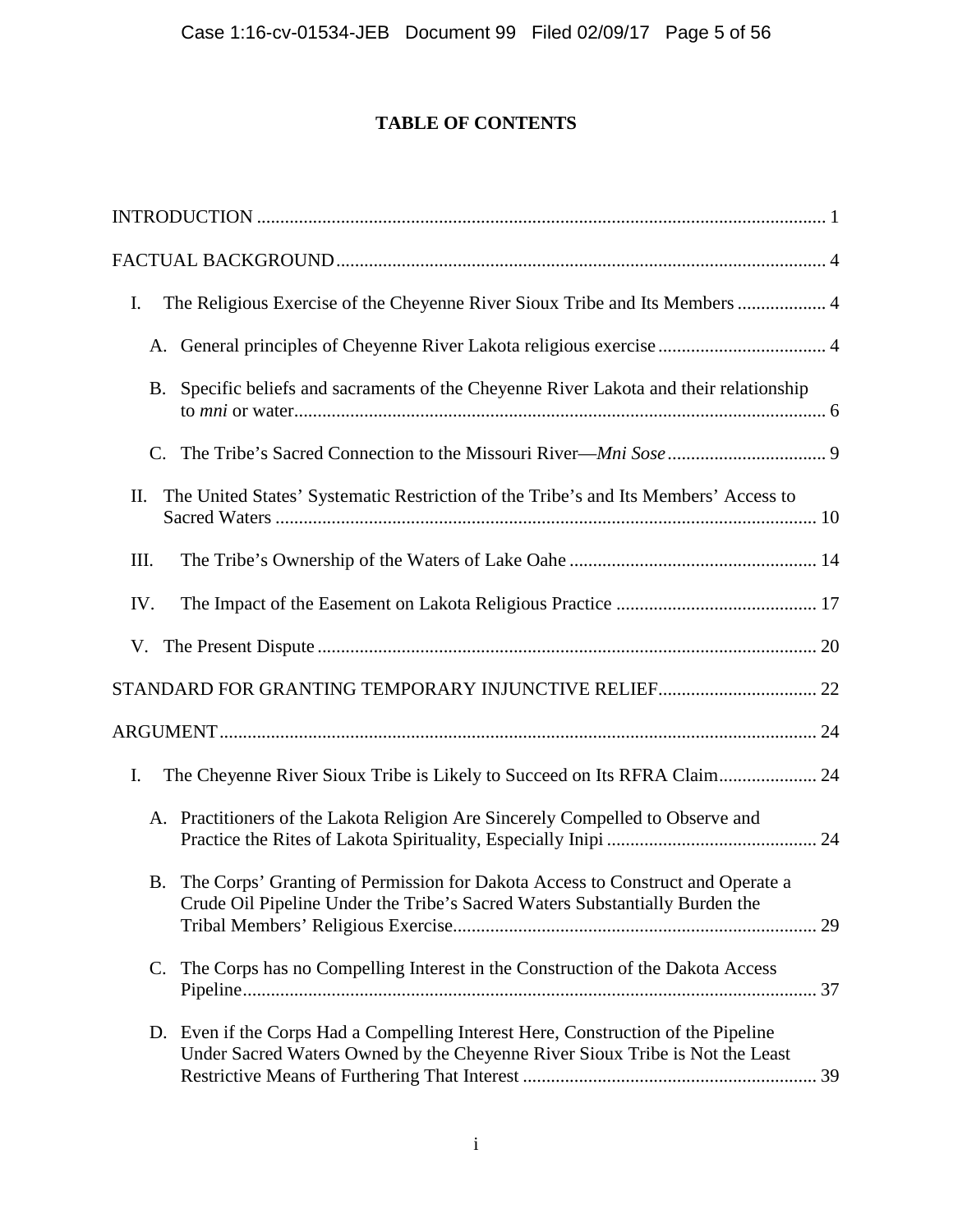| II. The Remaining Factors All Weigh In Favor of Granting Temporary and Preliminary         |  |
|--------------------------------------------------------------------------------------------|--|
| A. The Cheyenne River Sioux Tribe will suffer irreparable harm absent injunctive relief 41 |  |
| B. The Balance of Harms Weighs in the Cheyenne River Sioux Tribe's Favor  42               |  |
|                                                                                            |  |
|                                                                                            |  |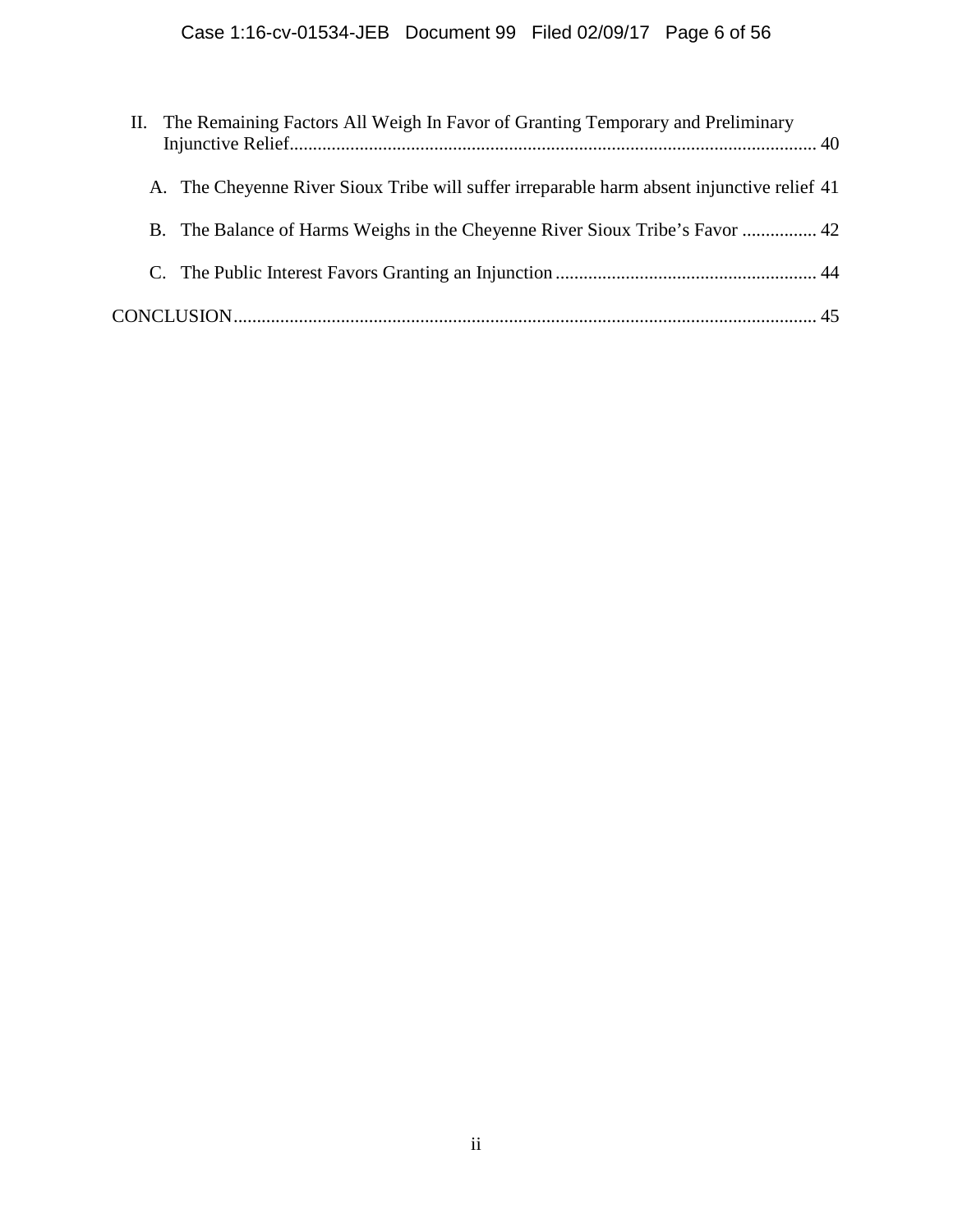# **TABLE OF AUTHORITIES**

# **Cases**

| A.A. ex. rel. Betenbaugh v. Needville Indep. Sch. Dist., 611 F.3d 248 (5th Cir. 2010) 25 |  |
|------------------------------------------------------------------------------------------|--|
|                                                                                          |  |
|                                                                                          |  |
|                                                                                          |  |
| Chaplaincy of Full Gospel Churches v. England, 454 F.3d 290 (D.C. Cir. 2006) 42          |  |
|                                                                                          |  |
|                                                                                          |  |
|                                                                                          |  |
|                                                                                          |  |
|                                                                                          |  |
|                                                                                          |  |
|                                                                                          |  |
| *Gonzales v. O Centro Espirita Beneficente Uniao do Vegetal, 546 U.S. 418 (2006)  passim |  |
|                                                                                          |  |
|                                                                                          |  |
|                                                                                          |  |
|                                                                                          |  |
|                                                                                          |  |
|                                                                                          |  |
|                                                                                          |  |
|                                                                                          |  |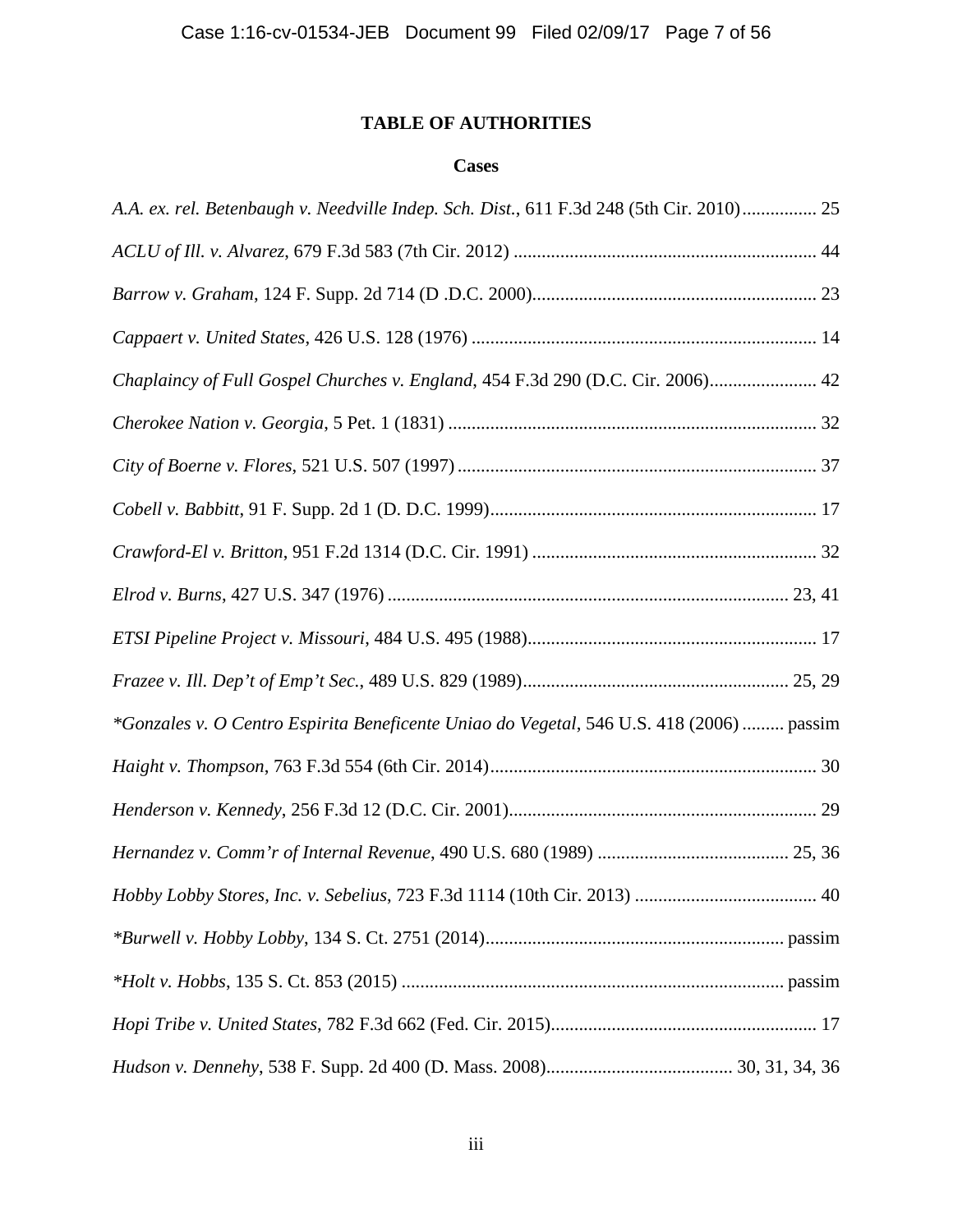# Case 1:16-cv-01534-JEB Document 99 Filed 02/09/17 Page 8 of 56

| Jamul Action Comm. v. Chaudhuri, 837 F.3d 958, 965 (9th Cir. 2016) 2, 42              |  |
|---------------------------------------------------------------------------------------|--|
|                                                                                       |  |
|                                                                                       |  |
|                                                                                       |  |
| Lyng v. Northwest Indian Cemetery Protective Association, 485 U.S. 439 (1988)  33, 34 |  |
|                                                                                       |  |
|                                                                                       |  |
|                                                                                       |  |
| Moussazedeh v. Tex. Dep't of Criminal Justice, 703 F.3d 781 (5th Cir. 2013)           |  |
|                                                                                       |  |
|                                                                                       |  |
| Navajo Nation v. U.S. Forest Service, 535 F.3d 1058 (9th Cir. 2008) 33, 34, 35        |  |
|                                                                                       |  |
| Northwest Sea Farms, Inc. v. U.S. Army Corps of Eng'rs, 931 F. Supp. 1515             |  |
| O Centro Espirita Beneficient Uniao Do Vegetal v. Ashcroft, 282 F. Supp. 2d 1236      |  |
| Presbyterian Church in U.S. v. Mary Elizabeth Blue Hull Mem'l Presbyterian Church,    |  |
|                                                                                       |  |
|                                                                                       |  |
|                                                                                       |  |
|                                                                                       |  |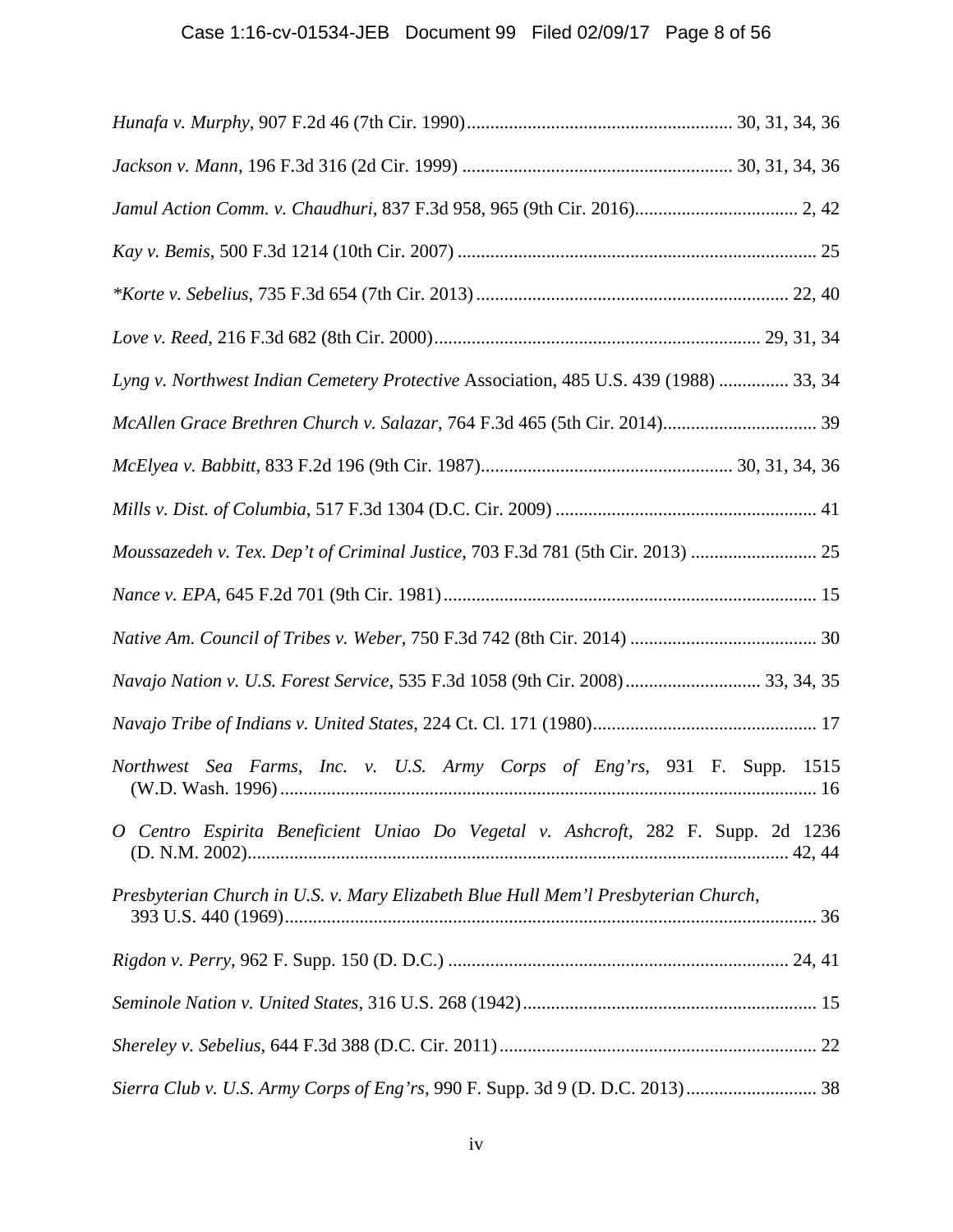| United States v. Gila River Irrigation Dist., 920 F. Supp. 1444 (D. Ariz. 1996) 15, 17 |  |
|----------------------------------------------------------------------------------------|--|
|                                                                                        |  |
|                                                                                        |  |
|                                                                                        |  |
|                                                                                        |  |
|                                                                                        |  |
|                                                                                        |  |
|                                                                                        |  |
|                                                                                        |  |
|                                                                                        |  |
|                                                                                        |  |
|                                                                                        |  |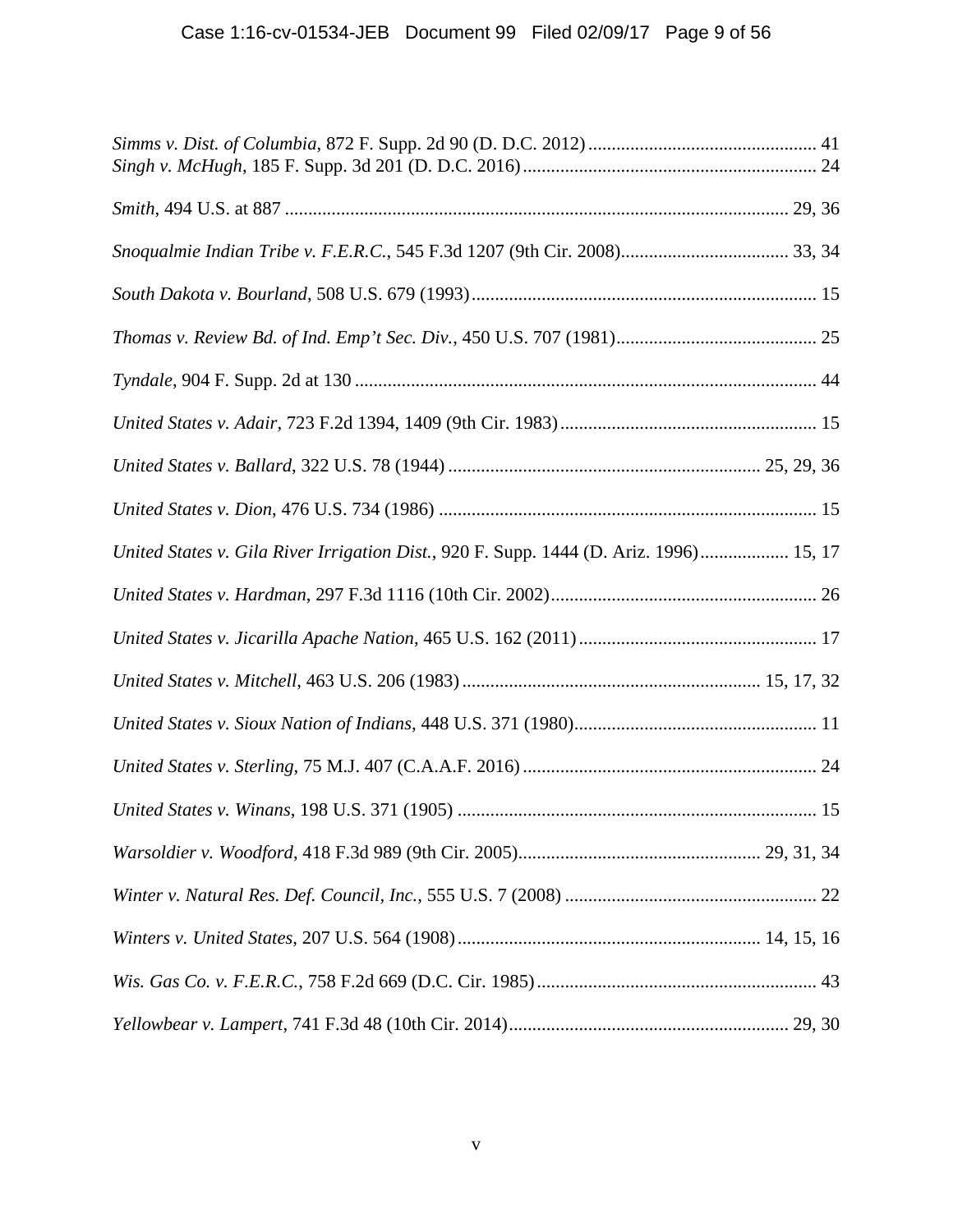# **Statutes**

# **Other Authorities**

| Army Corps of Eng'rs., Memorandum for Record, Gateway Pacific Terminal Project & Lummi<br>Nation's Usual & Accustomed Treaty Fishing Rights at Cherry Point, Whatcom Cnty., |  |
|-----------------------------------------------------------------------------------------------------------------------------------------------------------------------------|--|
|                                                                                                                                                                             |  |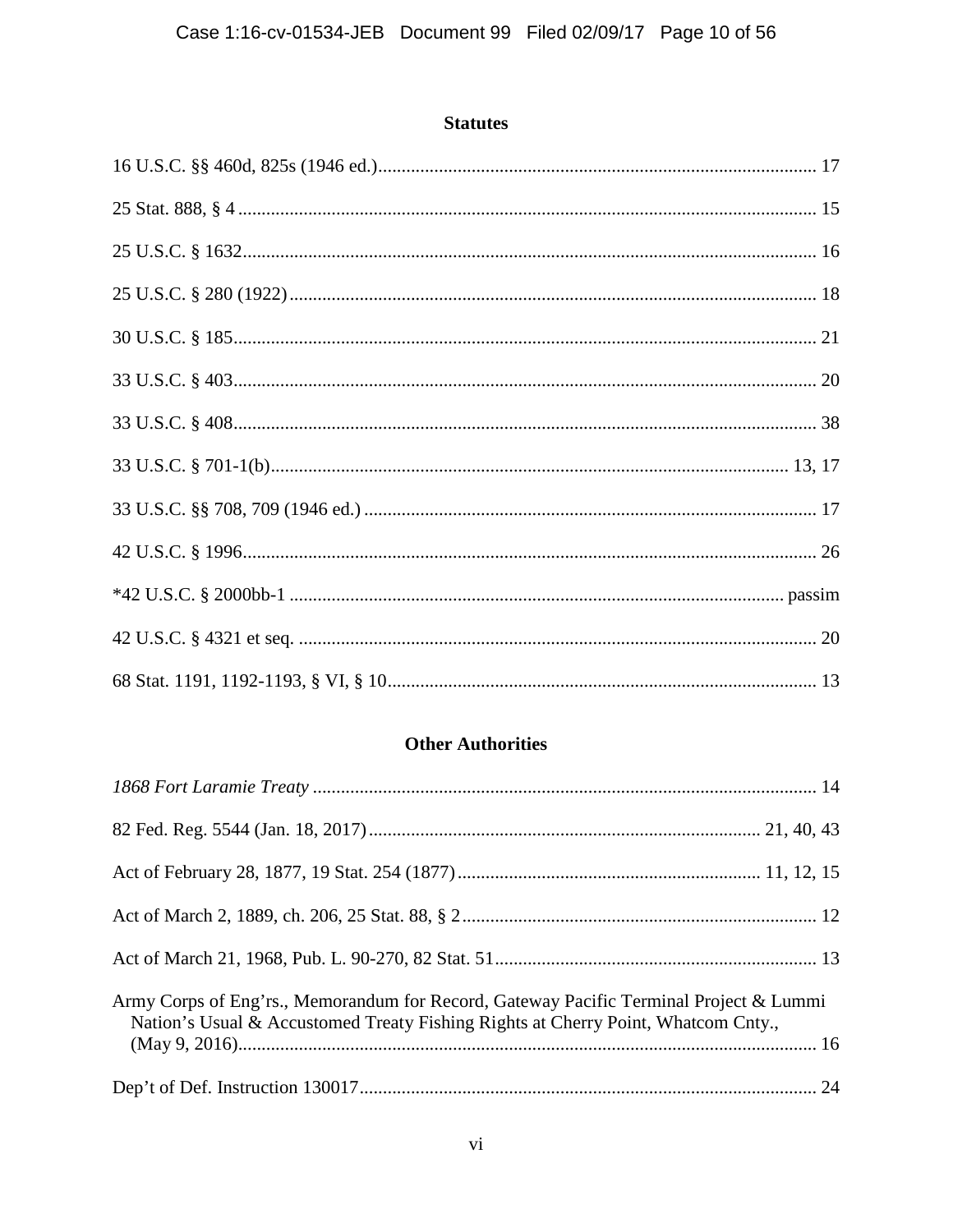| EO 13175, Consultation & Coordination with Indian Tribal Govts. (Nov. 6, 2000) 16                                                                                                |
|----------------------------------------------------------------------------------------------------------------------------------------------------------------------------------|
| Flood Control Act of 1944, Pub. L. 78-54, ch. 665, 58 Stat. 887 (Dec. 22, 1944) 13                                                                                               |
| Jenni Monet, For Native "Water Protectors," Standing Rock Protest Has Become Fight for<br>Religious Freedom, Human Rights, PBS NEWSHOUR (NOV. 3, 2016, 5:19 PM)  27              |
|                                                                                                                                                                                  |
| Michael J. Simpson, Accommodating Indian Religions: the Proposed 1993 Amendment to the                                                                                           |
|                                                                                                                                                                                  |
| Mike Anderson, Dakota Access Pipeline Fight United the Seven Sioux Nations, RAPID CITY                                                                                           |
|                                                                                                                                                                                  |
|                                                                                                                                                                                  |
| Raymond J. DeMallie, Lakota Belief & Ritual in the Nineteenth Century, in SIOUX INDIAN<br>RELIGION: TRADITION AND INNOVATION 25 (Raymond J. DeMallie & Douglas R. Parks eds.,    |
| Robert Hilbert, S.J., Contemporary Catholic Mission Work Among the Sioux, in SIOUX INDIAN                                                                                        |
| Sec'y of Def. Policy on "Dep't of Def. Am. Indian & Alaska Native Policy," Oct. 20, 1998 16                                                                                      |
| Stephen E. Feraca, WAKINYAN: LAKOTA RELIGION IN THE TWENTIETH CENTURY 32 (1998) 8                                                                                                |
| Sydney Brownstone, The New Protectors: How the Standing Rock Sioux Tribe Stood Up to Big                                                                                         |
| Treaty of Fort Laramie with Sioux, Etc., Sept. 17, 1851, art. 5, 11 Stat. 749 10, 14                                                                                             |
| Treaty with the Sioux – Brule, Oglala, Miniconjou, Yanktonai, Hunkpapa, Blackfeet, Cuthead,<br>Two Kettle, Sans Arc, and Santee - And Arapahoe, April 29, 1868, 15 Stat. 635  11 |
|                                                                                                                                                                                  |
| Winona LaDuke, The Black Snake Hears a Song: Declaring War on the Keystone Pipeline,                                                                                             |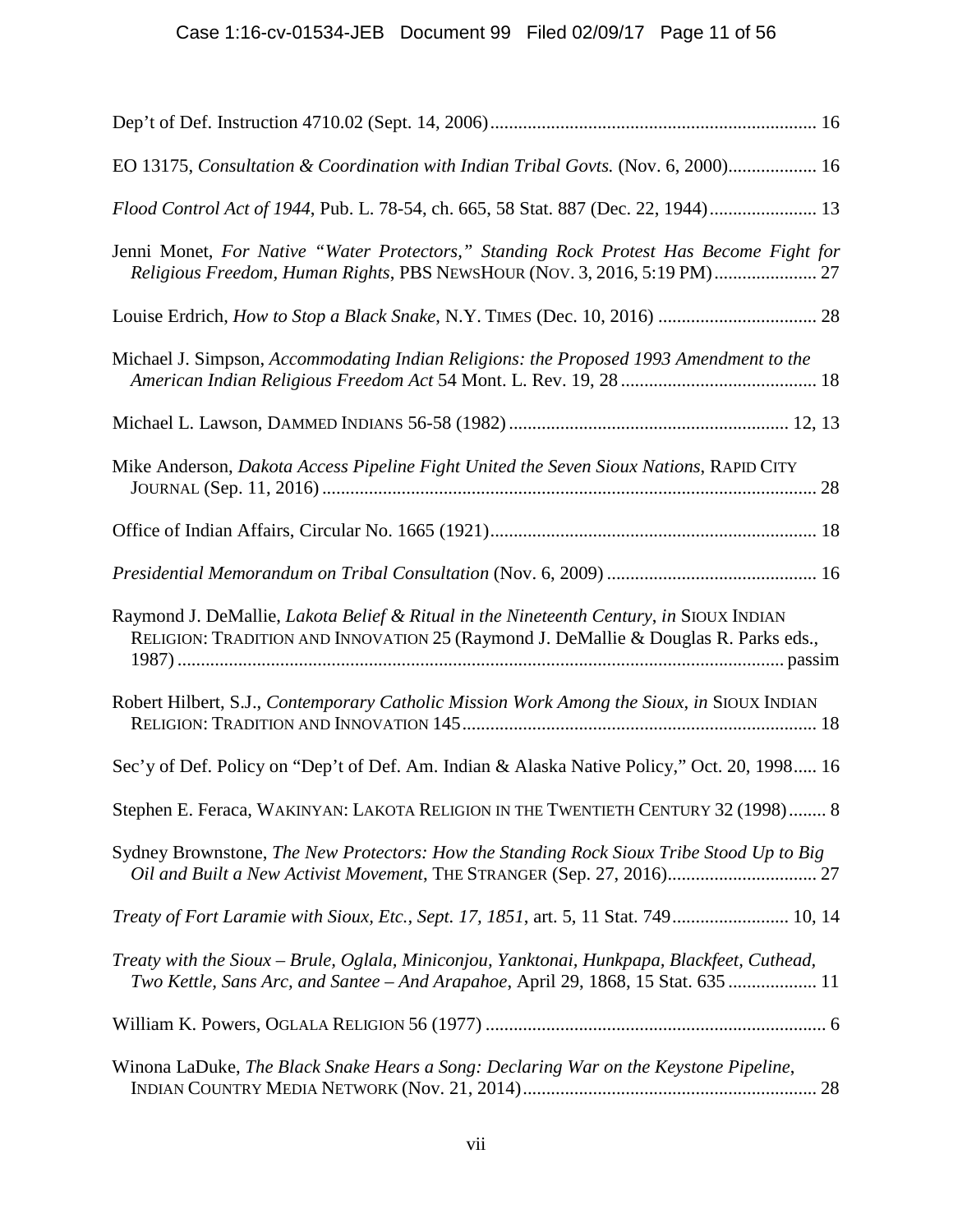## **INTRODUCTION**

At the status conference on this matter on Monday, February 6, 2017, counsel for Defendant U.S. Army Corps of Engineers represented to the Court that it would not issue an easement permitting Defendant Dakota Access, LLP to construct a pipeline under Lake Oahe before the end of this week, saying that the easement could issue "as *early as* the end of this week." Notwithstanding such representations, the very next day, the Corps issued a notice that it would issue the easement, and on February 8, the Corps issued the easement. Dakota Access has now begun construction to place the pipeline under Lake Oahe. Declaration of Harold Frazier dated Feb. 8, 2017 at ¶ 18 (hereinafter "Frazier Decl."). Intervenor-Plaintiff the Cheyenne River Sioux Tribe ("Tribe") now moves this Court for an ex-parte temporary restraining order and a preliminary injunction to preserve the status quo, enjoining the effect of the easement purported granted pursuant to 30 U.S.C. § 185 on February 8, 2017, allowing private Defendant Dakota Access, LLC ("Dakota Access") and those acting concert to begin constructing the Dakota Access Pipeline under Lake Oahe. The Tribe further requests an order enjoining Dakota Access and those acting in concert with Dakota Access from any construction related to the pipeline in the area described in the easement pending further order of this Court. The granting of the easement and resulting construction activity violates the Tribe's and its members' Constitutional rights, and will result in immediate and irreparable harm to the Tribe and its members (Frazier Decl. at ¶¶ 8-21) before this Court will be able to rule on the merits of this claim. Fed R. Civ.  $P\left(\frac{65(b)}{1}\right)$  The Tribe also requests an injunction to maintain the status quo in order to preserve the peace at and near the construction site, to avoid injury to the health and safety of tribal members and others in the vicinity of the construction site, which is imminent and very real, considering the history of violence perpetrated by police and private security forces upon such persons during the past several months.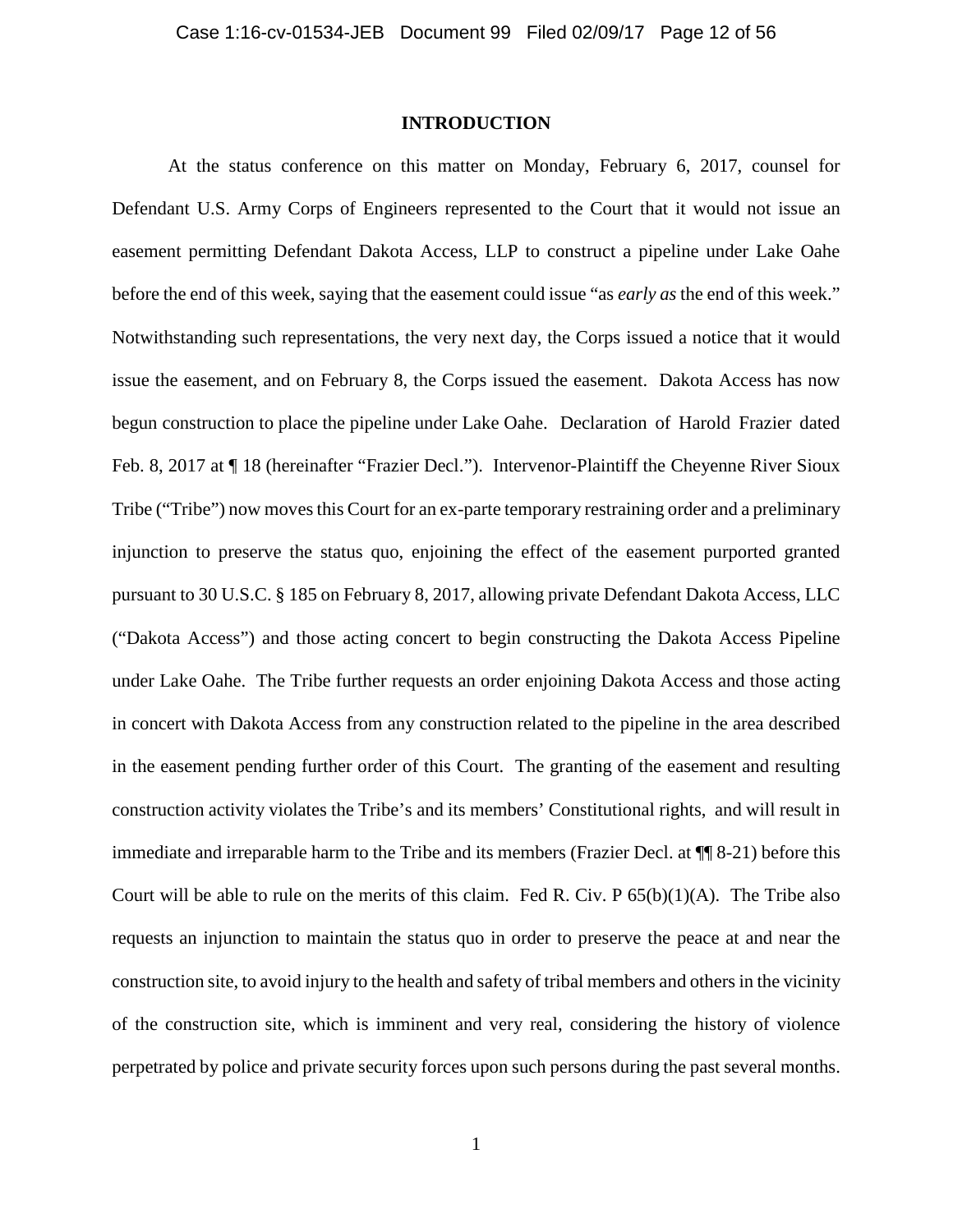## Case 1:16-cv-01534-JEB Document 99 Filed 02/09/17 Page 13 of 56

In its motions, the Tribe requests very limited relief: that this Court suspend the effect of the easement<sup>1</sup> until the parties have resolved the merits of the claims set forth in the Plaintiffs' Complaint. The ex-parte temporary injunctive relief the Tribe requests will not cause any harm to the Federal Defendant. The Corps itself affirmatively supported the indefinite suspension of the subject easement between September 9, 2016 and January 24, 2017 and even committed itself on December 4, 2016 to preparing a full Environmental Impact Statement ("EIS") a process that generally takes an agency at least 360 days.<sup>2</sup>

This request for relief is based upon the fact that the easement granted is entirely unlawful as a violation of the Tribe's rights under the Religious Freedom Restoration Act, 42 U.S.C. § 2000bb-1 ("RFRA"), which provides that the "Government shall not substantially burden a person's exercise of religion" unless the Government "demonstrates that application of the burden to the person—(1) is in furtherance of a compelling governmental interest; and (2) is the least restrictive means of furthering that compelling governmental interest." 42 U.S.C. § 2000bb-1(b).

The Lakota people believe that the mere existence of a crude oil pipeline under the waters of Lake Oahe will desecrate those waters and render them unsuitable for use in their religious sacraments. Declaration of Steve Vance dated Jan. 30, 2017 at  $\P$  18 (hereinafter "Vance Decl."). The Lakota people believe that the pipeline correlates with a terrible Black Snake prophesied to

 $<sup>1</sup>$  A lthough both the Notice to Congress and the "Term" section of the easement at issue (both of</sup> which were filed with this Court) state that it is for a term of 30 years, Exhibit B to the easement (at page 13 of [ECF No. 96]), which is incorporated into the easement itself, provides that the easement is a "PERMANENT EASEMENT" in both its title and its legal description, calling into question whether the easement exceeds the scope of the approved project, the Environmental Assessment, and also whether the Corps' official that signed the easement exceeded his own authority. Whether such contradiction is sloppy drafting or something more nefarious, this inconsistency further supports the need for a preservation of the status quo pending a hearing and this Court's review and decision on the instant motion.

<sup>2</sup> *E.g.*, *Jamul Action Comm. v. Chaudhuri*, 837 F.3d 958, 965 (9th Cir. 2016).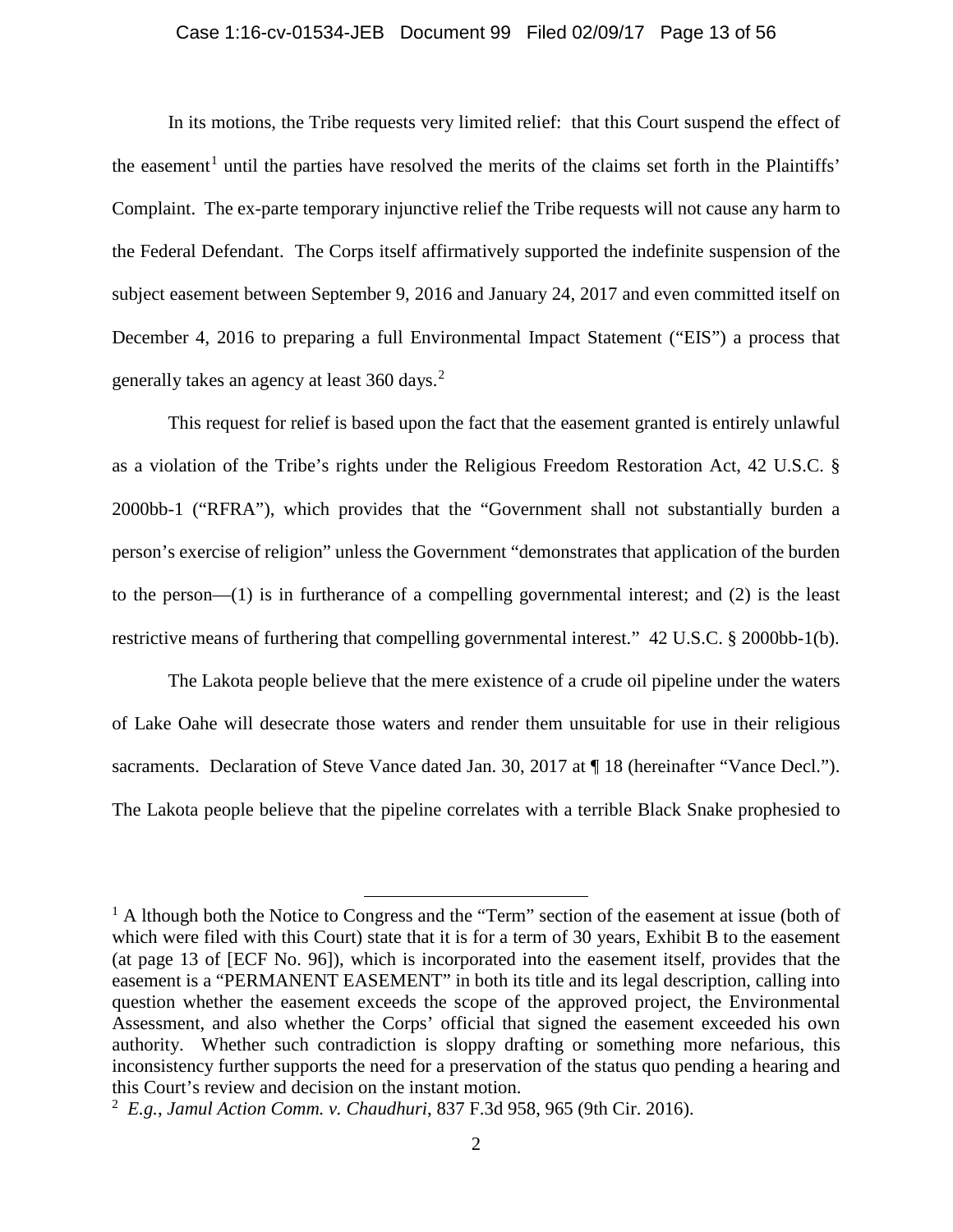#### Case 1:16-cv-01534-JEB Document 99 Filed 02/09/17 Page 14 of 56

come into the Lakota homeland and cause destruction. *Id at ¶ 18.* The Lakota believe that the very existence of the Black Snake under their sacred waters in Lake Oahe will unbalance and desecrate the water and render it impossible for the Lakota to use that water in their Inipi ceremony. *Id. at*  $\P$  *[*] 18-20. Without access to natural, unadulterated, and ritually pure water, the Lakota people cannot practice their religion. As Lake Oahe is the only natural, unadulterated, and ritually pure water available to the Tribe—a trust resource for which the United States owes the Tribe a fiduciary duty—desecration of these waters represents a substantial burden on the Tribe's religious exercise. The United States cannot meet its burden of demonstrating that a compelling governmental interest justifies siting this pipeline under these sacred waters owned by the Tribe. And as the Corps has considered a litany of alternatives to placing the pipeline at this location under Lake Oahe, it cannot meet its burden of demonstrating that the crossing of the pipeline under Lake Oahe is the least restrictive means of furthering any governmental interest.

As this violation of the Tribe's and its members' religious exercise implicates their constitutional freedoms, the mere issuance of the easement that threatens the violation is sufficient to establish irreparable harm. And in view of the threat to the Tribe's and its members' constitutional right, this Court may not wait until the oil is slithering under the Tribe's sacred waters. The law entitles the Tribe to relief as soon as the government acts to threaten their rights.

Although the Tribe requires immediate relief, the nature of relief requested is specific and limited. The Tribe does not argue that Dakota Access may not have its oil pipeline elsewhere, or that infrastructure projects in Lakota territory must be barred forever; only that *this pipeline*, sited through *these sacred waters*, owned in trust by the United States for *this Tribe*, violate the Cheyenne River Sioux Tribe's and its members' right to exercise their religion. For these reasons, the Tribe respectfully requests that this Court immediately restrain the effect of the subject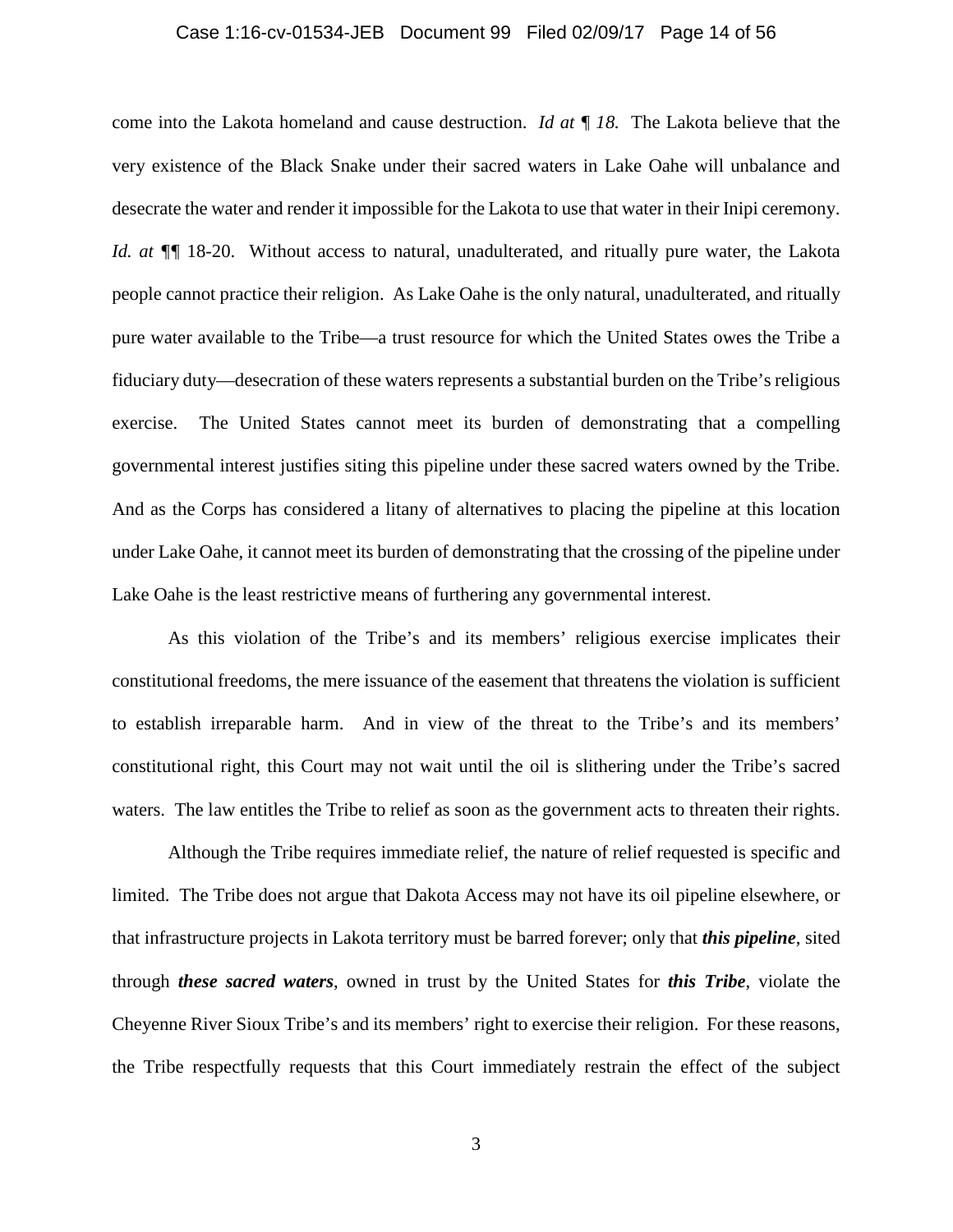easement and the construction and operation of the Dakota Access Pipeline under the waters of Lake Oahe.

## **FACTUAL BACKGROUND**

## **I. The Religious Exercise of the Cheyenne River Sioux Tribe and Its Members**

## **A. General principles of Cheyenne River Lakota religious exercise**

The Cheyenne River Sioux Tribe is a member of the *Oceti Sakowin* (Seven Council Fires) also known as the Great Sioux Nation, which includes the Lakota, Dakota, and Nakota people. The Cheyenne River Sioux Tribe is comprised of four of the seven bands of the Lakota: *Itazipco*, *Minnicoujou*, *Oohenumpa*, and *Siha Sapa*. Before the United States confined the Lakota people to Reservations in the late  $19<sup>th</sup>$  century, the people lived a nomadic lifestyle following the buffalo in their aboriginal territory, which spanned the Dakotas, Montana, Wyoming, Nebraska, and beyond. ECF No. 11-7.

Non-Indian anthropologists have long been interested in the religion of the Lakota people and produced many early studies of the same based upon the writings and first-hand accounts of Lakota people. Raymond J. DeMallie, *Lakota Belief & Ritual in the Nineteenth Century*, *in* SIOUX INDIAN RELIGION: TRADITION AND INNOVATION 25 (Raymond J. DeMallie & Douglas R. Parks eds., 1987). Scholars have agreed on basic principles concerning traditional Lakota religious practices. The traditional Lakota religious perspective is based upon a concept of oneness, balance, and unity with nature. *See id*. at 27-28. Lakota people believe as a part of their religious worldview that human beings are a part of nature, not separate from it. *Id.* at 28. Lakota religious practice, like Catholicism or Judaism, requires an adherent to participate in a number of sacred rites or sacraments, including among others the Inipi or sweatlodge ceremony, sundance, hanbleceya or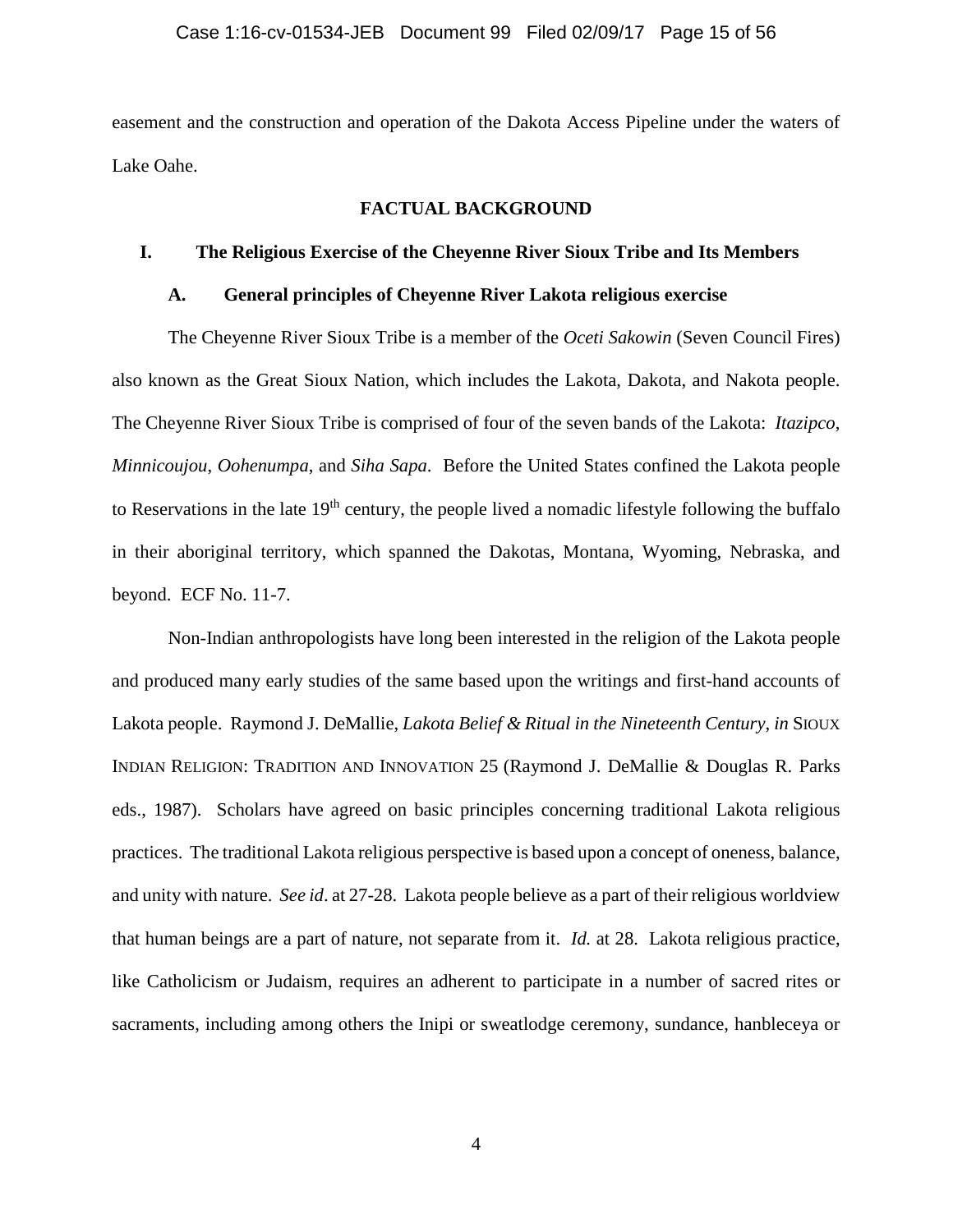## Case 1:16-cv-01534-JEB Document 99 Filed 02/09/17 Page 16 of 56

vision questing, and coming of age ceremonies. Anthropologists view Lakota religious beliefs as being powerfully dependent upon the practice of these rituals and sacraments. *Id* at 33.

Like many other religions, Lakota belief provides the system of knowledge that represents man and the universe, and ritual is the means for putting that belief into action. But in the Lakota religion ritual takes on more profound meaning because it is "not merely a reflection of belief; it [is] also a means to further belief; for through ritual a person [comes] to expand his knowledge." *Id.* at 33-34. In the Lakota religion, therefore, belief itself is fluid and may change subject to new revelations or developments in the world. Lakota religion has no dogma or uniform theology; instead it is Lakota rituals and sacraments that are standardized. Though the nuances of belief may be disparate or mutable, the rites themselves are static and have incredible and potentially dangerous power. The Lakota people believe that their sacraments were dictated to them by holy beings and must be performed as such. *Id* at 33. Anthropologists understand that the Lakota believe that failure to perform rituals in the proper way could result in grave harm. *Id.* at 34.

These non-Indian anthropological views of Lakota religious exercise are consistent with the Tribe's and its members' conception of their own beliefs. Tribal members describe a unity of their religious belief with the understanding and respect of the natural world, in addition to broader religious focus on the need for balance and oneness in the intersection between religious practice and the natural world. Vance Decl. at ¶1 7. Lakota religious adherents describe the necessity of balance in their sacraments as being similar to the eastern concept of the yin and the yang, which is signified by an hourglass shape. *Id* at *¶* 12. The Cheyenne River Sioux people also echo difficulty in describing a static religious dogma owing in part to the limitations of the English language in capturing the religious meaning inherent in Lakota principles, but also to the general variation inherent in a religion that operates in the context of an oral tradition and individualized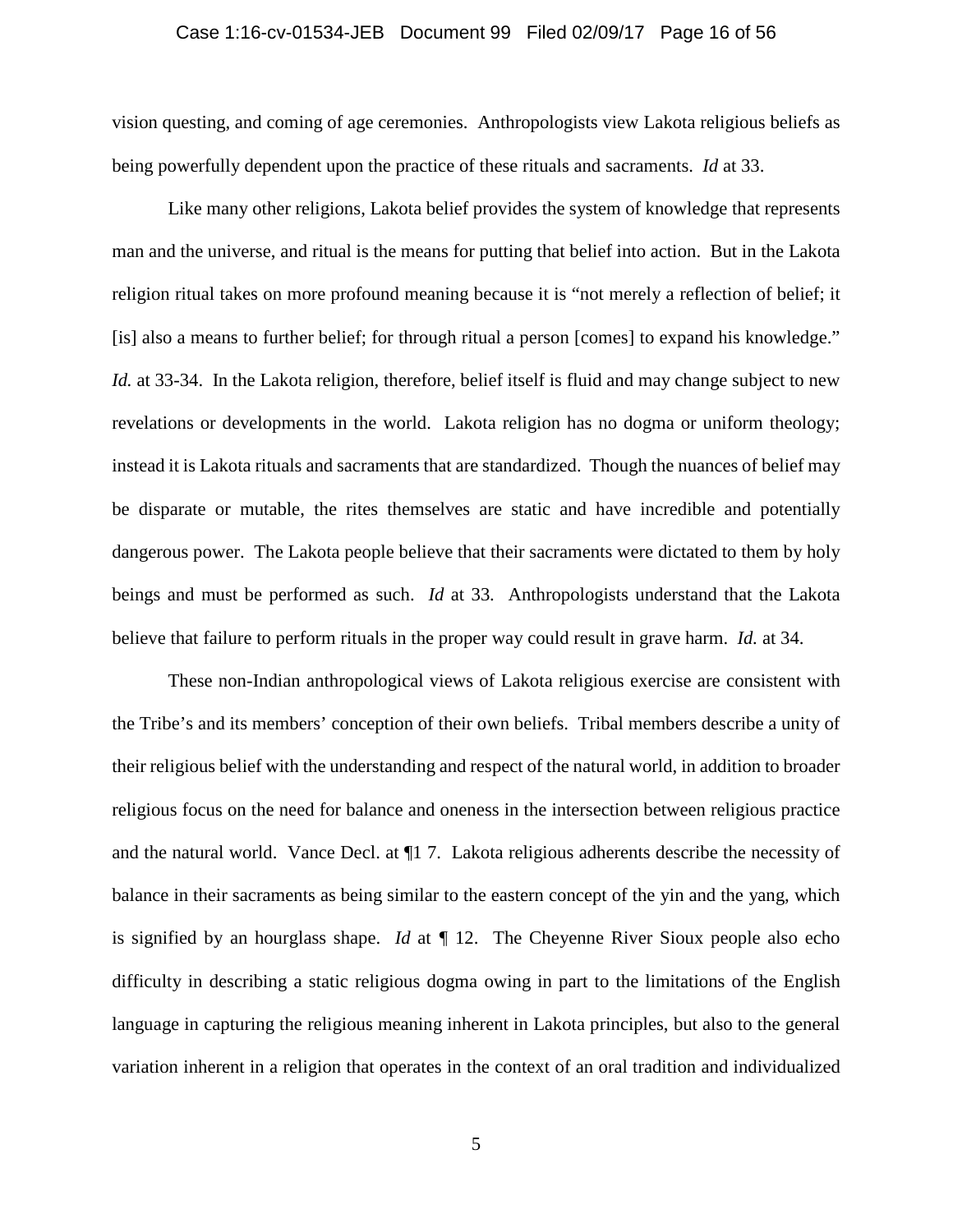## Case 1:16-cv-01534-JEB Document 99 Filed 02/09/17 Page 17 of 56

experience. *Id* at ¶ 7. Cheyenne River Sioux adherents likewise stress the primacy of ritual and rite over belief. Sacred rites are standardized and must be practiced according to strict custom. The Cheyenne River Sioux adherents believe that their sacred rights cannot be practiced at all if they are not practiced properly—deviation from proper conduct is strictly prohibited. *See id.* at ¶¶ 14-17, 20.

# **B. Specific beliefs and sacraments of the Cheyenne River Lakota and their relationship to** *mni* **or water**

### **1. The Tribe's relationship with sacred water**

The Lakota people acknowledge, as discussed above, that because theirs is an oral tradition, there may be more than one version of a religious teaching or belief. *Id* at ¶ 7. One important Lakota religious tradition accepted by the Cheyenne River Sioux teaches that in the beginning there was only water— mni. Water was the world's life source, which is echoed in human birth from the water in our mother's womb. *Id*. Along with the water that comprised the beginnings of creation, was a single energy called Inyan. *Id* at ¶ 8. Inyan gave everything of itself to bring forth the earth from the water and was left completely depleted. Inyan means "rock" in Lakota, and the people believe that the rock is Inyan, who gave everything of itself until it was devoid of energy and hard and unyielding. *Id* at ¶¶ 8, 14.

The original people were the last creation. The Lakota believe they first lived below the present world and ultimately emerged from a site in the Black Hills and suffered greatly as they had nothing, including no sustenance; but Creator or God caused the sacred buffalo to lead the people to food and to water, which saved them. *Id* at ¶ 9. Because of this, the Lakota believe that "water is our first medicine" (mni kiŋṗejuta ṫokaheya). To the Lakota, medicine or pejuta is something that heals, both natural and supernatural. William K. Powers, OGLALA RELIGION 56 (1977). As a corollary of these beliefs and the Lakota notion of unity and wholeness of the world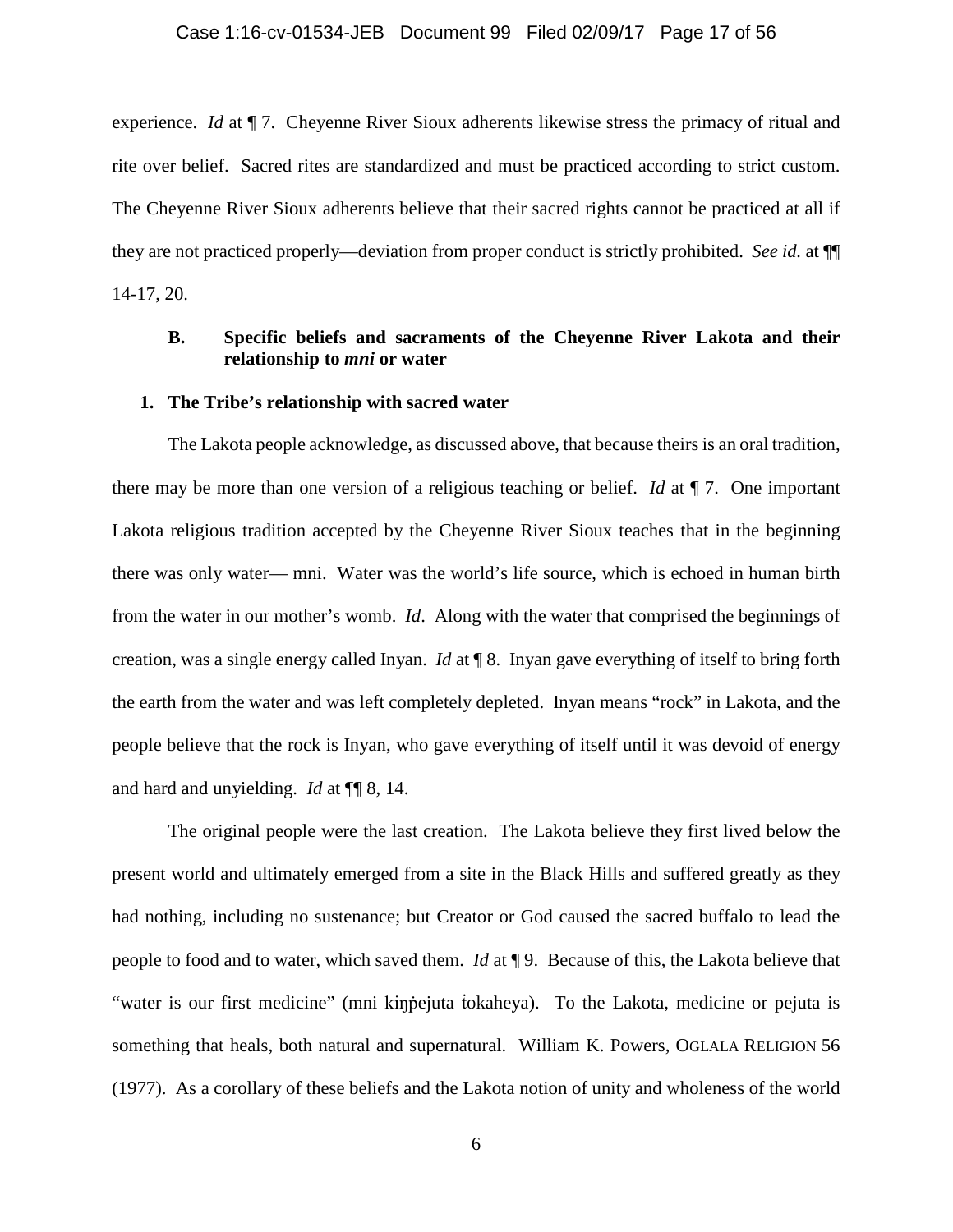#### Case 1:16-cv-01534-JEB Document 99 Filed 02/09/17 Page 18 of 56

and nature, the Lakota believe generally that water is sacred and that clean, pure water is an essential part of the Lakota way of life. Declaration of Ron Black Bird dated Feb. 1, 2017 at ¶ 9. (hereinafter "Black Bird Decl."). Water moreover holds a special significance for the people of the Cheyenne River Sioux Reservation. Minnecoujou, one of the four bands of the Cheyenne River Sioux Tribe, means "plants by the water." Oohenumpa, one of the four bands of the Cheyenne River Sioux Tribe, means "two kettle" or "boils twice." Vance Decl. at ¶ 10. The Cheyenne River people consider water to be a central part of their religious and tribal identity. Frazier Decl. at ¶ 17; *see also*, Declaration of Marcella Gilbert dated Feb. 1, 2017 at ¶¶ 5-6 (hereinafter "Gilbert Decl.").

## **2. The role of water in Lakota sacraments**

Significantly, water does not just have a generalized sanctity in the Lakota religion, but it has a very specific, critical role in the practice of the Lakota sacred rites. The Lakota religion is characterized by several essential ceremonies. Vance Decl at ¶ 11a; *see also*, Black Bird Decl at ¶ 5. Although there are numerous sacred rites of the Lakota, some of which may not be discussed in public, the Lakota consider the following sacraments to be among their most important:

- *Hanbleceya*: A ceremony where participants fast and pray for a vision in a solitary place. Some refer to Hanbleceya as vision-questing;
- *Wiwanyan Wacipi*: The Sundance ceremony of renewal and rebirth where Lakota adherents gather and dance, pray, and sacrifice to enhance the welfare of relatives and loved ones in the next year;
- **Isnati Awiciliwanpi**: A coming of age ceremony for young women;
- *Wiping of the tears*: A ceremony that is held one year after a loved one has passed way, which signifies the end of a mourning period; and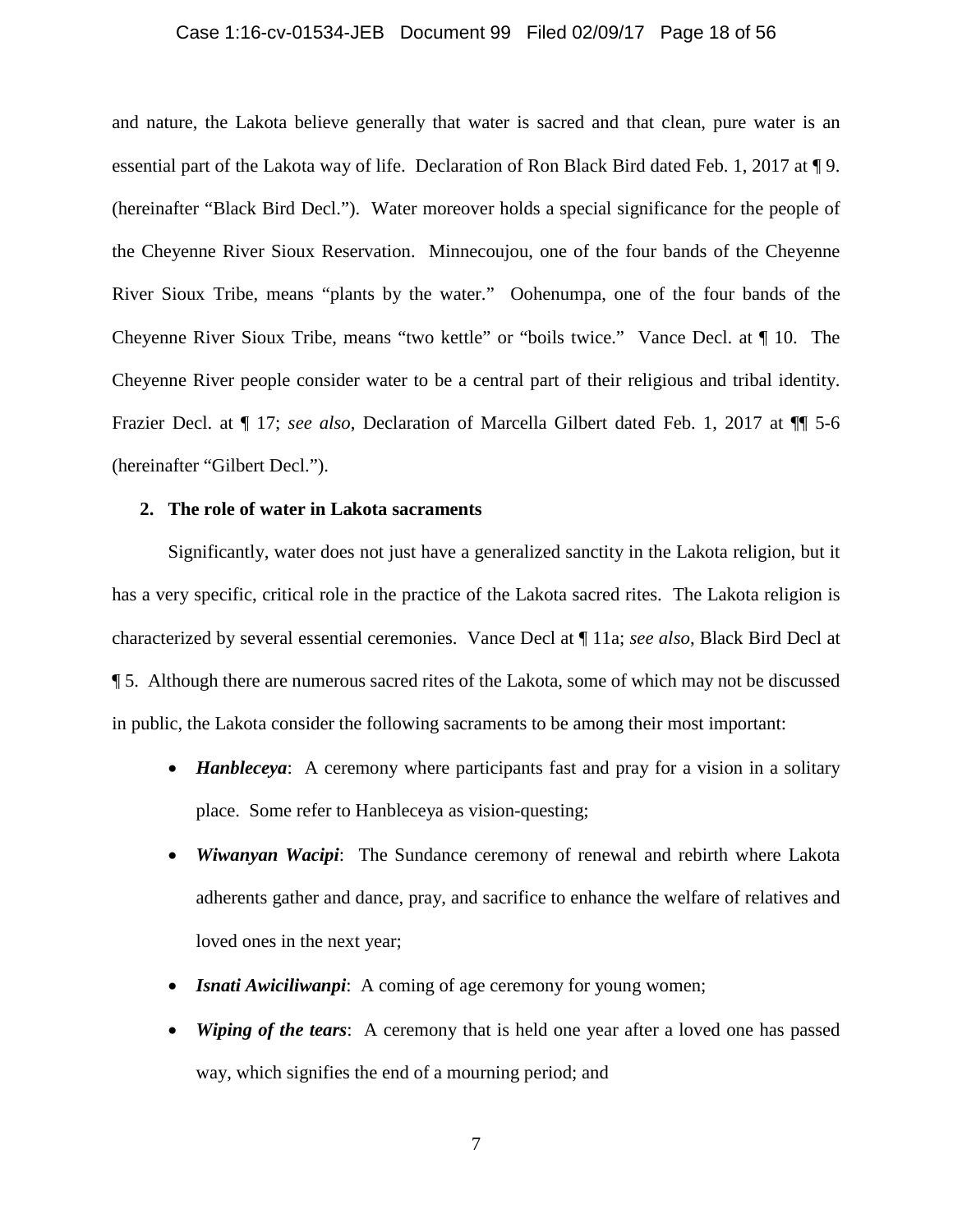## Case 1:16-cv-01534-JEB Document 99 Filed 02/09/17 Page 19 of 56

• *Inipi*: A ceremony of prayer and purification inside a sweat lodge.

Vance Decl. at ¶ 11a. The Cheyenne River people cannot practice their religion without their ceremonies. *Id*.; *see also,* Declaration of Russ Cournoyer dated Feb. 1, 2017 at ¶ 4 (hereinafter "Cournoyer Decl."). Sacred water figures prominently in all of these ceremonies, including Hanbleceya and Wiwanyan Wacipi where participants purposely deprive themselves of life-giving water, a deprivation intended to remind Lakota people why water is essential to life and to instill a deep respect for it. Vance Decl at ¶ 12; *see also*, Cournoyer Decl. at ¶ 18.

Water figures most centrally and explicitly in the Inipi or sweat lodge ceremony. Inipi is understood to be the oldest sacrament known to the Lakota people. Stephen E. Feraca, WAKINYAN: LAKOTA RELIGION IN THE TWENTIETH CENTURY 32 (1998). Inipi is, moreover, arguably the most important of all Lakota sacraments because Lakota people cannot perform other sacraments without first performing Inipi, a purification rite intended to cleanse one's spirit. DeMallie, 33. To the Lakota, Inipi is essential to remain in sacred balance. It takes away the negative energy, isolation, and separation that interferes with balance. To perform Inipi, religious adherents heat a number of rocks (Inyan) in a fire and gather in an enclosed dome-shaped lodge. Inside the lodge, sacred water (Mni) is poured on the hot stones in a ritualistic fashion creating burning hot steam. The participants offer prayers, make offerings, and observe various rituals associated with Inipi. *Id.* at 33-34. At the conclusion of the ceremony, which is long, difficult and involved, the adherent is purified in spirit and body. *Id*.

The sacrament itself mirrors the Lakota creation story. Sacred, yielding water (Mni) and selfless, rigid rock (Inyan) act together to provide man with healing energy and purification. The water of the Inipi ceremony is known as *mni wiconi* or the *water of life*. Lakota people believe that "[t]he steam that issues when the water touches the hot rocks is the 'breath of life' that pierces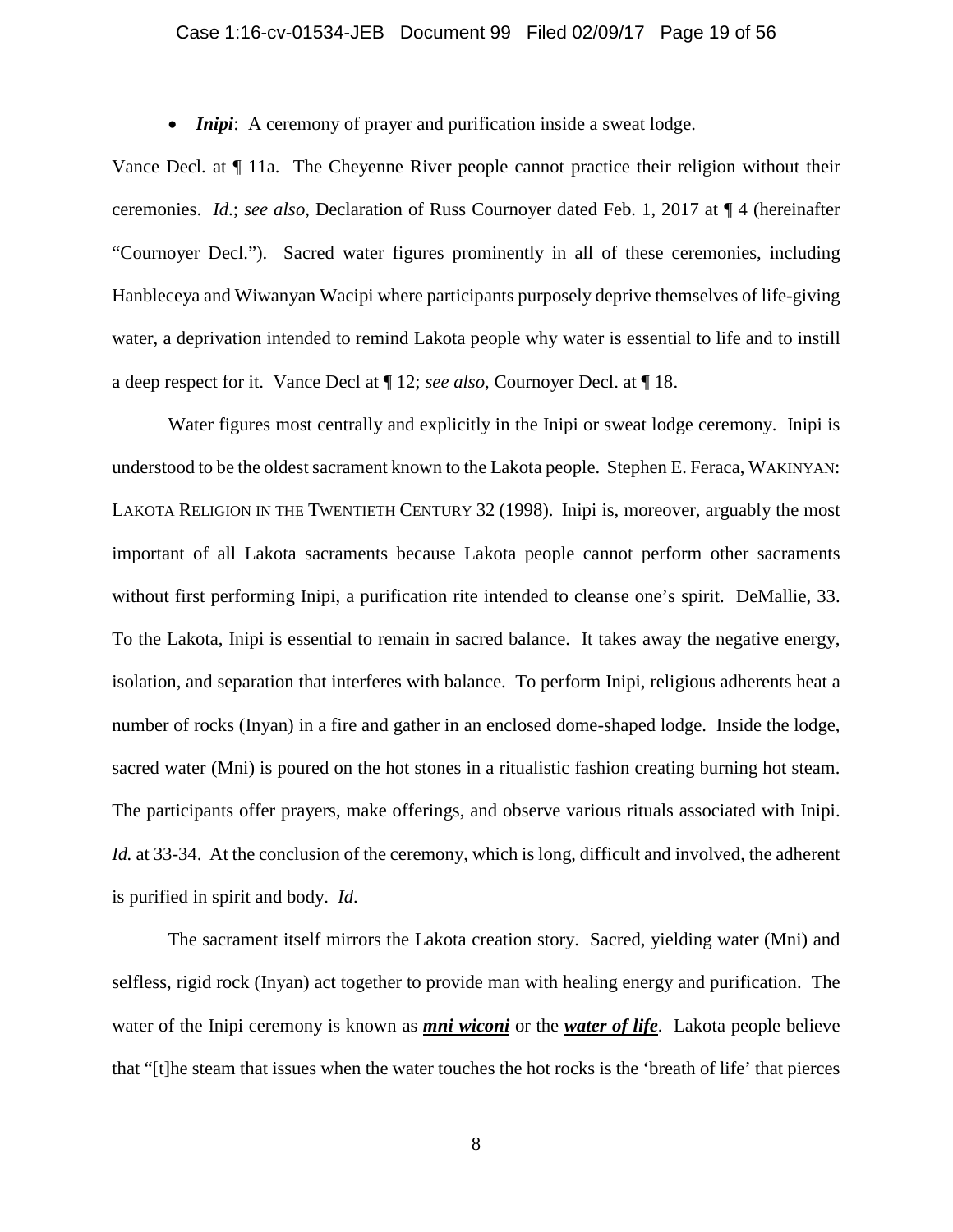## Case 1:16-cv-01534-JEB Document 99 Filed 02/09/17 Page 20 of 56

you to your spirit." Vance Decl. at ¶ 14. The sacrament exemplifies the Lakota's sacred balance: hard and soft; hot rocks and cold water.

Significantly, Lakota adherents are taught that anything that they use for their sacred ceremonies, especially water, must be ritually pure. Such purity is of special importance in the cleansing Inipi ceremony. Inipi practitioners cannot wear jewelry or manmade items. *Id* at ¶ 20. If practitioners are using sage, they cannot gather sage from the roadside where it is growing near trash; they have to go into the country and find clean, fresh, unadulterated plants. *Id* at ¶ 16. This is a critical consideration for the mni wiconi—the water of life—used in the sweat lodge. Cheyenne River adherents have been taught that the water used in the Inipi ceremony must be clean and ritually pure. *Id.* It must be collected from nature. Adherents cannot use bottled water, which is surrounded by plastic and hence contaminated. *Id.* Adherents cannot use impure water of any kind. Carrying ceremony water in a metal bucket is not permitted, as that is a manmade material. *Id* at 20. Adherents must use a wooden bucket because wood is from nature. The use of unnatural waters is not a substitute that practitioners of the Lakota religion can accept. Vance Decl at ¶ 20; Cournoyer Decl. at ¶ 8; Black Bird Decl at ¶ 9; Gilbert Decl. at ¶6.

# **C. The Tribe's Sacred Connection to the Missouri River—***Mni Sose*

The Cheyenne River people consider the Missouri River to be sacred and vital to the practice of their religion, both for religious and cultural reasons and for the concrete, unavoidable legal reasons discussed at length herein. In the Lakota language, the Missouri River is called Mni Sose. The Missouri River is squarely in the heart of both lands that the Lakota have occupied since time immemorial,l and the lands that comprise their permanent reservation homeland today. The Lakota understand that the waters of the Missouri River have always been necessary for their existence as Lakota people and for their spiritual practices. The Missouri River was here before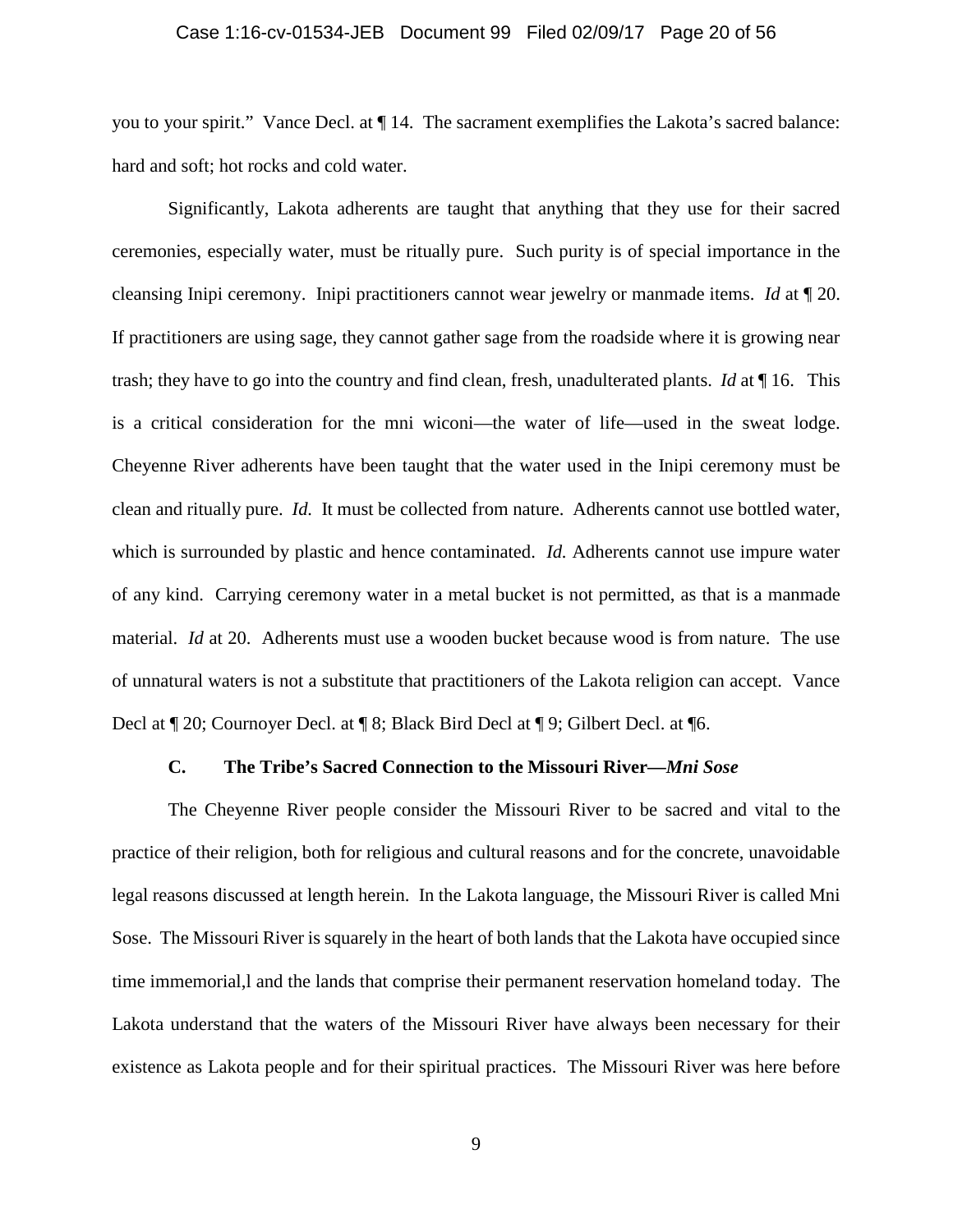## Case 1:16-cv-01534-JEB Document 99 Filed 02/09/17 Page 21 of 56

the human beings were here, and the Lakota people chose to live along its banks from time immemorial. It has always been an important source for Lakota foods, medicines, and of course water. The Lakota consider it to be their "bloodline and the lifeline of the people . . ., and [they] cannot live without it." As discussed below, the Missouri River has taken on paramount importance to the people of the Cheyenne River Sioux Tribe because the United States has systematically deprived the Tribe of other sources of water. Lake Oahe is the reservoir formed by the Missouri River and through which flows all waters that sustain the Cheyenne River Sioux Tribe.

# **II. The United States' Systematic Restriction of the Tribe's and Its Members' Access to Sacred Waters**

Prior to the 19<sup>th</sup> century, the Lakota people had the ability to access waters for their sacred rites in the clean, natural bodies of water throughout their vast aboriginal homeland, which included lands in what is now the states of North and South Dakota, Montana, Wyoming, and Nebraska. ECF No. 11-7. In 1851, the United States sent out treaty delegations to Indian country to enter into peace time treaties with the various tribes, including the four bands of the Cheyenne River Sioux Tribe. The Great Sioux Nation consequently negotiated and entered into a treaty with the United States and reserved a large portion of these aboriginal lands as the exclusive territory of the Great Sioux Nation. *Treaty of Fort Laramie with Sioux, Etc., Sept. 17, 1851*, art. 5, 11 Stat. 749 (hereinafter the "1851 Fort Laramie Treaty"). The United States bound itself in this treaty to "protect" the Great Sioux Nation "against the commission of all depredations by the people of the said United States, after ratification of this treaty." *Id.* at art. 4. The Tribe and its members retained the right to access clean, pure water in numerous bodies of water throughout this territory reserved for their exclusive use, including streams and creeks in the Black Hills and the sacred Missouri River, which was included within the eastern external boundary of the territory. *Id.* at art. 5*.*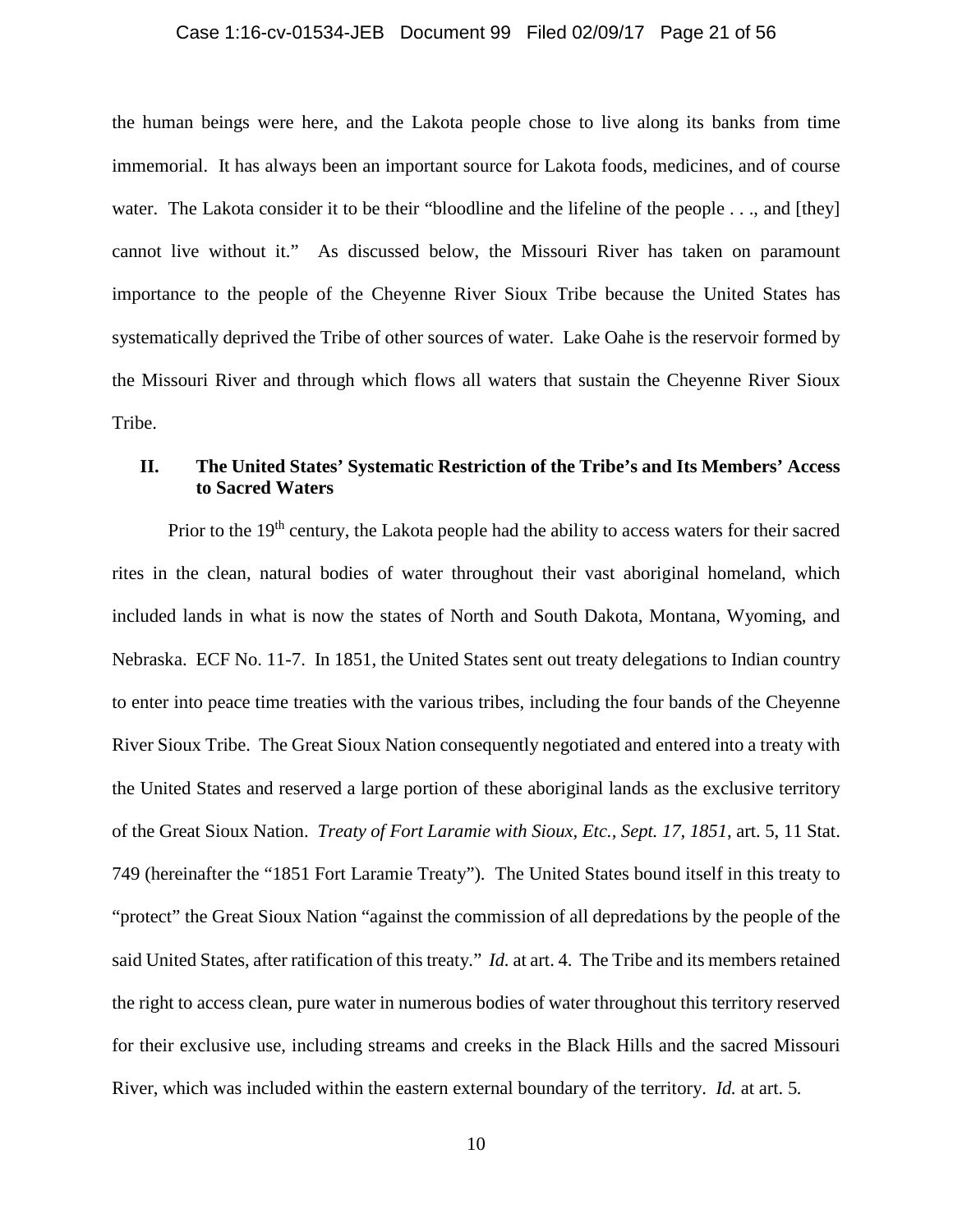#### Case 1:16-cv-01534-JEB Document 99 Filed 02/09/17 Page 22 of 56

In 1868, the Great Sioux Nation entered into treaty negotiations with the United States to end ongoing conflicts arising from the American invasion of their treaty lands, which resulted in the 1868 Sioux Nation Treaty. *Treaty with the Sioux – Brule, Oglala, Miniconjou, Yanktonai, Hunkpapa, Blackfeet, Cuthead, Two Kettle, Sans Arc, and Santee – And Arapahoe*, April 29, 1868, 15 Stat. 635 (hereinafter "1868 Fort Laramie Treaty"). This Treaty "set apart for the absolute and undisturbed use and occupation of the [Great Sioux Nation]" all lands west of the low water mark of the Missouri River between the forty-sixth parallel north and the northern boundary of the state of Nebraska for "the undisturbed absolute use and occupation" by the Sioux Nation, including the Missouri River which was fully within this territory. *Id.* at art. 2. The United States "solemnly agree[d]" to prohibit settlers and unauthorized persons from settling in or crossing through this territory. *Id.* Again, the Tribe and its members retained the right to access clean, pure water in numerous bodies of water throughout this newly defined territory, including streams and creeks in the Black Hills and the sacred Missouri River, which was still within the eastern boundary of the territory. *Id.*

In 1874, however, gold was discovered in the Black Hills. The United States responded by repeatedly violating the "solemn" promises it had made in the Sioux Nation Treaty just six years earlier, until finally, the United States unlawfully enacted the Act of February 28, 1877, which purported to remove the Black Hills from the absolute and exclusive occupation of the Sioux Nation. 19 Stat. 254 (1877). Many years later, the United States Supreme Court held that the taking of the Black Hills in the Act of February 28, 1877, which was obtained in violation of the Treaty, constituted an unlawful taking. *See United States v. Sioux Nation of Indians*, 448 U.S. 371 (1980). The Supreme Court famously observed that "a more ripe and rank case of dishonorable dealings will never, in all probability be found in our history." *Id.* at 388. When the United States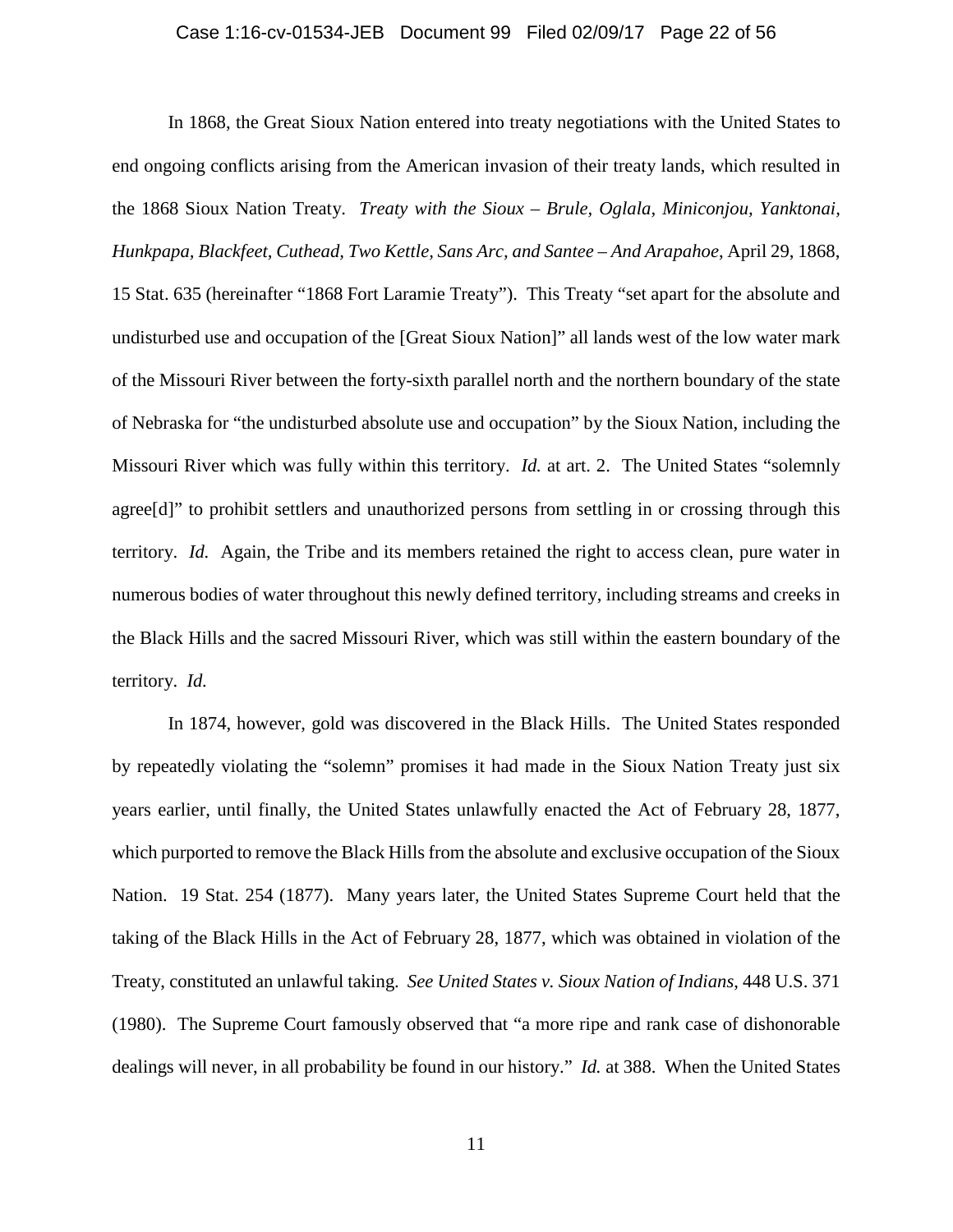#### Case 1:16-cv-01534-JEB Document 99 Filed 02/09/17 Page 23 of 56

denied the Sioux Nation access and undisturbed use of the Black Hills in this ignoble Act, they also lost access to the streams and creeks in the sacred Black Hills for use in their sacred rites. But, the Great Sioux Reservation continued to include the sacred Missouri River within its boundaries, which was confirmed in Article 2 of the Act of February 28, 1877. 19 Stat. 254 at art. 2.

In 1889, the United States acted unilaterally again to "set aside as a permanent reservation" nine smaller reservations within the Great Sioux Reservation, including the present-day Cheyenne River Sioux Reservation. Act of March 2, 1889, ch. 206, 25 Stat. 88, § 2. Although the Act of March 2, 1889 dispossessed the Lakota people of the exclusive use and occupation of much of the Great Sioux Reservation, the Act promised the Cheyenne River Sioux Reservation to the Cheyenne River Sioux Tribe as a permanent home for the four Lakota bands that comprise the Tribe today. *Id.* The Act reserved to the tribe its present Reservation, with its eastern boundary at the center point of the main channel of the Missouri River. 25 Stat. 888, § 4.

The Cheyenne River Reservation included the rich river bottomlands along the Missouri River. Here, the people had camped, hunted, gathered foods and medicines, performed religious ceremonies, convened for social and political occasions, buried their dead, and made use of the waters of the Missouri River for religious and consumptive purposes from time immemorial. *See*  Michael L. Lawson, DAMMED INDIANS 56-58 (1982). In 1944, unbeknownst to the Tribe and without either their consent or consultation, the United States enacted the Flood Control Act of 1944 ("Flood Control Act") that authorized the Army Corps of Engineers to construct dams on the Missouri River and to operate projects for the purposes of navigation and flood control, so long as such uses did not conflict with present and future beneficial consumptive uses of waters for "domestic, municipal, stock water, irrigation, mining, or industrial purposes." 33 U.S.C. § 701-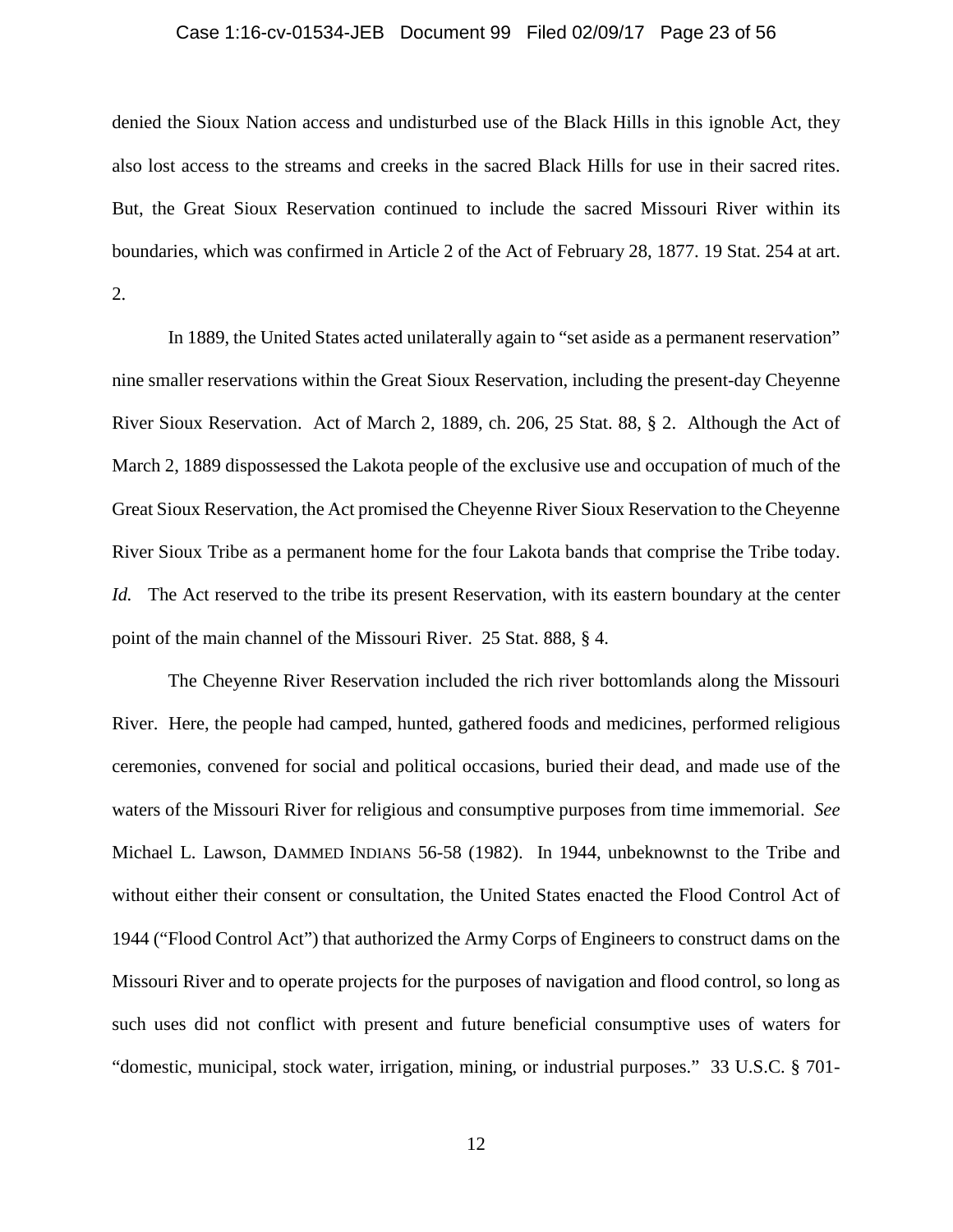#### Case 1:16-cv-01534-JEB Document 99 Filed 02/09/17 Page 24 of 56

1(b); *Flood Control Act of 1944*, Pub. L. 78-54, ch. 665, 58 Stat. 887 (Dec. 22, 1944) (codified at 16 U.S.C. § 460d, and various sections of Titles 33 & 43 of the United States Code).

The Cheyenne River Sioux Tribe lost 104,120 acres to the creation of Lake Oahe, including three small towns, the most valuable rangeland, most of the gardens and cultivated farm tracts, and nearly all of the Tribe's timber, wild fruit, and wildlife resources. Lawson, 56-58. Significantly, burial grounds, traditional sacred medicines, and sacred stone cairns were destroyed. The people were forced to dig up the bodies of their parents and grandparents. They lost their livelihoods, their homes, their birthplaces, important cultural sites, and culture itself. *Id.* Ironically, in 1968, Congress renamed the reservoir Lake Oahe "in honor of the Indian people who inhabited the great Missouri River Basin." Act of March 21, 1968, Pub. L. 90-270, 82 Stat. 51.

Although the Tribe lost much to the dishonest and dishonorable dealings of the United States, it retained property rights in the waters of Lake Oahe, which is still located within the external boundaries of the Cheyenne River Sioux Reservation. Those rights that pre-existed any contact with the United States were first recognized by the United States in the 1851 and 1868 Fort Laramie Treaties. The Tribe to this day retains its rights to access and use the clean, pure waters of the Missouri River, now Lake Oahe—a reservoir that spans from Bismarck, North Dakota to the Oahe Dam at Fort Pierre, South Dakota. Those rights are explicitly recognized in the Oahe Taking Act. 68 Stat. 1191, 1192-1193, § VI, § 10. In light of these serial dispossessions, the members of the Cheyenne River Sioux Tribe must rely on Lake Oahe exclusively, not just for their drinking water, but for the water they use in their religious ceremonies because Lake Oahe is the only source of natural, pure, uncontaminated water available to the people of the Cheyenne River Sioux Reservation. The ground water is full of heavy metals and minerals that render it unsuitable for consumption, and the aquifers are too deep to make access feasible. *United States Army Corps*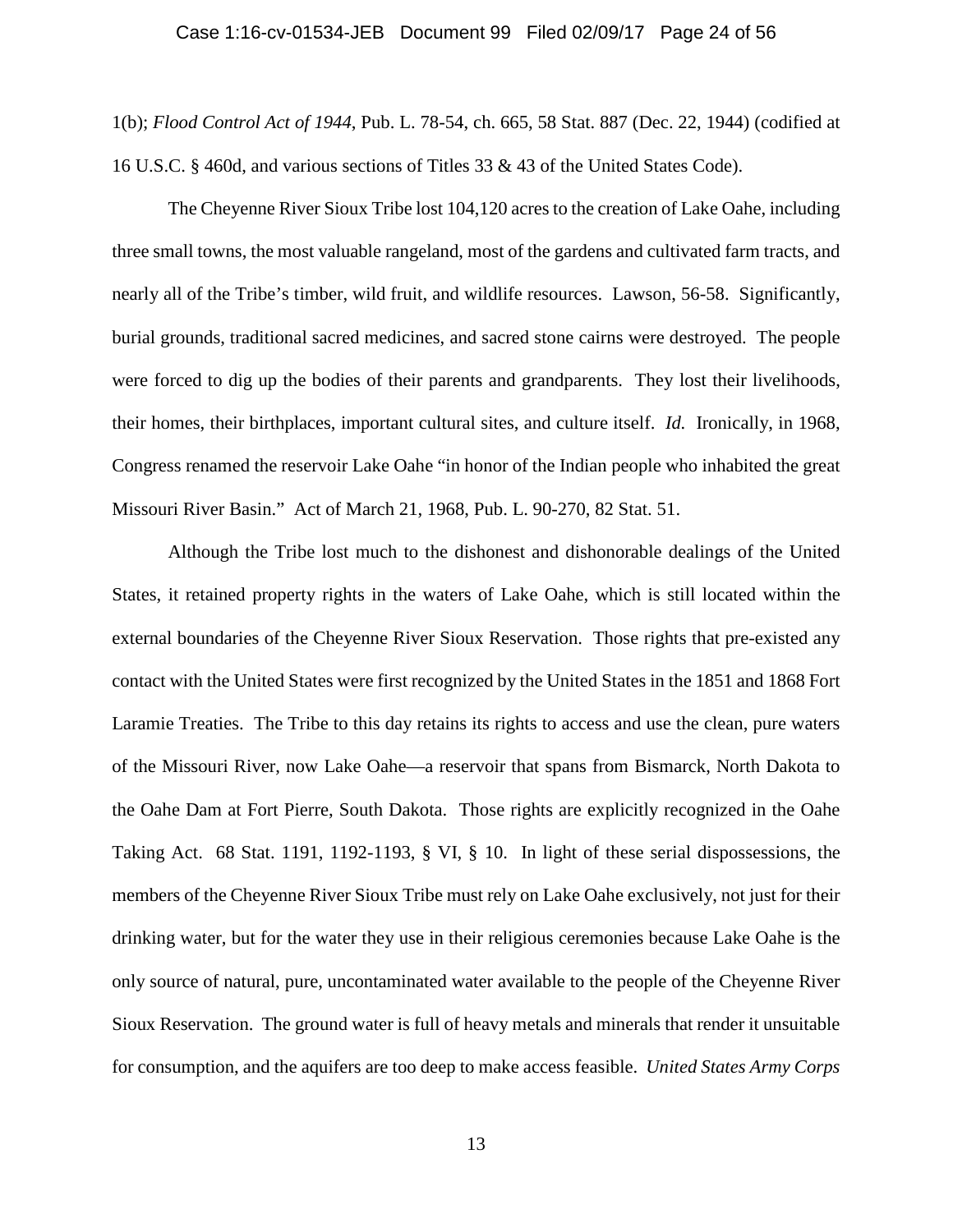## Case 1:16-cv-01534-JEB Document 99 Filed 02/09/17 Page 25 of 56

*of Engineers, Omaha District, P.L. 84-99 Project Information Report Emergency Water Assistance Due to Drought, Cheyenne River Sioux Tribe – Mni Waste' Water System Fox Ridge Intake*, §5.4 (April 19, 2005) (Declaration of Nicole Ducheneaux (hereinafter "Ducheneaux Decl.")) Exhibit A. The Cheyenne River that forms the southern boundary of the Reservation is severely contaminated with mining tailings from the operation of the Homestake Gold Mine in the Black Hills. *Id.* at A-9.

The Tribe's exclusive reliance upon Lake Oahe for both drinking water and water required for their religious practice is significant not just because it is the only water available to them, but also because those waters are a tribal trust resource managed by the United States on behalf of the Cheyenne River Sioux Tribe. Under federal law, the Tribe has reserved sufficient water to fulfill the purposes of the Reservation and the United States as fiduciary is bound to protect the waters from upstream contamination.

## **III. The Tribe's Ownership of the Waters of Lake Oahe**

The reservation of territories including land and water in the 1851 and 1868 Fort Laramie Treaties and in the Act of March 2, 1889 was accompanied by a reservation of water rights in the Missouri River to fulfill the purpose of the Reservation to provide for self-sufficiency. *Winters v. United States*, 207 U.S. 564 (1908); *Cappaert v. United States*, 426 U.S. 128, 141 (1976). The Tribe owns a clear property right in the waters of Lake Oahe and the Missouri River, and has held that interest for as long as the Sioux Nation has existed on this earth. Those rights were reserved to it by the United States when the entire Missouri River to the low water mark of the east bank of the River was included within the reserved territories of the 1851 and 1868 Fort Laramie Treaties. *1851 Fort Laramie Treaty*, art. 5, *1868 Fort Laramie Treaty*. The Tribe's reserved ownership of the Missouri River was again recognized in Article 2 of the Act of February 28, 1877. 19 Stat. 254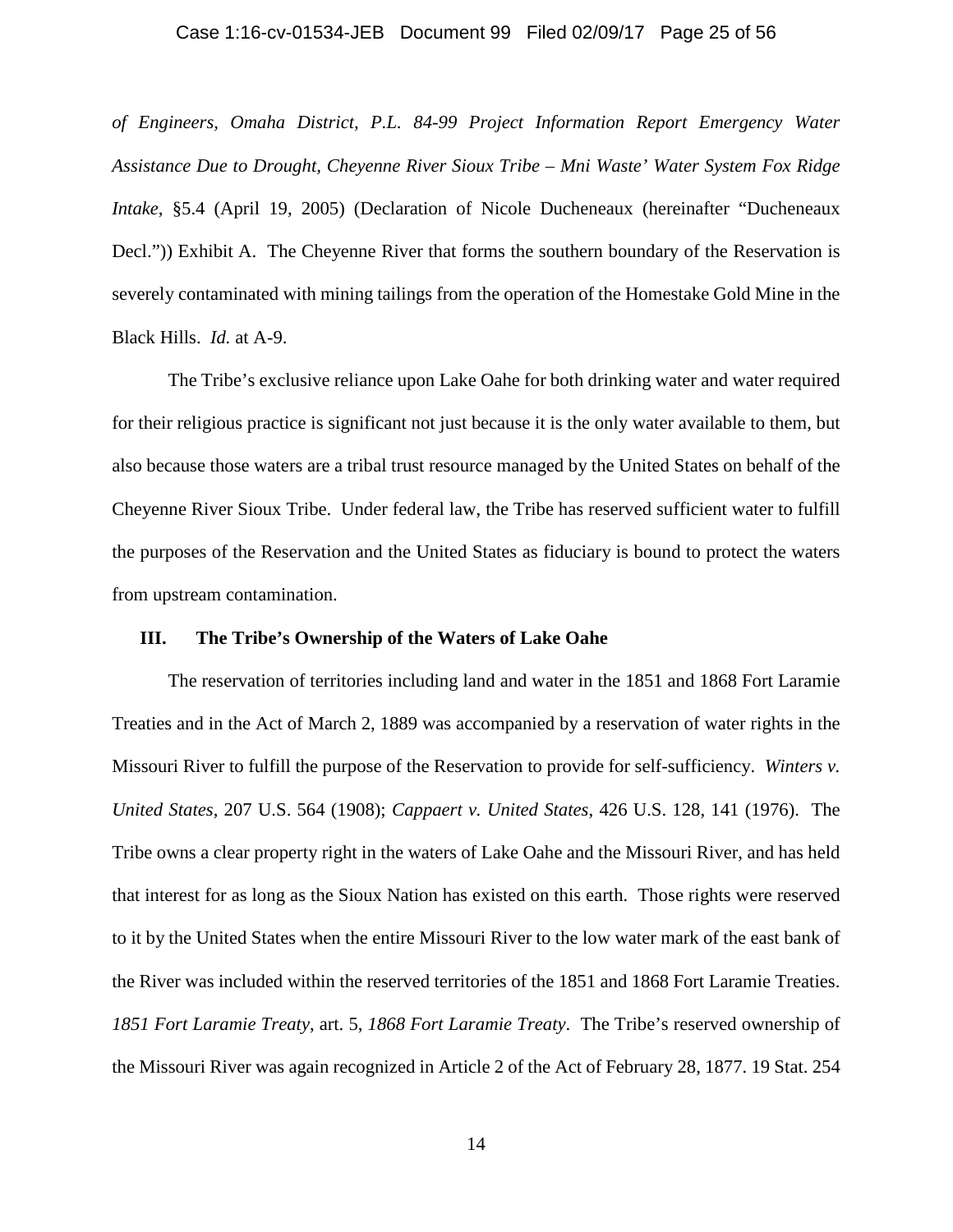#### Case 1:16-cv-01534-JEB Document 99 Filed 02/09/17 Page 26 of 56

at art. 2. The Tribe's water rights were not abrograted in the Act of March 2, 1889, which continued to recognize the territorial rights of the—four bands of the present day Cheyenne River Sioux Tribe—in the Missouri River to the center of the main channel. 25 Stat. 888, § 4. The Tribe's water rights in Lake Oahe are unquantified.

The reserved water right recognized in the *Winters* doctrine include the right to clean, safe water. *See, e.g., United States v. Gila River Irrigation Dist.*, 920 F. Supp. 1444, 1448 (D. Ariz. 1996). Likewise, the Tribe has retained its right to hunt, fish, and gather on the Reservation. *South Dakota v. Bourland*, 508 U.S. 679, 697 (1993) (noting that Congress explicitly has reserved the Cheyenne River Sioux Tribe's original treaty rights, including the right to hunt and fish, on Lake Oahe); *see also United States v. Dion*, 476 U.S. 734, 738 (1986) ("Indians enjoy exclusive treaty rights to hunt and fish on lands reserved to them . . . ."). The United States Supreme Court has long held that these treaty rights to hunting, fishing, and gathering are "not much less necessary to the existence of the Indians than the atmosphere they breathed." *United States v. Winans*, 198 U.S. 371, 381 (1905). The Tribe's water rights include a right to water that is sufficient in amount and quality to support hunting and fishing rights. *United States v. Adair*, 723 F.2d 1394, 1409, 1411 (9th Cir. 1983).

The Court has long recognized the "existence of a general trust relationship between the United States and the Indian people." *United States v. Mitchell*, 463 U.S. 206, 225 (1983). The courts are clear that *"any* Federal government action is subject to the United States' fiduciary responsibilities toward the Indian tribes." *Nance v. EPA*, 645 F.2d 701, 711 (9th Cir. 1981) (emphasis in original) (citing *Seminole Nation v. United States*, 316 U.S. 268, 297 (1942)). The trust duty specifically applies to the actions of the United States Army Corps of Engineers. *See, e.g.*, *Northwest Sea Farms, Inc. v. U.S. Army Corps of Eng'rs*, 931 F. Supp. 1515, 1519-20 (W.D.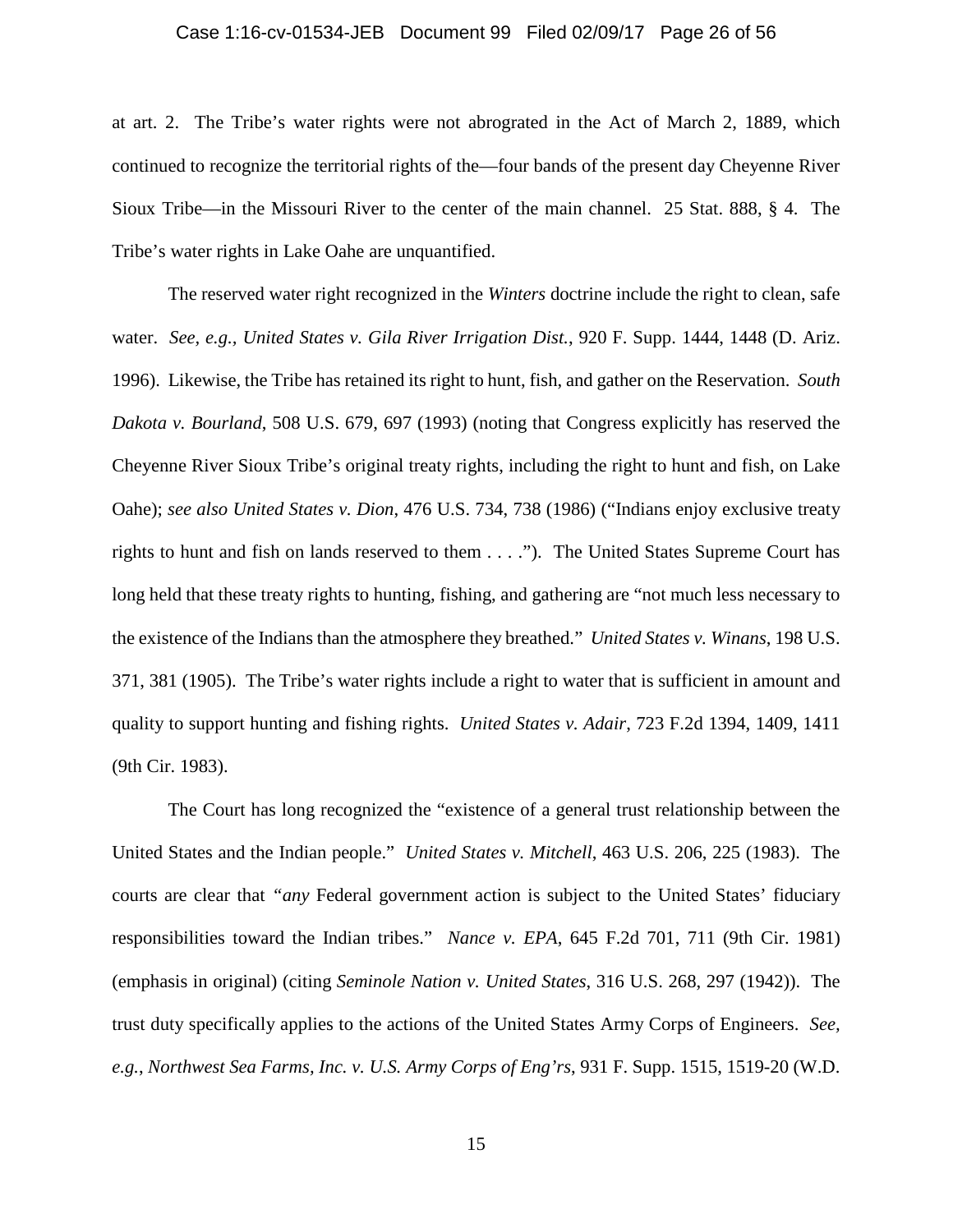#### Case 1:16-cv-01534-JEB Document 99 Filed 02/09/17 Page 27 of 56

Wash. 1996). The federal government has directed the Corps to exercise its trust responsibility to protect tribes and tribal trust resources by government-to-government consultation with tribes on any action under its authority that could impair tribal trust resources or tribal rights. Dep't of Def. Instruction 4710.02 (Sept. 14, 2006); *see also* Sec'y of Def. Policy on "Dep't of Def. Am. Indian & Alaska Native Policy," Oct. 20, 1998; EO 13175, *Consultation & Coordination with Indian Tribal Govts.* (Nov. 6, 2000); *Presidential Memorandum on Tribal Consultation* (Nov. 6, 2009). The Corps exercises this trust responsibility by denying authorization to activities under its jurisdiction that have more than a *de minimis* impact on tribal treaty rights. Army Corps of Eng'rs., Memorandum for Record, Gateway Pacific Terminal Project & Lummi Nation's Usual & Accustomed Treaty Fishing Rights at Cherry Point, Whatcom Cnty., (May 9, 2016), http://www.nws.usace.army.mil/Portals/27/docs/regulatory/NewsUpdates/

160509MFRUADeMinimisDetermination.pdf (last accessed Feb. 8, 2017).

The United States' trust duty applies specifically to protection of tribal reserved water rights from upstream contamination resulting. Indian reserved water rights are "vested property rights for which the United States has a trust responsibility, with the United States holding legal title to such water in trust for the benefit of the Indians." 55 Fed. Reg. 9223 (Mar. 12, 1990). Under the federal trust responsibility, the United States has a duty to conserve Indian lands, waters, and natural resources, and appropriately manage tribal natural resources. It is also "the policy of the United States[] that all Indian communities . . . be provided with safe and adequate water supply. . . ." 25 U.S.C. § 1632. Among the United States' core obligations is its duty to prevent upstream users from impairing a tribe's reserved right. *See Winters*, 207 U.S. at 577-78. This obligation includes the obligation to prevent upstream users from engaging in practices that reduce the quality of water that feeds the reservation. *Hopi Tribe v. United States*, 782 F.3d 662, 669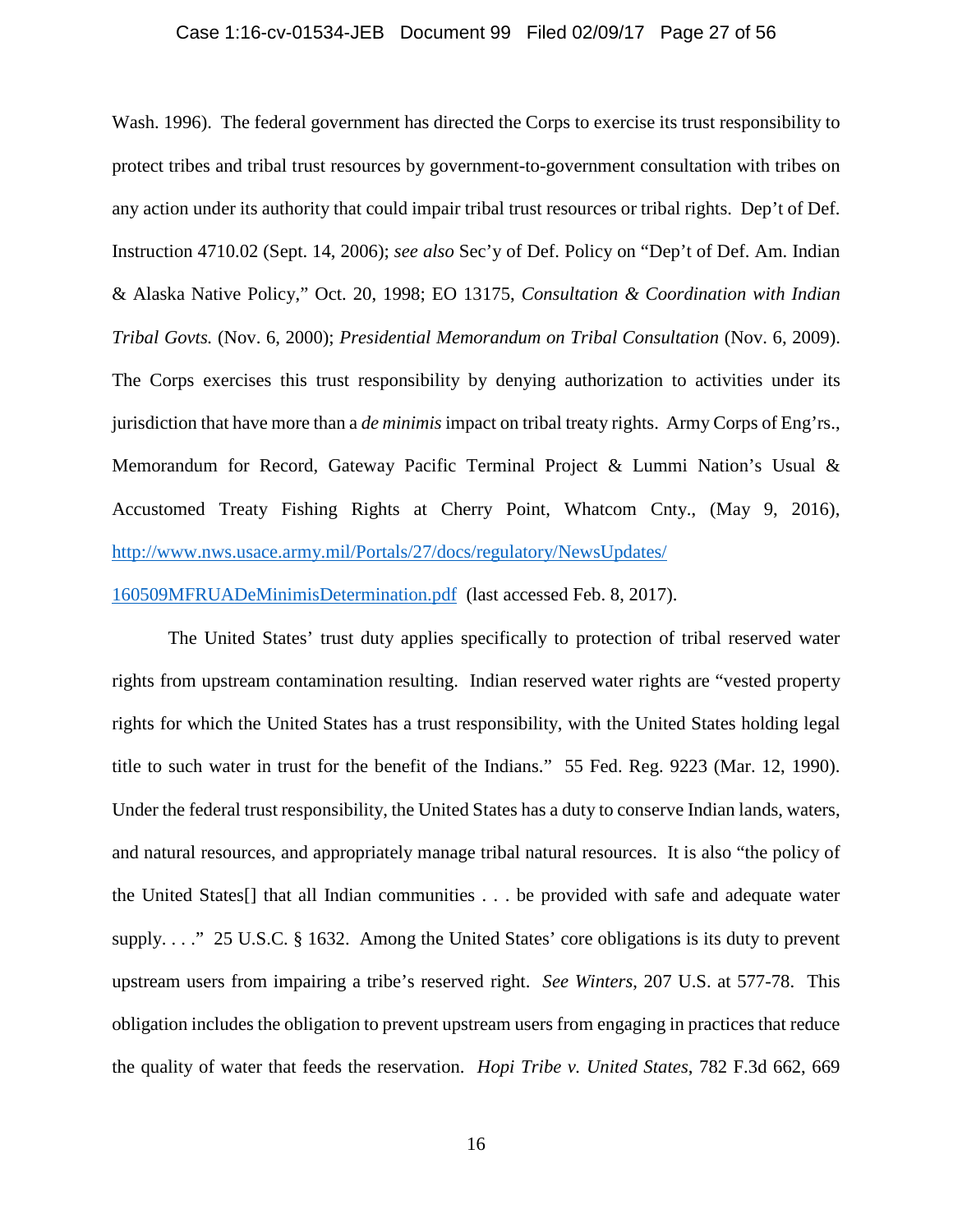#### Case 1:16-cv-01534-JEB Document 99 Filed 02/09/17 Page 28 of 56

(Fed. Cir. 2015) (citing *United States v. Gila Valley Irrigation Dist.*, 920 F. Supp. 1444, 1454-55 (D. Ariz. 1996)).

The U.S. Army Corps of Engineers owes the Cheyenne River Sioux Tribe more than a general duty to protect the waters of Lake Oahe and ensure that the waters are safe, adequate, and not impaired in quality by uses that are not authorized in the Flood Control Act of 1944. 33 U.S.C. § 701-1(b), Pub. L. 78-54, ch. 665, 58 Stat. 887 (Dec. 22, 1944). Significantly, the Flood Control Act of 1944 granted the Corps comprehensive power over Lake Oahe, including authority over water use, leases, construction, recreation, storage, flood control, and navigation, and regulations related to the same. *See* 16 U.S.C. §§ 460d, 825s (1946 ed.); 33 U.S.C. §§ 708, 709 (1946 ed.). The Supreme Court has held that the Corps' control over Lake Oahe is pervasive, excluding even its sister agencies. *See ETSI Pipeline Project v. Missouri*, 484 U.S. 495, 505 (1988). The Supreme Court has further held that "a fiduciary relationship necessarily arises when the Government assumes such elaborate control over . . . property belonging to Indians." *United States v. Mitchell*, 463 U.S. 206, 225 (1983). Indeed, "where the Federal Government takes on or has control or supervision over tribal . . . properties, the fiduciary relationship normally exists with respect to such . . . properties (unless Congress has provided otherwise) even though nothing is said expressly in the authorizing or underlying statute (or other fundamental document) about . . . a trust or fiduciary connection." *Id.* (quoting *Navajo Tribe of Indians v. United States*, 224 Ct. Cl. 171, 183 (1980)); *see also Cobell v. Babbitt*, 91 F. Supp. 2d 1, 24 (D. D.C. 1999). The Corps' duty to the Tribe to protect the trust property from upstream contamination by third-parties is a moral obligation of the highest responsibility and trust that should be judged by the most exacting fiduciary standards. *United States v. Jicarilla Apache Nation*, 465 U.S. 162, 207 (2011).

# **IV. The Impact of the Easement on Lakota Religious Practice**

17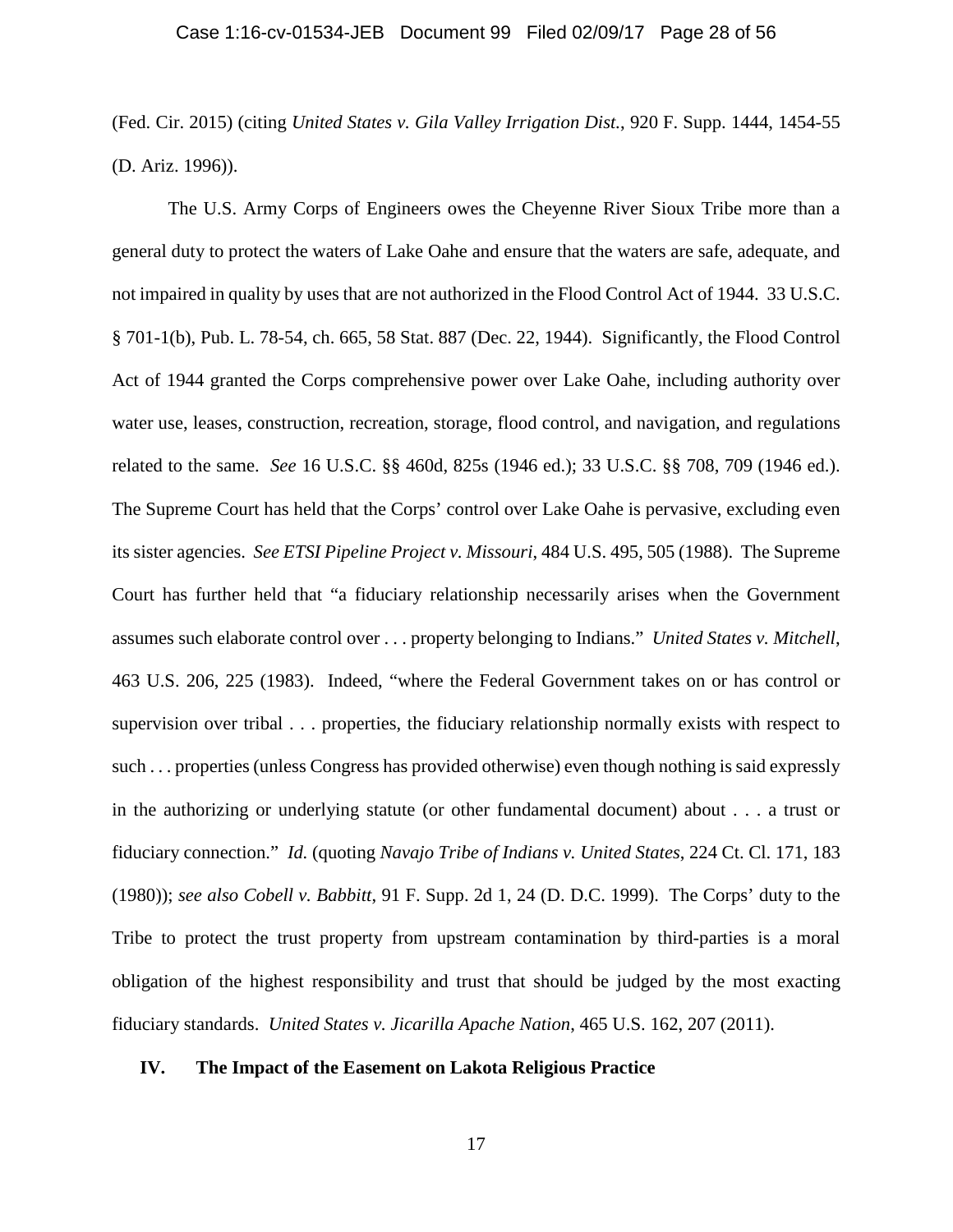#### Case 1:16-cv-01534-JEB Document 99 Filed 02/09/17 Page 29 of 56

As soon as the Lakota people encountered the United States, the government in its insatiable greed for the resources of the Lakota people began restricting Lakota access to the waters necessary for the practice of their religion, confining the Tribe to ever smaller reservations and depriving them of access to their sacred Black Hills. But Lakota religion was not merely collateral damage of westward expansion. Indeed, beginning in the 19<sup>th</sup> century, the United States embarked on an explicit 200-year-long campaign to destroy the Lakota religion based on the belief that their religion was paganistic and immoral—actively encouraging the replacement of the Lakota religion with Christianity,<sup>3</sup> forcing Lakota children to attend boarding school where their language and religious practice were strictly forbidden,<sup>4</sup> and even criminalizing Lakota sacraments like the Sundance.<sup>5</sup> Despite these efforts, and risking their safety and liberty, the Lakota people of the Cheyenne River Sioux Reservation nurtured the spark of their faith, practicing their religion in secret and away from the prying eyes of government agents. Hence, when the United States finally decriminalized the practice of the Lakota religion in 1978<sup>6</sup> and the faithful could come out of the shadows, the Lakota religion flourished again. Today, the Tribe's members practice widely their native religion, some in conjunction with other western faiths. Frazier Decl. at ¶¶ 7-15; *see also*  Robert Hilbert, S.J., *Contemporary Catholic Mission Work Among the Sioux*, *in* SIOUX INDIAN RELIGION: TRADITION AND INNOVATION 145.

Like their ancestors, modern Lakota people understand that the central precept of the Lakota religion is the notion of balance. Lakota believers are taught that they must walk in balance

 <sup>3</sup> *See*, *e.g.*, 25 U.S.C. § 280 (1922) (issuing patents to Indian Lands to religious societies).

<sup>4</sup> Michael J. Simpson, *Accommodating Indian Religions: the Proposed 1993 Amendment to the American Indian Religious Freedom Act* 54 Mont. L. Rev. 19, 28.

 $5$  Office of Indian Affairs, Circular No. 1665 (1921) (stating that "the sundance, and all other similar dances and so-called religious ceremonies are considered 'Indian Offenses' under existing regulations, and corrective penalties are provided."

<sup>6</sup> American Indian Religious Freedom Act, 42 U.S.C. § 1996.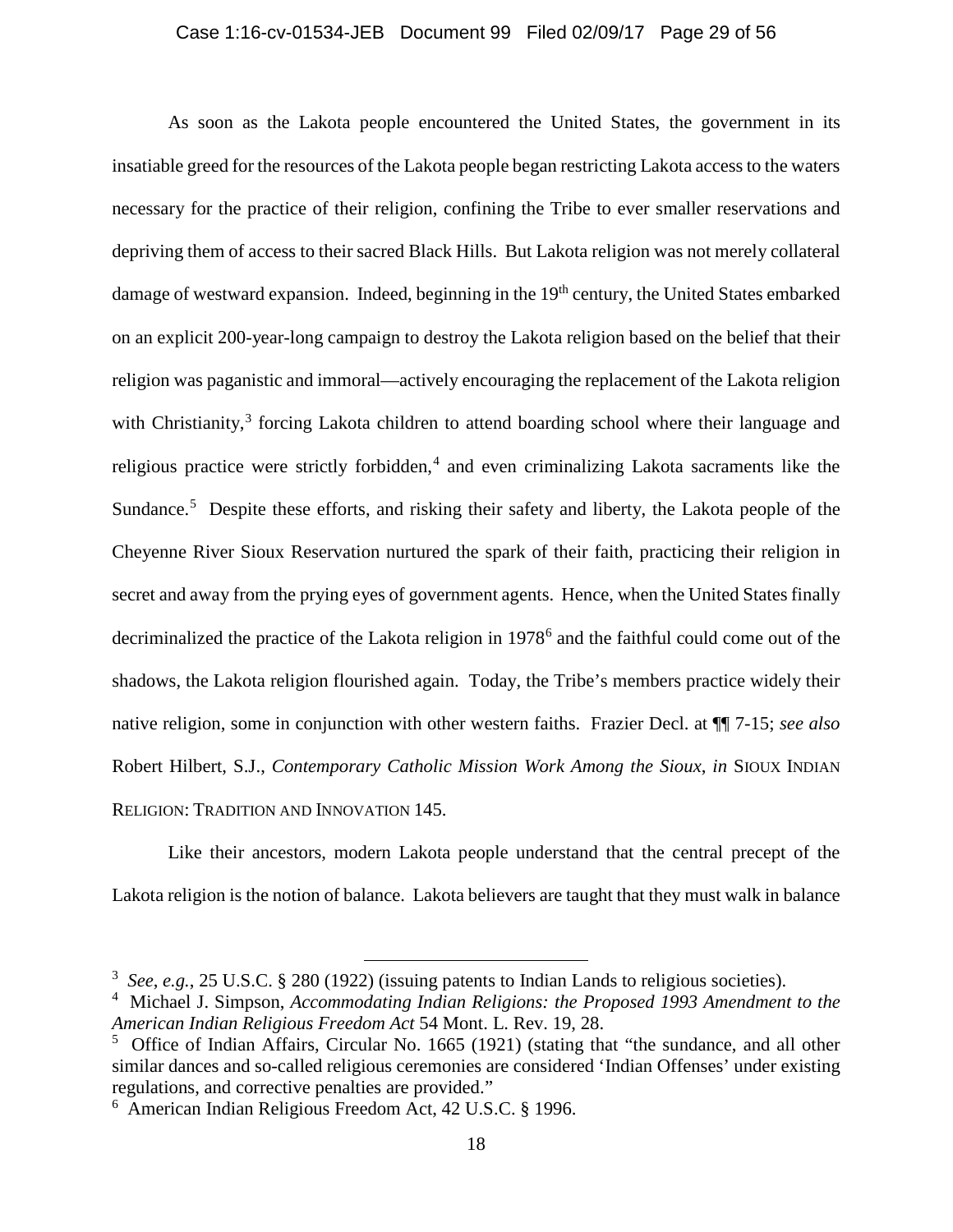#### Case 1:16-cv-01534-JEB Document 99 Filed 02/09/17 Page 30 of 56

in their thinking and walk in balance with every step that they take. Significantly, the Lakota are taught that in order for their water to be natural and ritually pure, it must be in balance and in a state of nature. As further discussed above, although Lakota ritual, such as Inipi and the Sundance are static and governed by strict rules that dictate how and in what manner one must practice, belief itself is fluid and may change subject to new revelations or developments in the world. DeMallie, 33.

Long ago, Lakota prophets told of the coming of a Black Snake that would be coiled in the Tribe's homeland and which would harm the people. In the prophecy, the snake was black, slippery, in motion, and would devour the people. Although there can be no way of knowing when this prophesy emerged into the Lakota worldview, Lakota religious adherents now in their 50s and 60s were warned of the Black Snake by their elders as children. The Black Snake prophecy is a source of terror and existential threat in the Lakota worldview.

Lakota religious adherents today believe that the Black Snake has been made real. Lakota religious practitioners believe that the Dakota Access pipeline, a crude oil pipeline proposed to cross under their homeland is the black, slippery terror described in the Black Snake prophecy. And the coming of the Black Snake is not without consequence in the Lakota religious worldview. Lakota adherents believe that the Black Snake poses an existential threat because it will cause critical imbalance in an essential resource of the Cheyenne River Sioux Tribe: the natural, ritually pure waters of Lake Oahe. The Lakota believe that the presence of the black crude oil under Mni Sose will so severely imbalance the waters as to render them unnatural and impure such that they will be desecrated. The Lakota believe that such desecration will make the waters of Lake Oahe unsuitable for use in their religious practices, especially Inipi or the sweat lodge ceremony, which is such a key component of the Lakota religious practice that most other religious rites cannot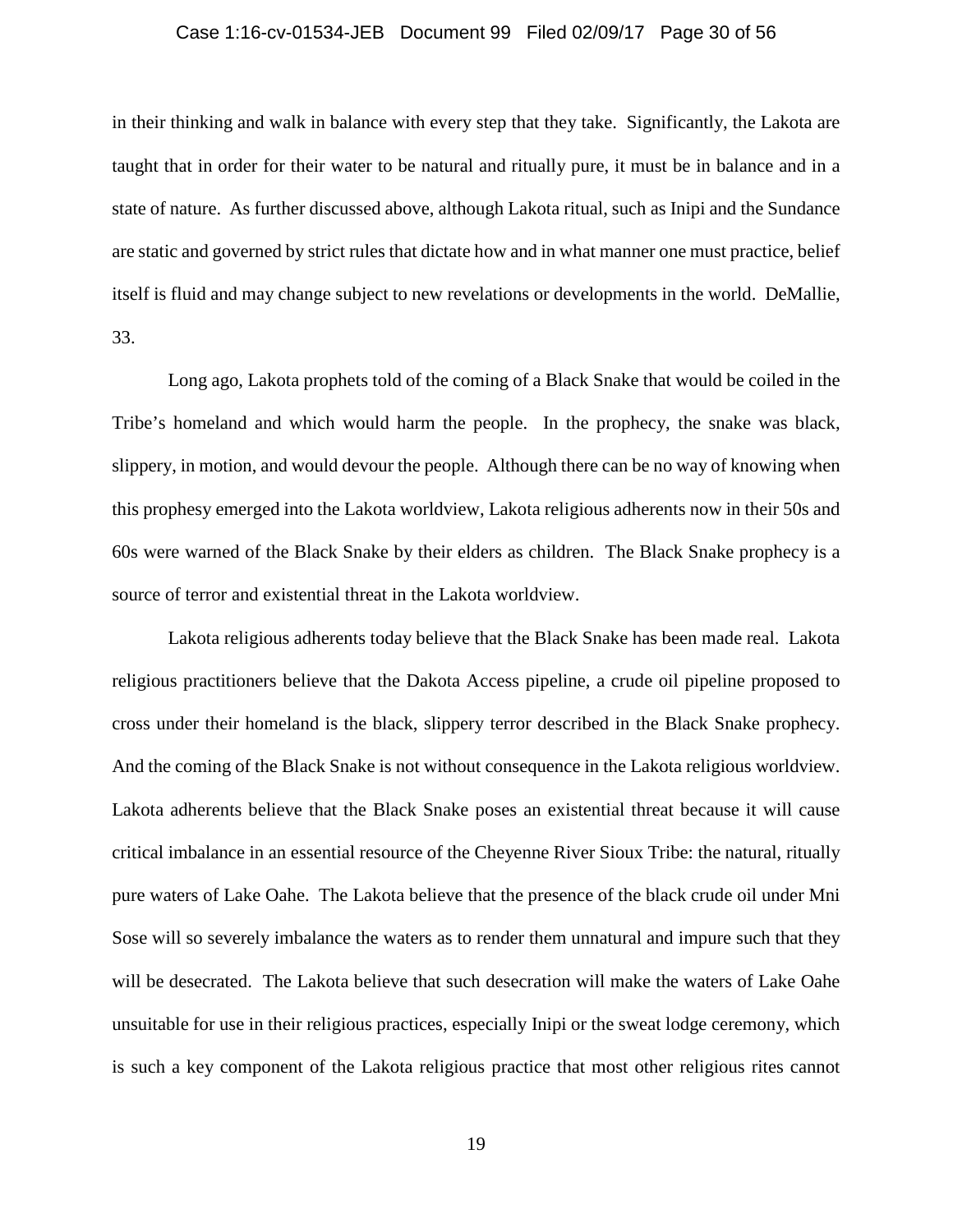proceed. *See* Feraca 32; DeMallie 33. If the waters of Lake Oahe are so desecrated, the Tribe and its members will be unable to exercise their religion as their Reservation lacks any other pure, natural water source.

### **V. The Present Dispute**

The Dakota Access Pipeline is a domestic oil pipeline designed to move over a half-billion gallons of crude oil daily from North Dakota to Illinois. ECF No. 39 at p. 2. On July 25, 2017, the Corps granted authorization to Dakota Access under various federal statutes, including *inter alia*, Section 408 of the Rivers and Harbors Act, 33 U.S.C. § 403. In conjunction with that permit, the Corps issued a final Environmental Assessment, rather than a full Environmental Impact Statement pursuant to the National Environmental Policy Act, 42 U.S.C. § 4321 et seq., and a Finding of No Significant Impact. ECF Nos. 6-51, 6-52. Although the EA discussed numerous alternatives to siting of the pipeline under Lake Oahe at the site of the present easement, including rail, truck, and an alternate pipeline route, it selected this Lake Oahe site under the waters owned by the Cheyenne River Sioux Tribe. ECF NO. 6-51 at pp. 6-9. The EA also did not contain any consideration of any potential impacts of the pipeline on the Cheyenne River Sioux Tribe. *See generally, id.*

On July 27, 2016, the Standing Rock Sioux Tribe sued to challenge the Corps' authorization of the pipeline. ECF No. 1. The Standing Rock Sioux Tribe moved for Preliminary Injunction on August 4, 2016 on the narrow issue of whether the authorization violated the National Historic Preservation Act. ECF No. 6. Dakota Access intervened as Defendant and the Cheyenne River Sioux Tribe intervened as a Plaintiff, although Cheyenne River did not participate in the Preliminary Injunction Motion. *See* ECF No. 39 at pp. 33-34. During oral argument on the motion, Dakota Access and the Corps revealed that the oil company lacked the easement required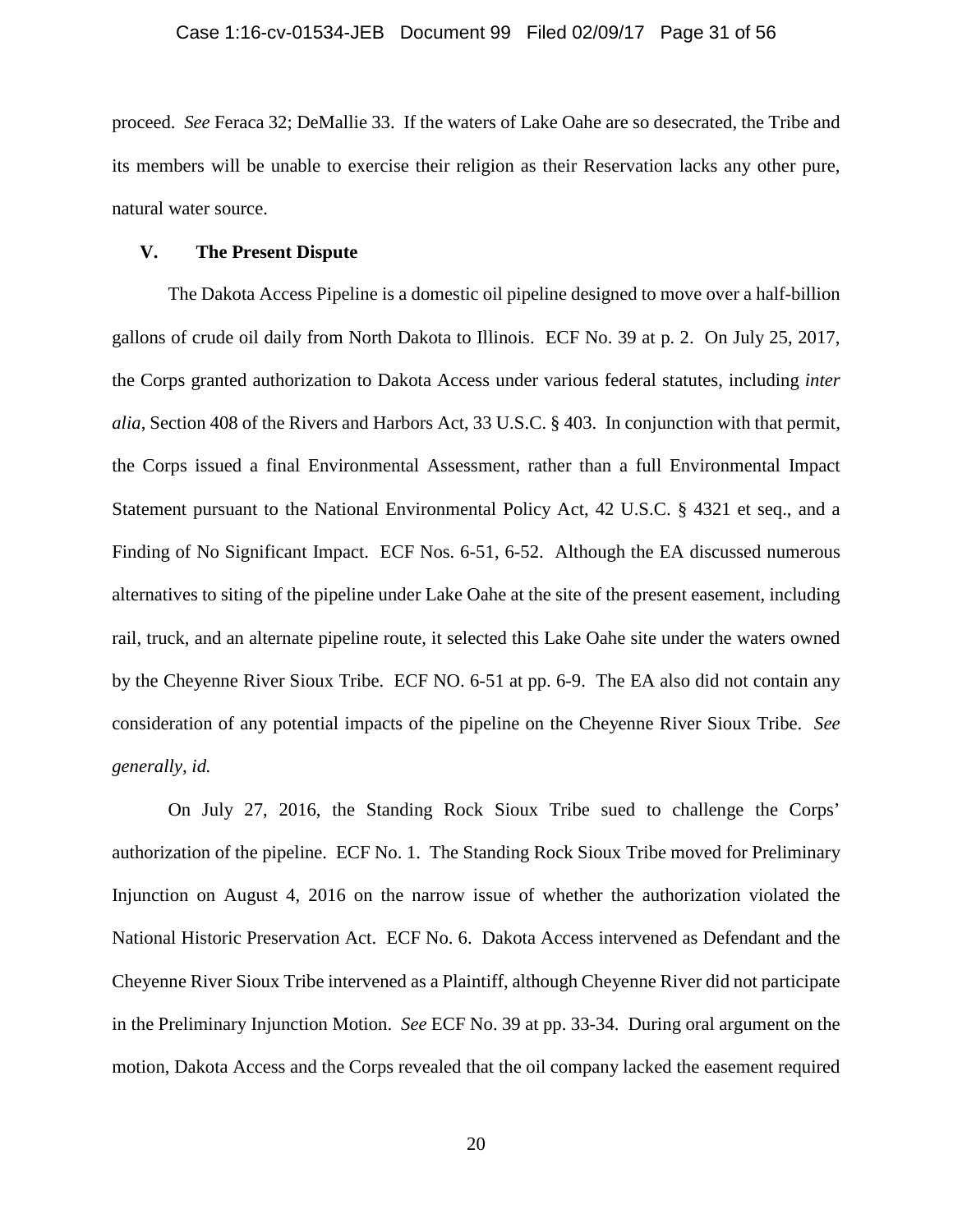#### Case 1:16-cv-01534-JEB Document 99 Filed 02/09/17 Page 32 of 56

under the Mineral Leasing Act, 30 U.S.C. § 185 for it to complete drilling across Corps-owned lands. Hence, Dakota Access had no right and no ability to drill under the Tribe's sacred waters. ECF No. 74-3

Immediately following this Court's order on September 9, 2016 denying Standing Rock's motion for preliminary injunction the United States Departments of Justice, Interior, and the Corps issued a joint statement noting that the government would not grant the easement until it had conducted further review. Between September 9, 2016 and January 24, 2017, the United States led the parties in this matter, the Court, and the public to believe that the government had determined that it was legally obligated to closely review impacts of the easement on tribal rights and the treaties that govern the United States' relationship with the Plaintiff Tribe's in this matter, even ordering the preparation of a full Environmental Impact Statement. *See* ECF No. 65-1; 82 Fed. Reg. 5544 (Jan. 18, 2017). The government had neutralized the threat of the Black Snake to the Tribe's sacred waters, indefinitely suspended the threat, and even committed itself to defeating the harm.

On January 24, 2017, however, the Corps filed its notice of issuance of a Presidential Memorandum Regarding Construction of the Dakota Access Pipeline, in which President Trump directed expedited review and approval of the easement and withdrawal of Notice of Intent to prepare an EIS. ECF No. 89-1. Despite representations of counsel for the Corps that the easement would not be granted until the end of this week, the Corps notified Congress of its decision to grant the easement on February 7, 2017 pursuant to 30 U.S.C. § 185, waiving its own 14-day waiting period, and granted the easement on February 8, 2017. According to media reports and statements made by a representative of the Corps of Engineers to Tribal Chairman Harold Frazier, drilling began immediately. Frazier Decl. at ¶ 18. The government has now issued every authorization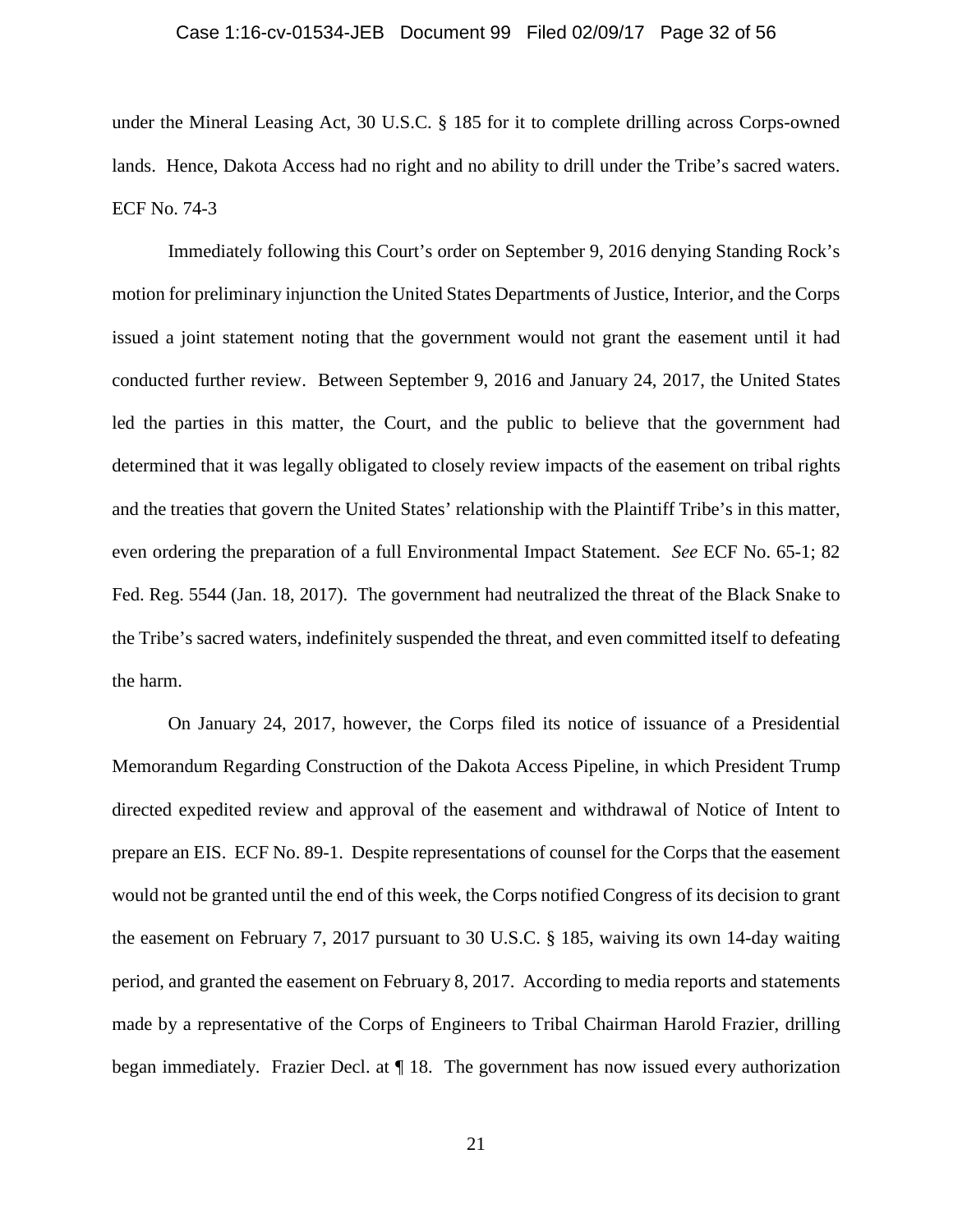## Case 1:16-cv-01534-JEB Document 99 Filed 02/09/17 Page 33 of 56

that Dakota Access requires to build its Black Snake under the sacred waters of Lake Oahe. And construction has begun.

## **STANDARD FOR GRANTING TEMPORARY INJUNCTIVE RELIEF**

The Cheyenne River Sioux Tribe is entitled to a temporary restraining order and preliminary injunctive relief protecting its members' free exercise of religion while this Court considers the merits of its claims under the Religious Freedom Restoration Act of 1993, 42 U.S.C. § 2000bb-4. Under Federal Rule of Civil Procedure 65, a plaintiff seeking interim injunctive relief must show (1) likelihood of success on the merits; (2) a likelihood of irreparable harm if injunctive relief is not granted; (3) that the balance of interests among the parties favors injunctive relief; and (4) that injunctive relief would be in the best interest of the public generally. *Shereley v. Sebelius*, 644 F.3d 388, 392 (D.C. Cir. 2011) (citing *Winter v. Natural Res. Def. Council, Inc.*, 555 U.S. 7 (2008)). At the preliminary injunction stage, the burdens of proof "track the burdens at trial." *Gonzales v. O Centro Espirita Beneficente Uniao do Vegetal*, 546 U.S. 418, 429 (2006). The Supreme Court has held that in a RFRA case it is the plaintiff's burden to show "more likely than not" that the sincere religious exercise had been substantially burdened—a burden of proof "which does not even rise to the level of a preponderance of the evidence." *Id.* at 428 (internal citation and quotation marks omitted). The Supreme Court has explained that this initial burden of proof is satisfied by a showing that the government action "implicates [plaintiff's] religious exercise." *See Holt v. Hobbs*, 135 S. Ct. 853, 862 (2015). The burden then shifts to the government to show a compelling interest justifies the burden on religious exercise that cannot be satisfied through less restrictive means. *O Centro*, 546 U.S. at 429. Moreover, where RFRA is alleged in a motion for temporary injunctive relief, "the likelihood of success on the merits will often be the determinative factor." *Korte v. Sebelius*, 735 F.3d 654, 666 (7th Cir. 2013) "This is because the "'loss of First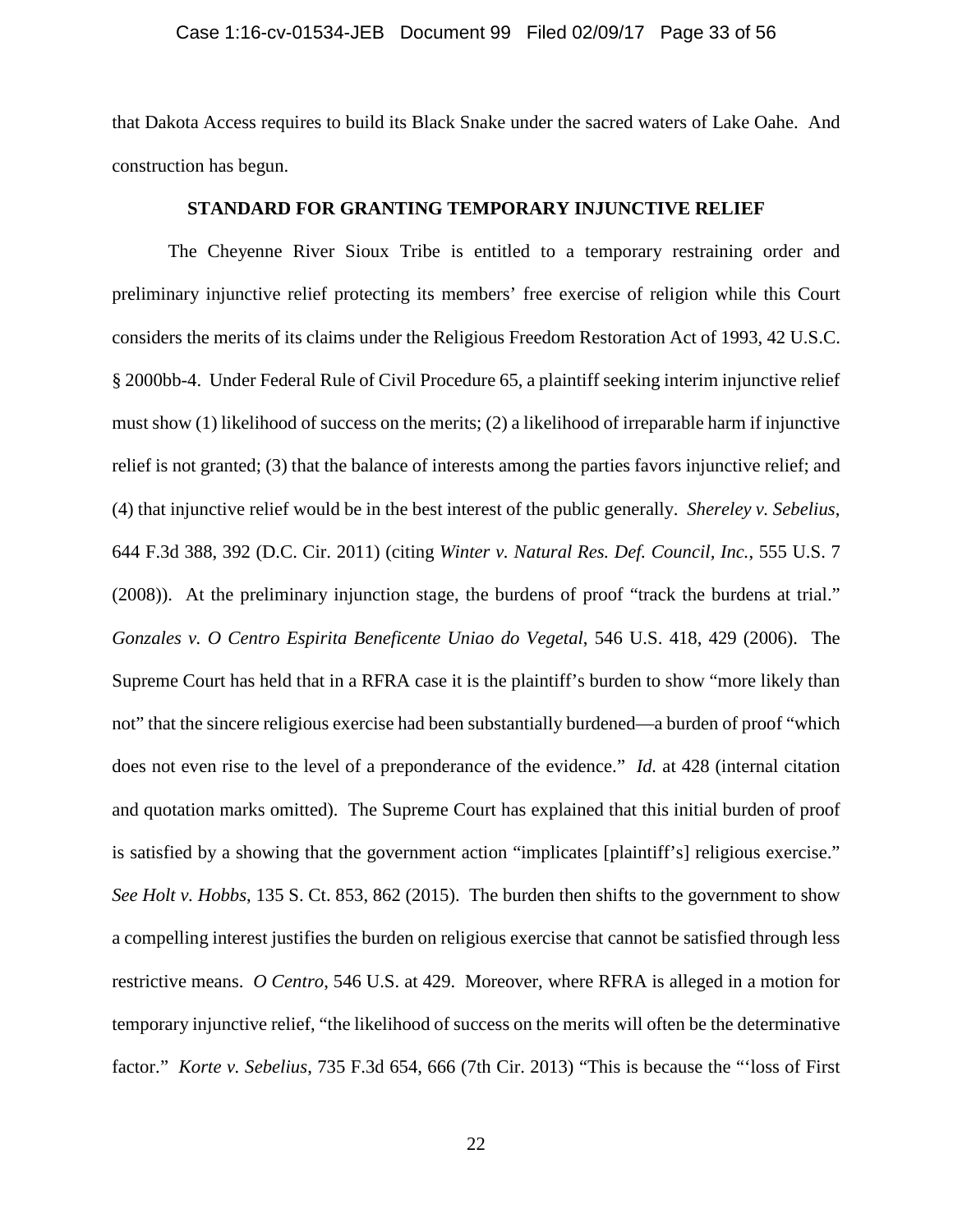# Case 1:16-cv-01534-JEB Document 99 Filed 02/09/17 Page 34 of 56

Amendment freedoms . . . unquestionably constitutes irreparable injury. . . .'" *Id.* (quoting *Elrod v. Burns*, 427 U.S. 347, 373 (1976)).

"The purpose of a temporary restraining order is to preserve the status quo for a limited period of time until the Court has the opportunity to pass on the merits of the demand for a preliminary injunction." *Barrow v. Graham*, 124 F. Supp. 2d 714, 715-16 (D .D.C. 2000). The same test that applies to injunctive relief applies to a motion for temporary restraining order, but with the more modest goal of preserving the status quo. *Id.*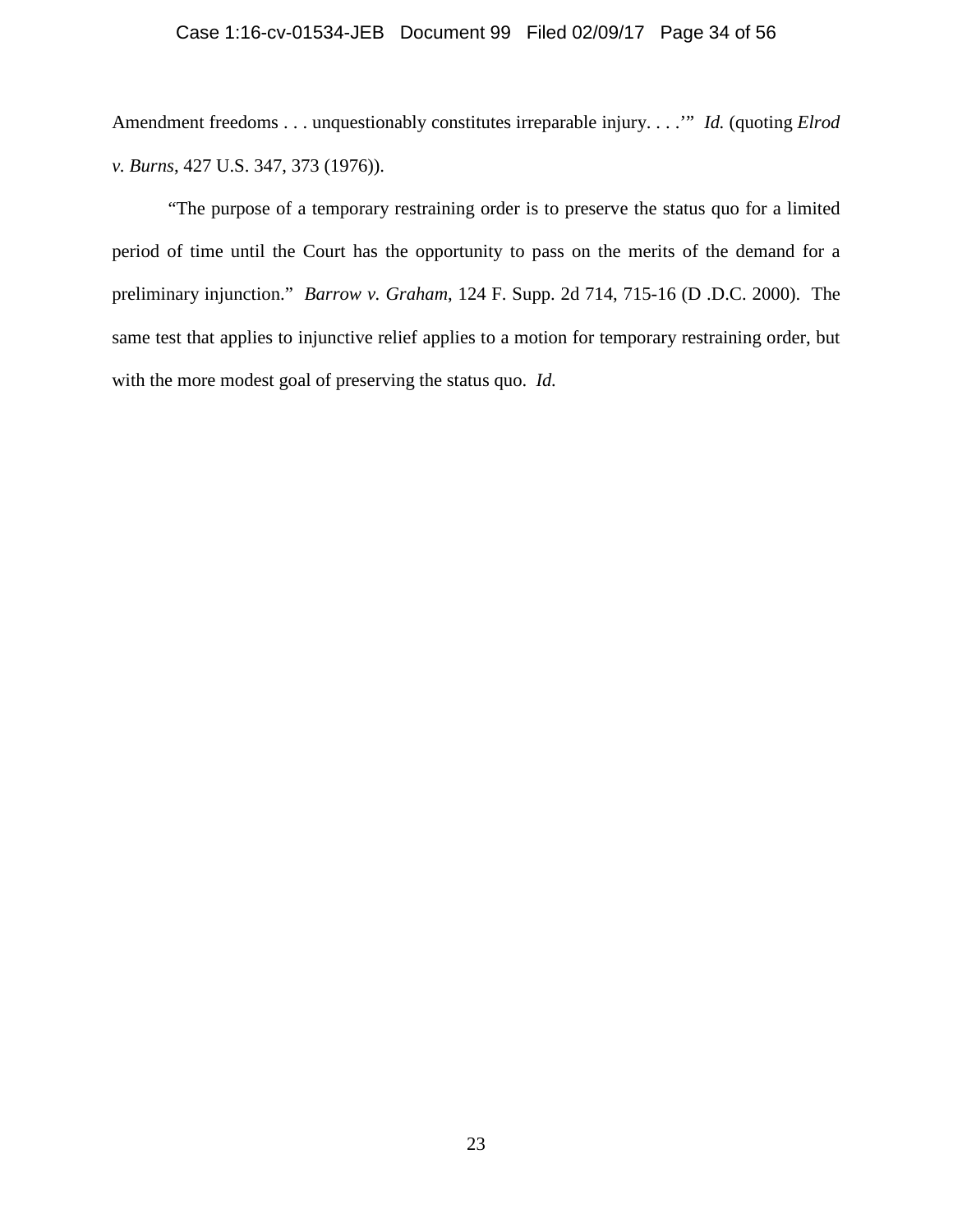## **ARGUMENT**

# **I. The Cheyenne River Sioux Tribe is Likely to Succeed on Its RFRA Claim**

RFRA provides that "Government shall not substantially burden a person's exercise of religion" unless the Government "demonstrates that application of the burden to the person—(1) is in furtherance of a compelling governmental interest; and (2) is the least restrictive means of furthering that compelling governmental interest." 42 U.S.C. § 2000bb-4(a), (b). Under RFRA, "the term 'government' includes [any] branch, department, agency, instrumentality, and official . . . of the United States. . . ," including the United States Army Corps of Engineers. *See Singh v. McHugh*, 185 F. Supp. 3d 201, 217 (D. D.C. 2016) (noting that the Army concedes that it "is a government actor to which RFRA applies"); *see also Rigdon v. Perry*, 962 F. Supp. 150 (D. D.C.) (applying RFRA against the Secretary of Defense and *inter alia* the Secretary of the Army); *United States v. Sterling*, 75 M.J. 407, 415 (C.A.A.F. 2016) ("RFRA applies to the military."); *see also*  Dep't of Def. Instruction 130017 (military regulation adopting RFRA standard).

In the present case, the Corps cannot reasonably dispute that the Cheyenne River Sioux Tribal members' beliefs are sincere and substantially burdened by the construction and operation of a crude oil pipeline under waters owned by the Cheyenne River Sioux Tribe, considered sacred by them and used in their religious ceremonies. Further, in light of the fact that both the Corps and the oil pipeline company actually considered alternate routes for this pipeline, the Corps cannot demonstrate that the proposed pipeline route constitutes the least restrictive means of further a compelling government interest.

# **A. Practitioners of the Lakota Religion Are Sincerely Compelled to Observe and Practice the Rites of Lakota Spirituality, Especially Inipi**

The sincere belief of the members of the Cheyenne River Sioux Tribe that the construction and operation of a pipeline under waters owned by the Tribe, considered sacred by them, and used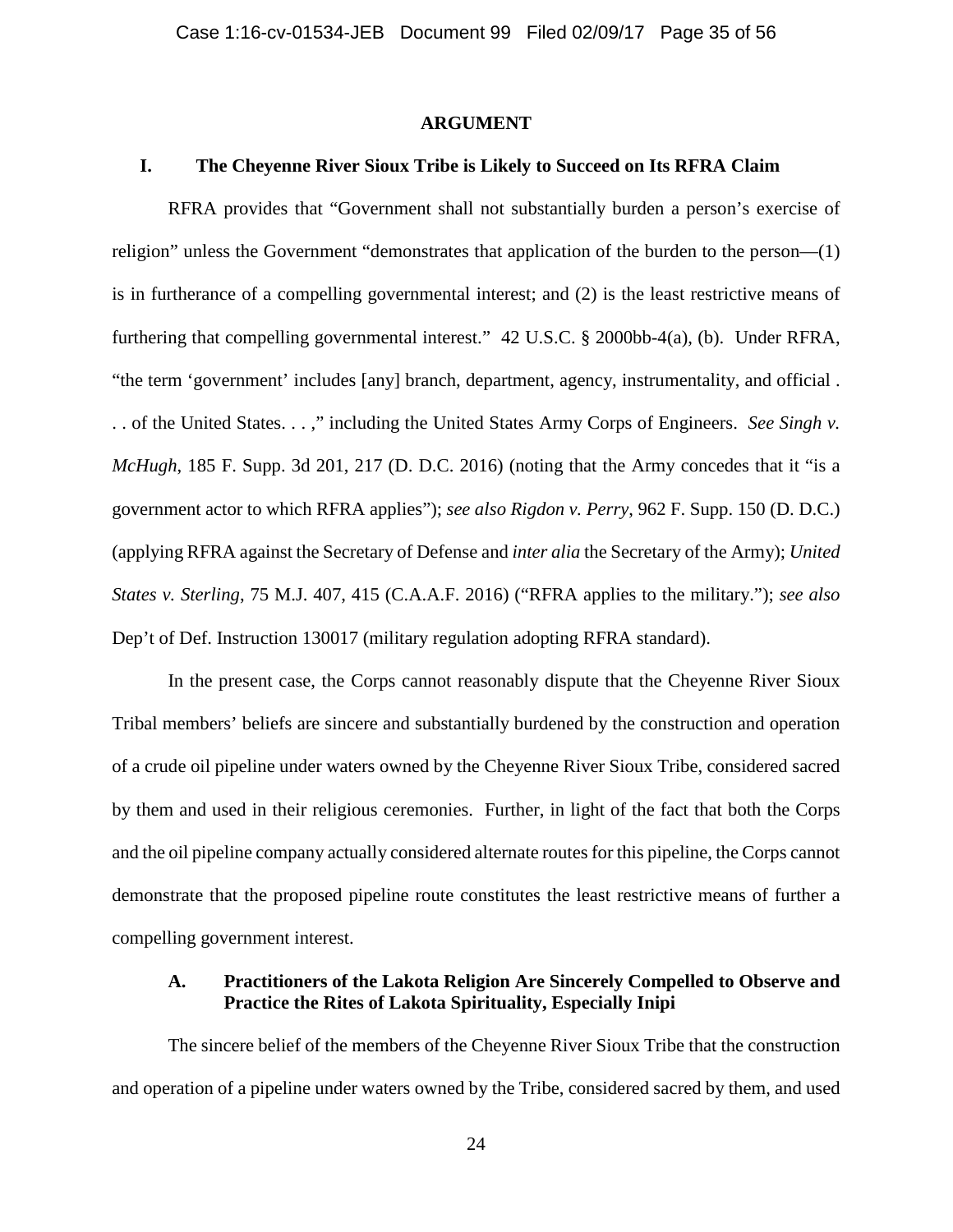## Case 1:16-cv-01534-JEB Document 99 Filed 02/09/17 Page 36 of 56

in their religious ceremonies will harm their exercise of their sacred rites cannot reasonably be questioned. The sincerity inquiry is an important aspect of a RFRA claim, but it is an inquiry that requires courts to tread lightly. *Thomas v. Review Bd. of Ind. Emp't Sec. Div.*, 450 U.S. 707, 715- 16 (1981); *see also Moussazedeh v. Tex. Dep't of Criminal Justice*, 703 F.3d 781, 792 (5th Cir. 2013) ("Though the sincerity inquiry is important, it must be handled with a light touch or judicial shyness.") (Internal citation and punctuation omitted). Indeed, "the inquiry into the sincerity of a . . . plaintiff's religious beliefs is almost exclusively a creditability assessment . . . ." *Kay v. Bemis*, 500 F.3d 1214, 1219 (10th Cir. 2007) (internal quotation omitted). The Supreme Court long has held that "courts must not presume to determine the place of a particular belief in a religion or the plausibility of a religious claim." *Burwell v. Hobby Lobby*, 134 S. Ct. 2751, 2779 (2014) (internal quotation omitted). Further, "it is not within the judicial ken to question the centrality of particular beliefs or practices to a faith, or the validity of particular litigants' interpretations of those creeds." *Hernandez v. Comm'r of Internal Revenue*, 490 U.S. 680, 699 (1989). As the Supreme Court long has held, "[m]en may believe what they cannot prove[, hence,] [t]hey may not be put to the proof of their religious doctrines or belief." *United States v. Ballard*, 322 U.S. 78, 86 (1944).

The law protects religious exercise even though it may not arise from any organized denomination, be mainstream, subject to a written doctrine, have a single leader, or even comprehensible to others. *See Frazee v. Ill. Dep't of Emp't Sec.*, 489 U.S. 829, 834 (1989); *Ballard*, 322 U.S. at 86. And although this has not always been the case, the law today protects Native religions just as it does mainstream Western religions. *E.g.*, *O Centro*, 546 U.S. at 439 (holding that a federal law criminalizing use of a hallucinogenic tea in Native religious ceremonies violated RFRA); *A.A. ex. rel. Betenbaugh v. Needville Indep. Sch. Dist.*, 611 F.3d 248, 263-64 (5th Cir. 2010) (holding that Native American belief in wearing visibly long hair was sincerely held);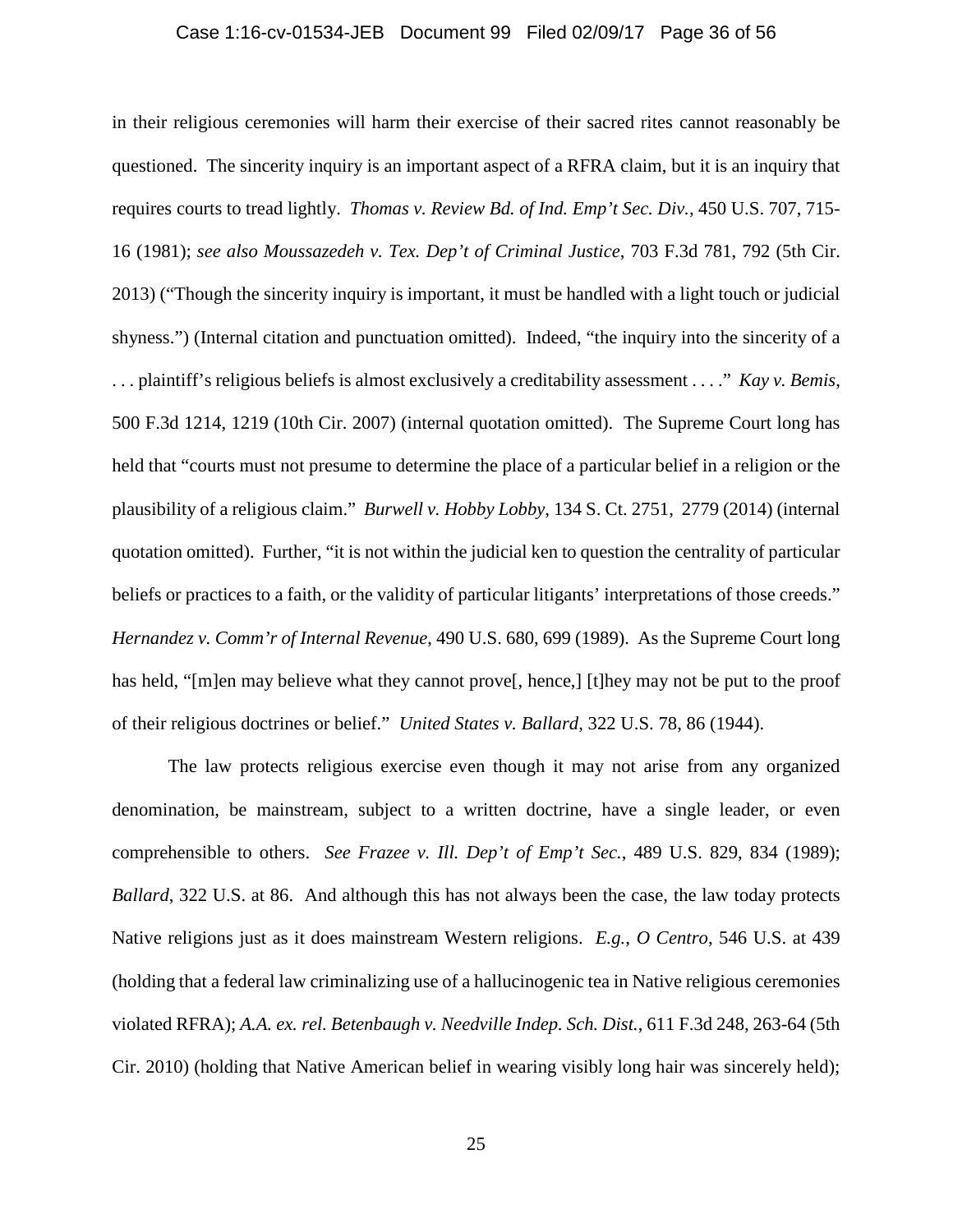## Case 1:16-cv-01534-JEB Document 99 Filed 02/09/17 Page 37 of 56

*United States v. Hardman*, 297 F.3d 1116, 1127 (10th Cir. 2002) (concluding that Native American belief in sacredness of eagle feather was sincerely held); *see also* 42 U.S.C. § 1996 ("It shall be the policy of the United States to protect and preserve for American Indians their inherent right of freedom to believe, express, and exercise the traditional religions of the American Indian . . . and the freedom to worship through ceremonials and traditional rites.")

The members of the Cheyenne River Sioux are sincere in their belief that construction and operation of this crude oil pipeline under Lake Oahe will substantially burden and impair the practice of their religion. As set forth in detail herein, the specific belief of the Lakota people, including members of the Cheyenne River Sioux Tribe, is that the construction and operation of the oil pipeline will desecrate and deconsecrate the waters that they must use for their sacred religious ceremonies such that the water will be rendered unsuitable for such use. *See generally*  Vance Decl.; Frazier Decl.; Gilbert Decl.; Cournoyer Decl; Black Bird Decl. This belief is not merely sincerely held, but it is reflected in the broader movement surrounding Lakota opposition to the Dakota Access Pipeline.

The Lakota people, including members of the Cheyenne River Sioux Tribe, began a peaceful demonstration against the construction of the oil pipeline by participation in a protest encampment on the Cannonball River near the DAPL construction as early as April 2016. From its first days, the movement has been centered upon a number of intertwined legal, moral, and spiritual beliefs of the Lakota people: (1) that the proposed crude oil pipeline poses an existential threat to the Tribes' physical existence because of its very real potential to pollute waters that the Tribes physically rely upon and which are owned in trust for them by the United States; (2) that the pipeline would destroy sites of historical, cultural, and spiritual significance to the Lakota people, including ancient stone cairns and burial sites; and (3) that the pipeline would desecrate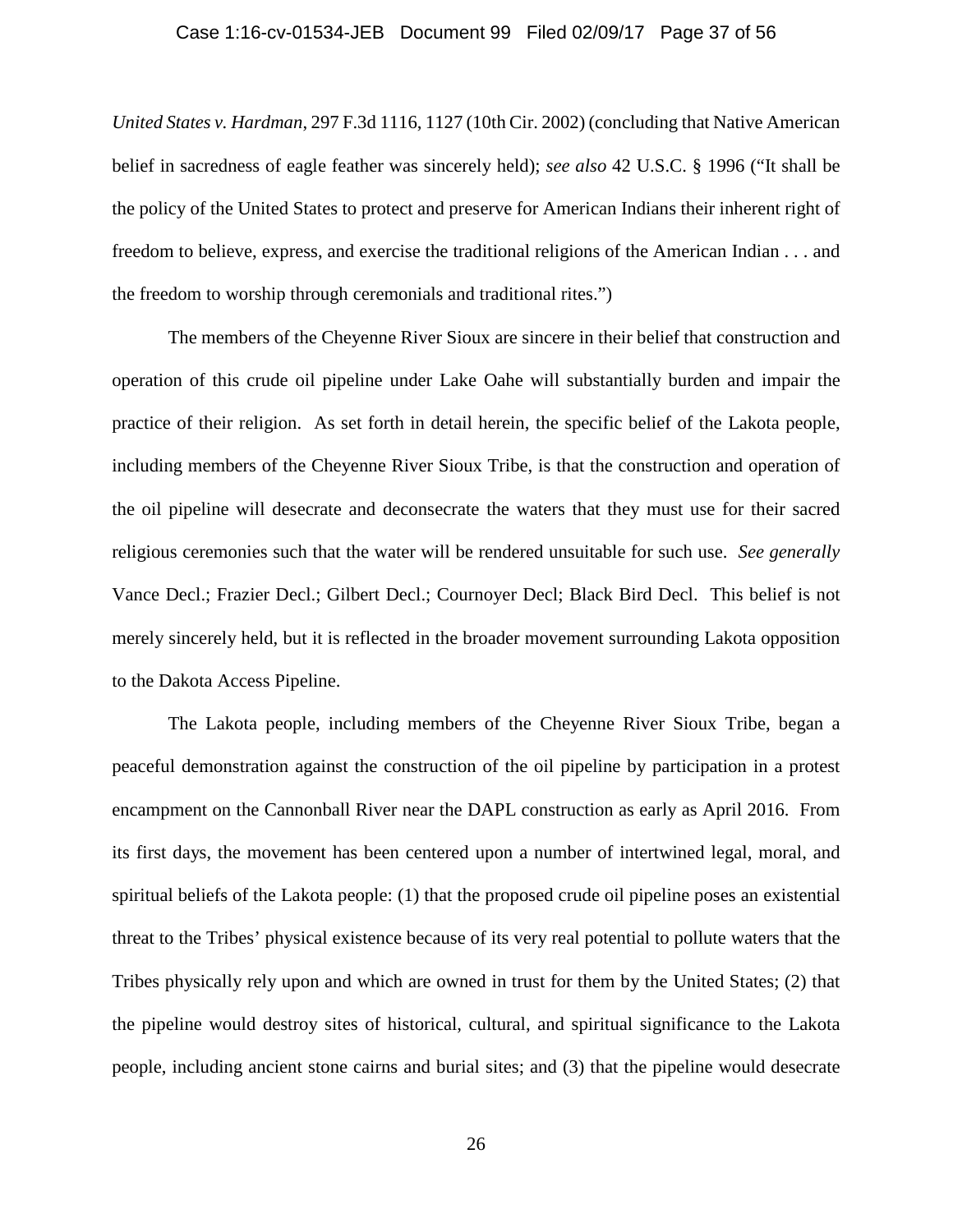#### Case 1:16-cv-01534-JEB Document 99 Filed 02/09/17 Page 38 of 56

the waters that Tribal members require for the practice of their religion. *See generally,* Vance Decl.; Frazier Decl.; Gilbert Decl.; Cournoyer Decl; Black Bird Decl.

Although the legal fight has, until now concerned primarily water safety and cultural sites, the Lakota opposition to the pipeline has always been focused upon the pipeline's impact upon Lakota religious practice. Tribal religious concerns have pervaded the broader Lakota water protector movement against the DAPL since the beginning.<sup>7</sup> The movement has always been centered on the concept of *mni wiconi*, a phrase that has been called the rallying cry of the movement. *Mni wiconi*, however, is not just a slogan; the Lakota people consider it to be the heart of their opposition to the pipeline.<sup>8</sup> While this Lakota phrase can be translated to mean "water is life," as widely reported in the media, the phrase and the concept more precisely refers to *mni wiconi*, the water *of* life that is so critical to the Lakota's sacred Inipi ceremony. Hence, although *mni wiconi* as understood in the public eye has taken on an environmental character, its significance is in the religious meaning of the phrase and concept. This religious-environmental connection in the concept of *mni wiconi* is a microcosm of the Lakota worldview. Elements of the natural world in their pure, balanced, unpolluted state are at the center Lakota religious beliefs and religious sacraments. Fire, rock, and sacred water are essential elements of the Inipi ceremony. Lakota people, including the water protectors, feel a special obligation to protect the environment

 <sup>7</sup> *E.g.*, Jenni Monet, *For Native "Water Protectors," Standing Rock Protest Has Become Fight for Religious Freedom, Human Rights*, PBS NEWSHOUR (NOV. 3, 2016, 5:19 PM) http://www.pbs.org/newshour/rundown/military-force-criticized-dakota-access-pipeline-protests/ (last visited Feb. 8, 2017); *Jessica Ravitz*, *The Sacred Land at the Center of the Dakota Pipeline Dispute*, CNN, (Nov. 1, 2016, 2:01 PM) http://www.cnn.com/2016/11/01/us/standing-rock-siouxsacred-land-dakota-pipeline/index.html (last accessed Feb. 8, 2017); Sydney Brownstone, *The New Protectors: How the Standing Rock Sioux Tribe Stood Up to Big Oil and Built a New Activist Movement*, THE STRANGER (Sep. 27, 2016) http://www.thestranger.com/features/2016/09/27/24585851/the-new-protectors (last accessed Feb. 8, 2017).

<sup>8</sup> *See* Monet, *supra,* note 9.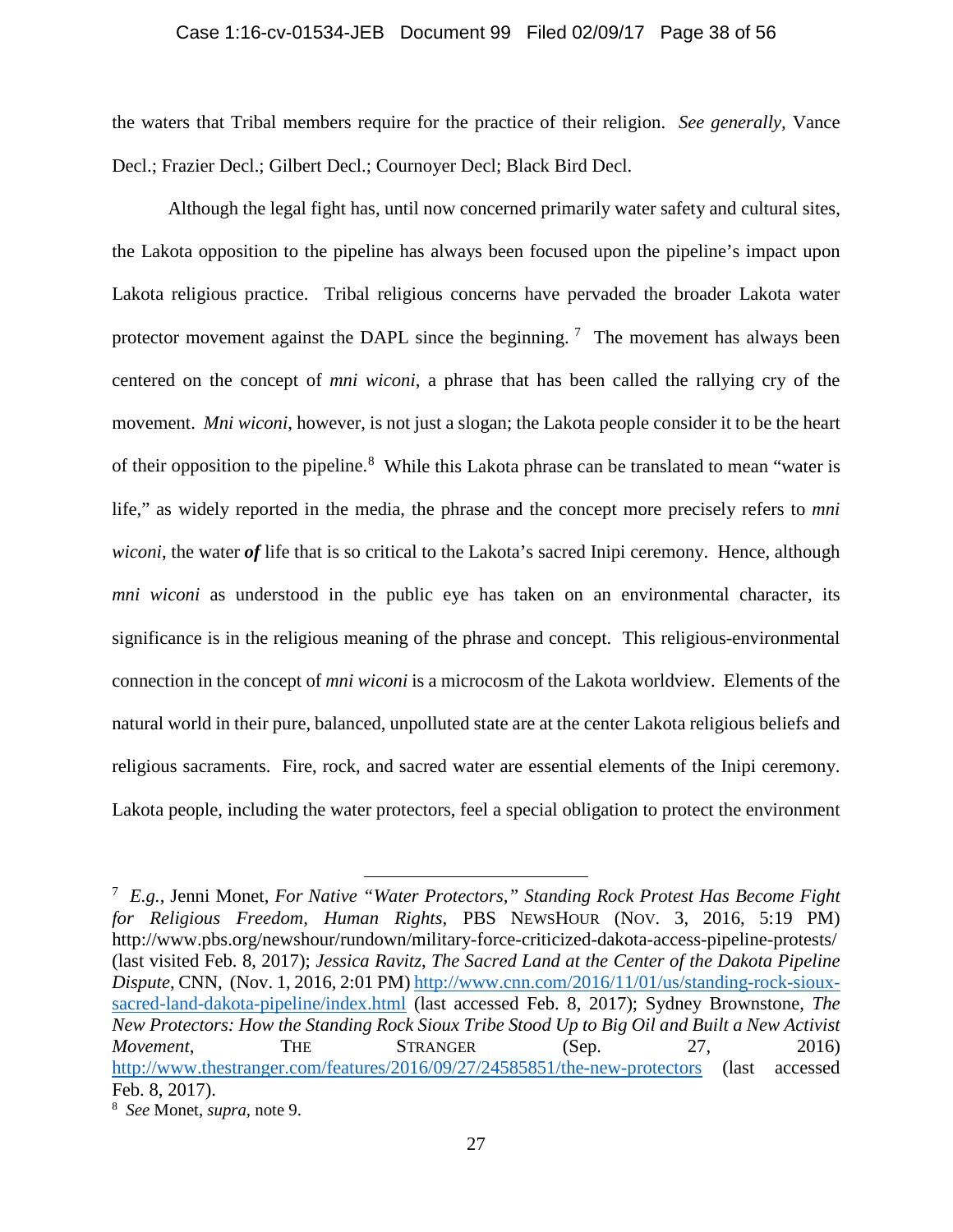## Case 1:16-cv-01534-JEB Document 99 Filed 02/09/17 Page 39 of 56

because they cannot practice their religion, as described herein, when certain elements used in their religion have been desecrated. In short, to the extent that there is an intersection between Lakota environmental concerns and Lakota religious concerns, it is the religious belief that drives the environmental concern; not the other way around.

The prophecy of the Black Snake has also been a central image of Lakota opposition to oil pipelines dating back to the fight against the Keystone XL pipeline, another oil pipeline, but one that is not proposed to cross Lake Oahe.<sup>9</sup> The prophecy itself, however, is much older than that, although it is impossible to know the precise age or origins of the prophecy in light of the fact that the Lakota religion is based on oral tradition rather than written doctrine. Lakota religious adherents in their 60s recall learning of the Black Snake as children. Today, Lakota religious adherents, including the declarants herein, believe that crude oil pipelines proposed to cross under lands and resources sacred to Lakota people are the Black Snake. This belief is widespread among the Lakota people involved in the water protector movement.<sup>10</sup>

Lakota religious adherents, including the Cheyenne River declarants believe that the crude oil pipeline known as the Dakota Access pipeline is the Black Snake and that its proposed route under the waters of Lake Oahe will desecrate the waters that are available to Tribal members and render them unsuitable for use in Lakota religious sacraments, including the Inipi, which is a

 9 Winona LaDuke, *The Black Snake Hears a Song: Declaring War on the Keystone Pipeline*, INDIAN COUNTRY MEDIA NETWORK (Nov. 21, 2014) https://indiancountrymedianetwork.com/news/opinions/the-black-snake-hears-a-song-declaringwar-on-the-keystone-pipeline/ (last accessed Feb. 8, 2017).

<sup>10</sup> Louise Erdrich, *How to Stop a Black Snake*, N.Y. TIMES (Dec. 10, 2016) https://www.nytimes.com/2016/12/10/opinion/sunday/how-to-stop-a-black-snake.html?\_r=0 (last accessed Feb. 8, 2017); Mike Anderson, *Dakota Access Pipeline Fight United the Seven Sioux Nations*, RAPID CITY JOURNAL (Sep. 11, 2016) http://rapidcityjournal.com/news/local/dakotaaccess-pipeline-fight-unites-the-seven-sioux-nations/article 9a746b78-f1d-5f30-b5d5 cfde26c0642a.html (last accessed Feb. 8, 2017).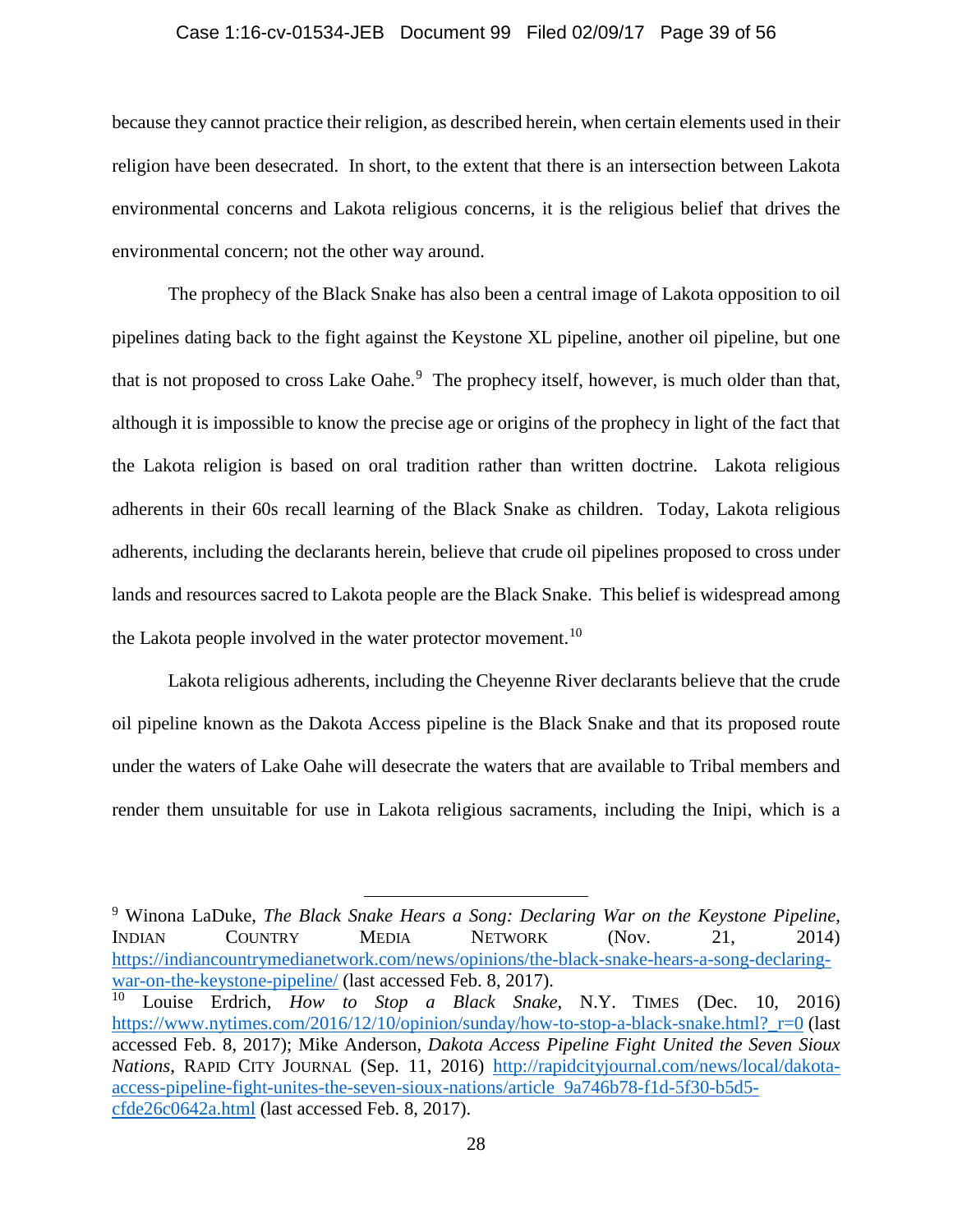### Case 1:16-cv-01534-JEB Document 99 Filed 02/09/17 Page 40 of 56

central rite of the Lakota religious practice. This belief is one that has been widely reflected in the broader Lakota movement opposing the Dakota Access Pipeline. Challenges to the Cheyenne River declarants' sincerity based upon the unfamiliarity of this belief to mainstream Americans, the lack of a written doctrine setting forth this belief in the Lakota religion, the validity of the belief, or even disparity among Lakota adherents regarding the substance of the belief are inappropriate considerations. *See Smith*, 494 U.S. at 887; *Ballard*, 322 U.S. at 86; *Frazee*, 489 U.S. at 834. The Cheyenne River Sioux Tribe is likely to prevail in any challenge to the sincerity of its belief concerning the effect of the Dakota Access Pipeline on their sacred rites.

# **B. The Corps' Granting of Permission for Dakota Access to Construct and Operate a Crude Oil Pipeline Under the Tribe's Sacred Waters Substantially Burden the Tribal Members' Religious Exercise**

A regulation that substantially burdens plaintiff's exercise of religion "forces them to engage in conduct that their religion forbids or . . . prevents them from engaging in conduct their religion requires." *Henderson v. Kennedy*, 256 F.3d 12, 16 (D.C. Cir. 2001) (collecting cases). A burden rises to the level of being substantial "when (at the very least) the government (1) requires the plaintiff to participate in an activity prohibited by a sincerely held religious belief, (2) prevents the plaintiff from participating in an activity motivated by a sincerely held religious belief, or (3) places considerable pressure on the plaintiff to violate a sincerely held religious belief." including presenting the plaintiff with "an illusory or Hobson's choice where the only realistically possibly course of action available to the plaintiff trenches on sincere religious exercise." *Yellowbear v. Lampert*, 741 F.3d 48, 55 (10th Cir. 2014); *see also*, *Warsoldier v. Woodford*, 418 F.3d 989, 996 (9th Cir. 2005) (prison policy that coerced inmates to abandon their beliefs by cutting their hair was a substantial burden); *Love v. Reed*, 216 F.3d 682, 689-690 (8th Cir. 2000) (recognizing that prison's failure to accommodate prisoner's religious diet was substantially burdensome); *Jackson*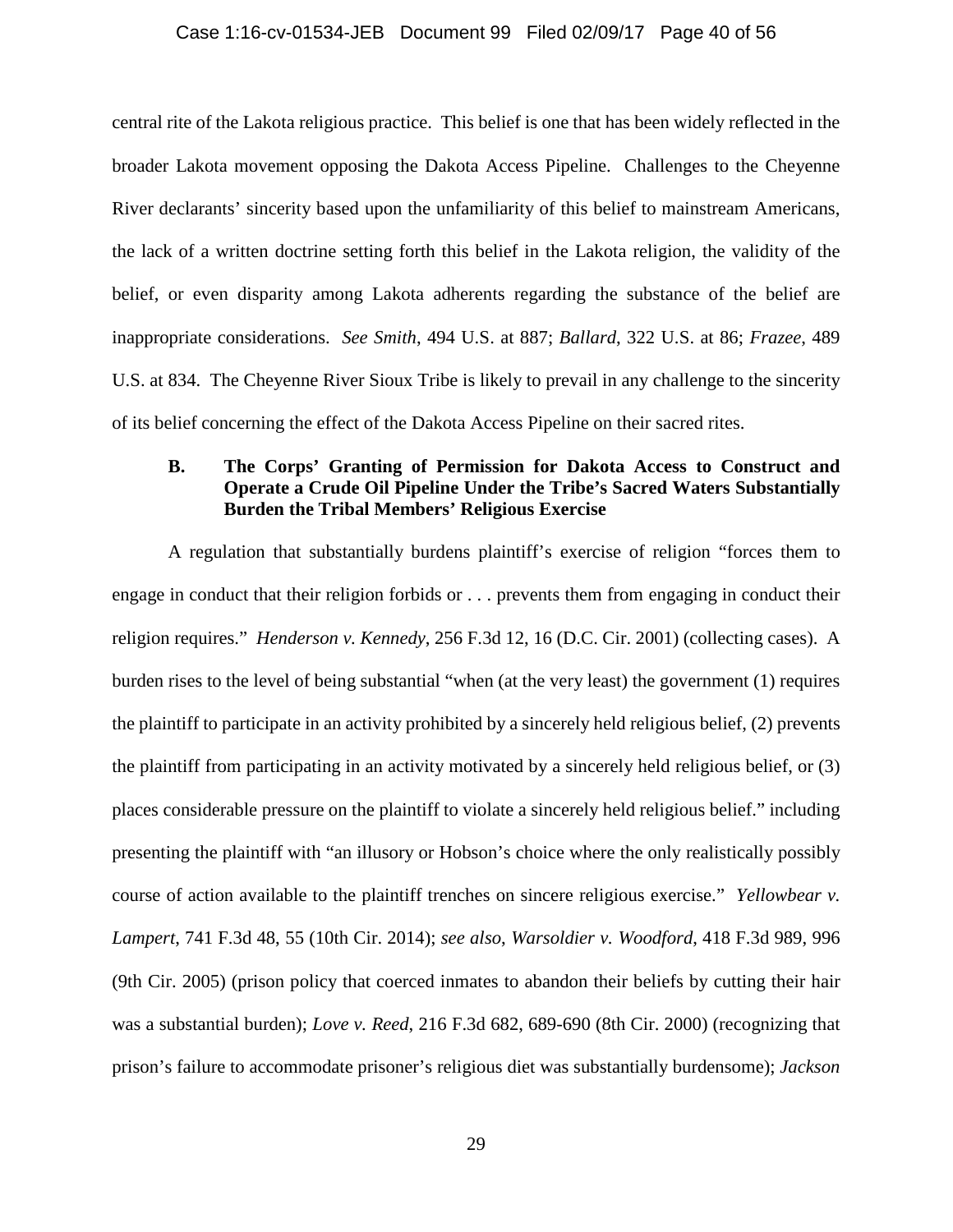#### Case 1:16-cv-01534-JEB Document 99 Filed 02/09/17 Page 41 of 56

*v. Mann*, 196 F.3d 316, 320 (2d Cir. 1999) (same); *Hunafa v. Murphy*, 907 F.2d 46, 47 (7th Cir. 1990) (same); *McElyea v. Babbitt*, 833 F.2d 196, 198 (9th Cir. 1987) (same); *Hudson v. Dennehy*, 538 F. Supp. 2d 400, 411 (D. Mass. 2008). And because RFRA and its companion statute RLUIPA provide greater protection than the Constitution, the test for showing a substantial burden under RFRA is less than that needed to show a violation of the First Amendment. *Holt*, 135 S. Ct. at 862; <sup>11</sup> *see also Yellowbear*, 741 F.3d at 55-56 (prison's complete prohibition against an inmate's access to a sweat lodge was a substantial burden on his exercise of religion); *Haight v. Thompson*, 763 F.3d 554, 561 (6th Cir. 2014) (prison's refusal to provide Native American inmates with certain traditional foods in connection with ceremonies substantially burdened their exercise of religion, rejecting the notion that the provision of some but not all of the traditional foods, was sufficient); *Native Am. Council of Tribes v. Weber*, 750 F.3d 742 (8th Cir. 2014) (prison's wholesale ban on tobacco use by Native Americans substantially burdened their exercise of religion, rejecting the prison's claims that the inmate's religious exercise might be satisfied by a substitute for tobacco).

Allowing construction and operation of a crude oil pipeline under Lake Oahe that renders that water unsuitable for use in Lakota religious rites unquestionably imposes a substantial burden on the Cheyenne River Sioux Tribe and its members. The Tribe and its members are in a unique position as to their ability to exercise their religion. The Lakota religion requires natural, undesecrated water that is ritually pure for use in essential Lakota sacraments. Yet, as set forth in

<sup>&</sup>lt;sup>11</sup> In *Holt*, the Court found that the district court erred in concluding that prison's ban on beards did not substantially burden a Muslim's religion because the inmate was allowed to engage in other practices important to his religion allowed to have a prayer rug and Islamic materials, to maintain his required diet, and to observe holidays. The Supreme Court explained that although the availability of alternative means for practicing religion is a relevant consideration in cases arising under the First Amendment, the statute provided greater protection than the Constitution. *See Holt*, 135 S. Ct. 862.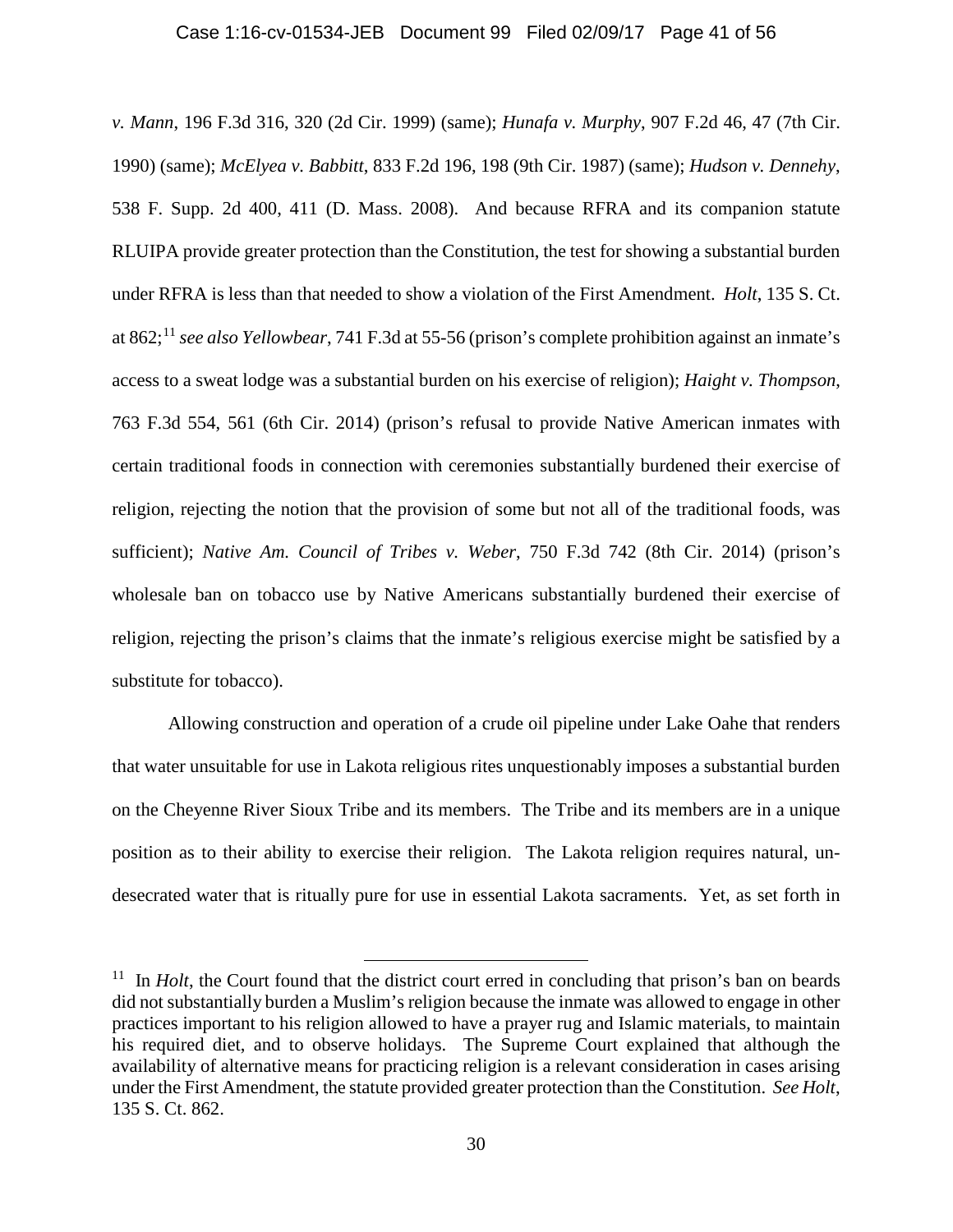#### Case 1:16-cv-01534-JEB Document 99 Filed 02/09/17 Page 42 of 56

detail herein, beginning at least with the unlawful taking of the Black Hills in 1877, the United States systematically has been depriving the Cheyenne River Sioux Tribe of access to the critical resource that the Tribe requires for its religious practice by confining the Tribe onto ever-smaller tracts of land. Where once the Lakota had reserved under federal law millions of acres and all of the bodies of water contained in them, today the Cheyenne River Sioux Tribe and its members have just one pure, natural, un-desecrated source of water within their Tribal territory: Lake Oahe.

Consequently, if the United States acts to permit Dakota Access to construct and operate a crude oil pipeline that would desecrate the only suitable waters available to the Cheyenne River Sioux Tribe for its religious sacraments, then it will have presented the Tribe and its members with a Hobson's choice of either violating their religious beliefs by using desecrated waters that are unsuitable for religious use or abandoning their religious sacraments. Such coercion constitutes a clear substantial burden that arises frequently in prisoner cases proceeding under RLUIPA: the government has near complete control over the religious adherent's ability to exercise his religion and, by depriving the adherent of a choice, coerces them into either violating their beliefs or abandoning their religious practice. *See Warsoldier*, 418 F.3d at 996; *Love*, 216 F.3d at 689-90; *Jackson*, 196 F.3d at 320; *Hunafa*, 907 F.2d at 47; *McElyea*, 883 F.2d at 196; *Hudson*, 538 F. Supp. 2d at 411.

These prisoner cases provide a fitting comparison not only as to the kind of coercion that is at issue here, but as to nature of the burden imposed. In these cases the burden imposed on the religious adherent often relates to their belief that they will violate their religion by consuming food that it is not prepared in a manner consistent with their religious beliefs—this includes kosher meal preparation for Jews and halal meal preparation for Muslims. *See Jackson*, 196 F.3d at 320; *Hunafa*, 907 F.2d at 47; *McElyea*, 833 F.2d at 198; *Hudson*, 537 F. Supp. 2d at 411. Like the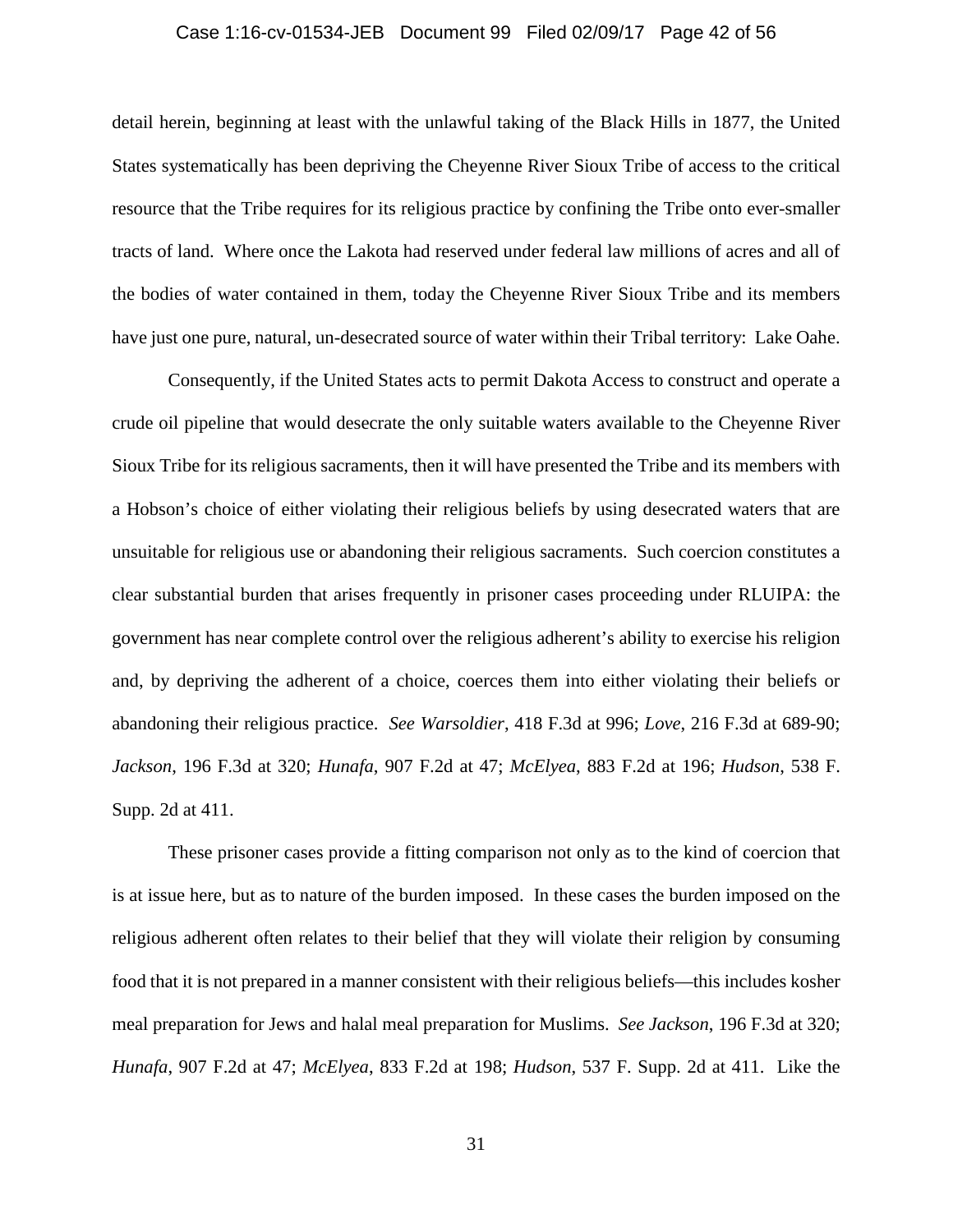#### Case 1:16-cv-01534-JEB Document 99 Filed 02/09/17 Page 43 of 56

desecration posed by the Dakota Access Black Snake to the waters of Lake Oahe, the unsuitability of non-kosher or non-halal food to a Jew or a Muslim is simply a matter of the adherent's belief or faith. The preparations that render food kosher or halal have no actual effect on non-adherents, but mean the difference between following or violating a key principle of religious belief for the adherent. Likewise, only a person adhering to Lakota religious beliefs would perceive that the existence of a crude oil pipeline under Lake Oahe had resulted in a desecration of the waters.

While the instant case is similar to the prisoner cases above, the facts here involve a much more substantial burden to religious exercise. In the prisoner cases, the government coerces the plaintiff into a Hobson's choice because, like the Cheyenne River Sioux Tribe, the prisoner has been deprived of any choice by the government in light of his circumstances. But prisoners lack choice because they have been convicted of a crime and, as a consequence, have forfeited some of their rights. *See Crawford-El v. Britton*, 951 F.2d 1314, 1318 (D.C. Cir. 1991) (noting that prisons may infringe on fundamental rights provided it is in service of a penological objective). The Cheyenne River Sioux Tribe and its members, on the other hand, lack choice because of a series of government actions, some already deemed illegal, intended to restrict the Tribe and its members for the government's purposes, not as a punishment to the Cheyenne River Sioux Tribe or its people. Further, in the process of restricting the Tribe and its members, the United States established a relationship with the Tribe like "a ward to his guardian" (*Cherokee Nation v. Georgia*, 5 Pet. 1 (1831)), promised to protect the Tribe against depredations by outsiders in duly negotiated treaties (11 Stat. 749), and assumed a specific trust duty to protect waters owned by the Tribe in Lake Oahe (*see* P.L. 83-77; *Mitchell*, 463 U.S. at 225). The Corps' authorization of the Dakota Access Pipeline under Lake Oahe not only would coerce the Tribe and its members into an improper Hobson's choice that would constitute a substantial burden on their religious exercise,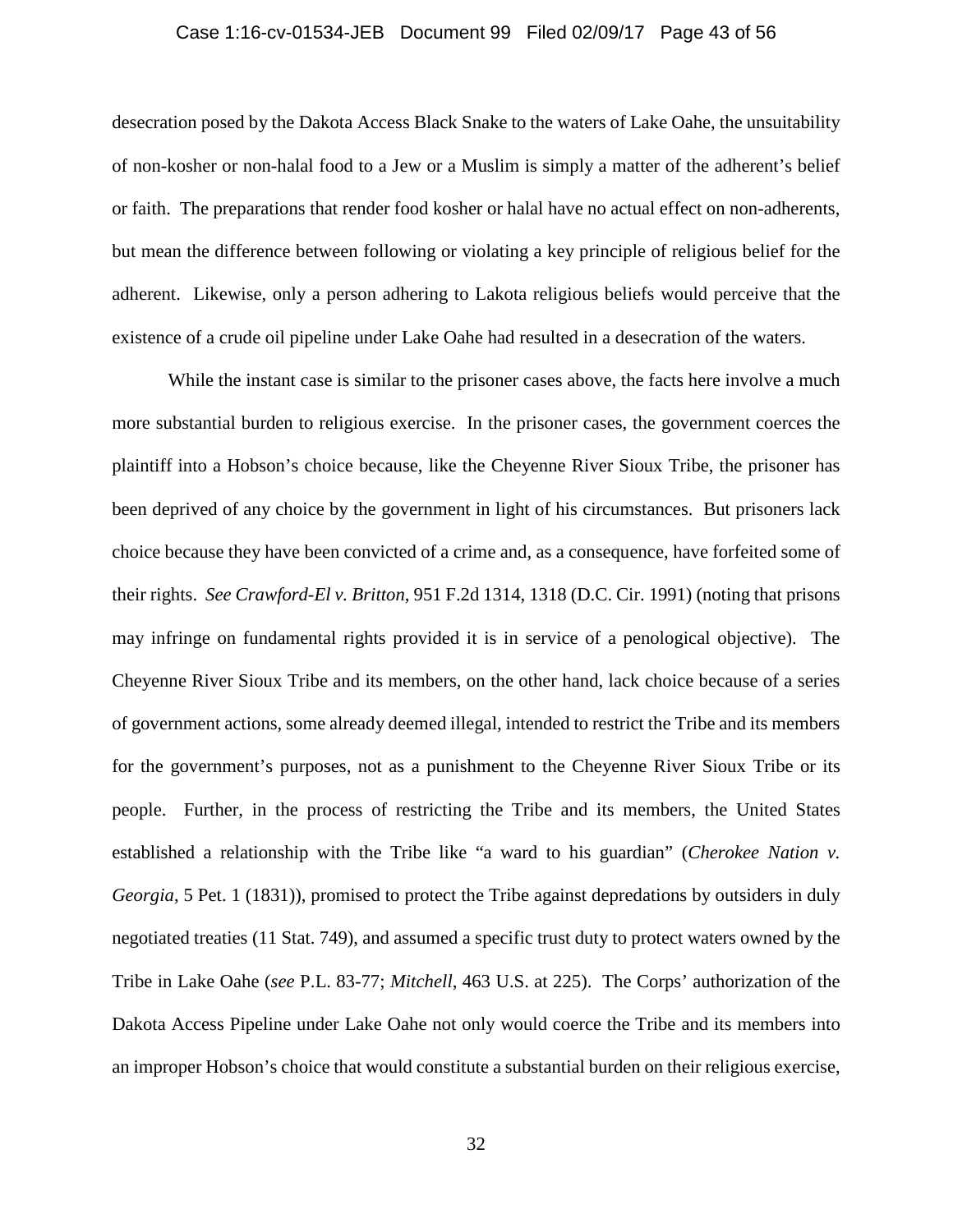#### Case 1:16-cv-01534-JEB Document 99 Filed 02/09/17 Page 44 of 56

but it would do so notwithstanding the Tribe's property right in the water and the Corps' fiduciary duty to protect it.

These facts also distinguish the present case from other cases concerning RFRA challenges to federal land regulations that burdened Indian religious exercise. *See Navajo Nation v. U.S. Forest Service*, 535 F.3d 1058 (9th Cir. 2008); *Snoqualmie Indian Tribe v. F.E.R.C.*, 545 F.3d 1207 (9th Cir. 2008). In those cases, although a kind of spiritual contamination was alleged, the regulations at issue did not foreclose religious adherents' ability to practice any part of their religion. Rather, the courts were clear that government action was limited in scope and plaintiffs were left other options to practice the rites at issue, hence their religious exercise was not substantially burdened. *Navajo Nation*, 545 F.3d at 1071 (reasoning that a Forest Service plan to use wastewater on a portion of on off-Reservation mountain considered sacred by tribes and where tribes collected plants and performed ceremonies was not a substantial burden); *Snoqualmie Indian Tribe*, 545 F.3d at 1215 (reasoning a federally licensed hydroelectric plant at an off-Reservation water fall did not substantially burden plaintiffs' religious exercise because the regulation did not prohibit adherents from accessing their sacred site). Those cases, moreover, also concerned sacred sites located on lands owned solely by the federal government and in which in none of the plaintiffs could claim any cognizable property interest. *Navajo Nation*, 535 F.3d at 1064; *Snoqualmie Indian Tribe v. F.E.R.C.*, 545 F.3d at 1210. This issue figured critically in *Lyng v. Northwest Indian Cemetery Protective* Association, 485 U.S. 439 (1988), where the Supreme Court held that it could not vindicate Indian religious adherents' challenge to a government-sanctioned project on the government's own land because to do so would imply in the Indian religious believer "*de facto*  beneficial ownership of some rather spacious public property." *Id*. at 453.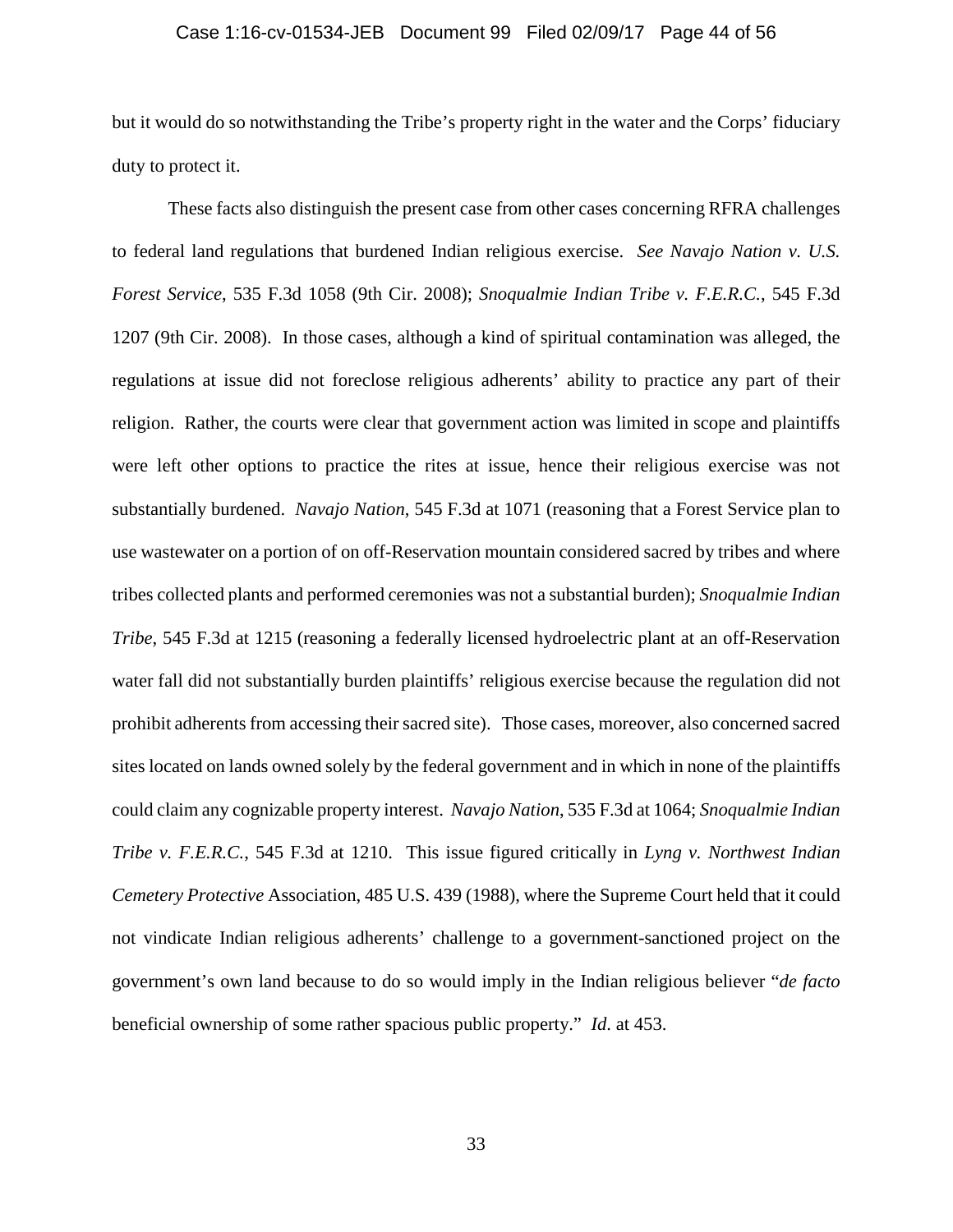#### Case 1:16-cv-01534-JEB Document 99 Filed 02/09/17 Page 45 of 56

Here, the Court does not risk implying in the Tribe or its members an improper *de facto*  beneficial ownership of Lake Oahe by the finding that the proposed oil pipeline constitutes a substantial burden on their religious exercise because the Tribe and its members enjoy an *actual*  legal ownership interest in the waters of Lake Oahe. And not only that, the water is a trust property for which the United States is bound to act as a fiduciary in the protection of those waters for the Tribe's benefit. *Id.* Further, unlike the plaintiffs in *Navajo Nation*, *Snoqualmie*, and *Lyng*, the resource that the Corps' action is proposed to burden is the only one available to the Cheyenne River Sioux Tribe to practice its religion as the United States has systematically deprived the Tribe of access to other water sources as a function of its more than 200-yearlong campaign to dispossess the Lakota people of their aboriginal lands and resources. Sadly, in light of these facts, the Tribe and its members here are more closely analogous to the prisoners whose only options in the exercise of their religion are closely controlled by the government. *See Warsoldier*, 418 F.3d at 996; *Love*, 216 F.3d at 689-90; *Jackson*, 196 F.3d at 320; *Hunafa*, 907 F.2d at 47; *McElyea*, 883 F.2d at 196; *Hudson*, 538 F. Supp. 2d at 411.

Finally, *Navajo Nation* and the court decisions that followed it, including *Snoqualmie*, are no longer good law. A divided panel of the court in *Navajo Nation* rejected tribal claims that the use of wastewater to create snow for skiers on a mountain held sacred to the Tribe violated RFRA based on an incorrect interpretation of RFRA that cannot be reconciled with the Supreme Court's recent decisions in *Hobby Lobby* and *Holt*. In *Navajo Nation*, the Ninth Circuit majority construed RFRA to do nothing more than reinstate the compelling interest tests for First Amendment claims and took the position that the Tribe's religious beliefs were not burdened by the application of wastewater on the mountains. The majority reasoned that the only effect of the project "is on the Plaintiff's subjective emotional religious experience," and applied the Supreme Court's First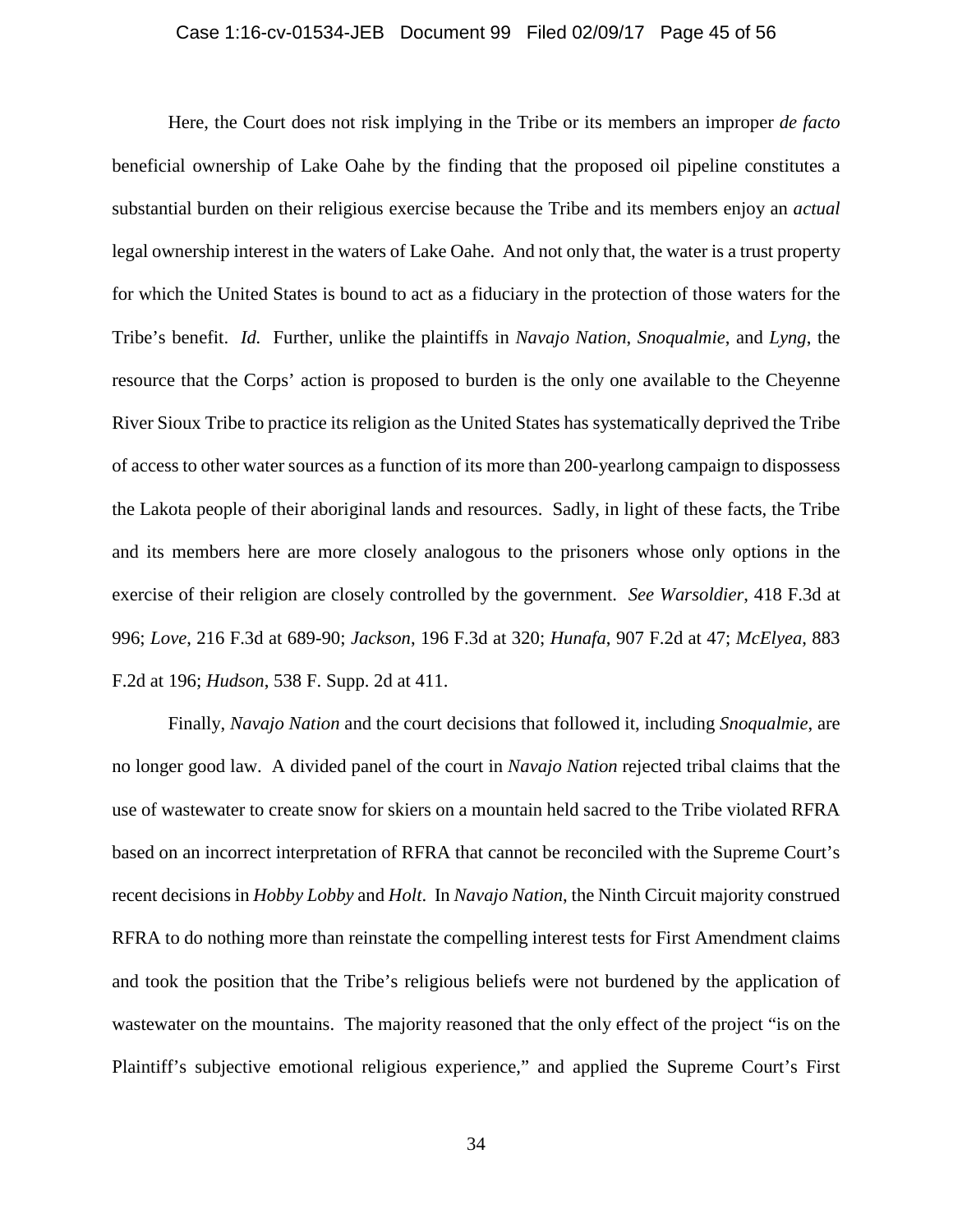## Case 1:16-cv-01534-JEB Document 99 Filed 02/09/17 Page 46 of 56

Amendment precedent to conclude that the "diminishment of spiritual fulfillment – serious though it may be – is not a substantial burden on the free exercise of religion." *Navajo Nation*, 535 F.3d at 1070.

Such reasoning is contrary to the analysis and holdings in *Hobby Lobby* and *Holt*. As the Court there made clear, RFRA provides considerably broader protection to the exercise of religion than the First Amendment's Free Exercise clause. *Hobby Lobby*, 134 S. Ct. at 2671; *Holt*, 135 S. Ct. at 859. The Court relied on First Amendment cases only to define the minimum required by RFRA and RLUIPA (*Hobby Lobby*, 134 S. Ct. at 2671; *Holt*, 135 S. Ct. at 859) but then undertook to give effect to RFRA's and RLUIPA's considerably more expansive protections. *Hobby Lobby*, 134 S. Ct. at 2778; *Holt*, 135 S. Ct. at 862 (noting lower court erred when it "improperly imported" reasoning on substantial burden from First Amendment religious freedom cases as RLUIPA provides "greater protection").

In so doing, the Court rejected the kind of substantial burden critique relied upon by the Ninth Circuit in *Navajo Nation*. *Navajo Nation* held in relevant part that the desecration of the Navajo Tribe's sacred mountain, which it relied upon for its essential religious practices, could not constitute a substantial burden because "[t]he only effect of the proposed [government action] is on the Plaintiffs' subjective, emotional religious experience." *Navajo Nation*, 535 F.3d at 1070. In short, the court held that the burden imposed upon the Indian's religious practice was too weakly connected to the government regulation. In *Hobby Lobby* the Court rejected the premise that courts can determine the existence of a substantial burden under RFRA based upon whether it is *reasonable* in light of the government regulation. The Supreme Court emphasized that the real question that RFRA presents is "whether the [government regulation] imposes a substantial burden on the ability of the plaintiff to [act] in accordance *their religious beliefs*," not "whether the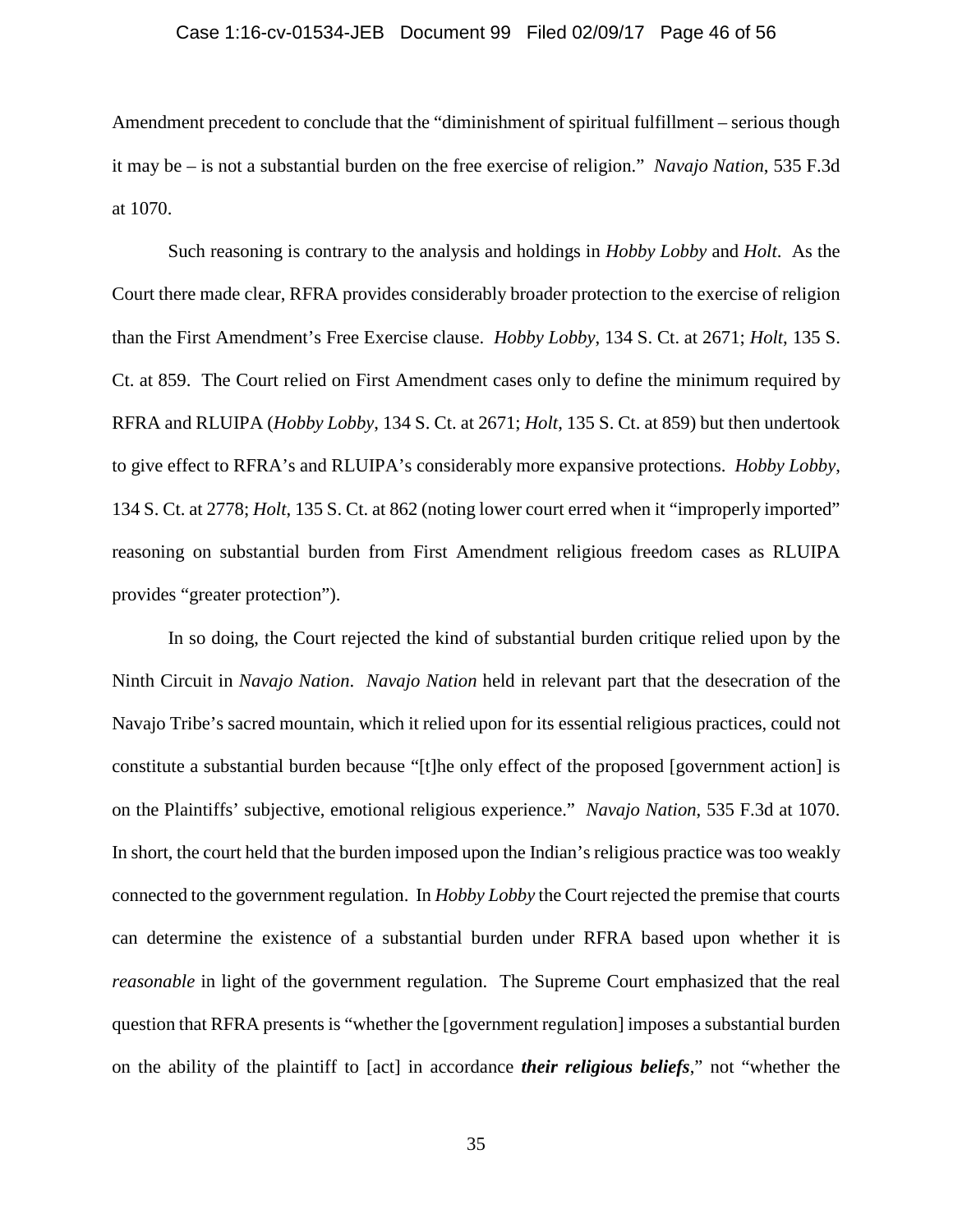#### Case 1:16-cv-01534-JEB Document 99 Filed 02/09/17 Page 47 of 56

religious belief asserted in a RFRA case is reasonable." *Hobby Lobby*, 134 S. Ct. at 2778 (emphasis in original). Such reasonableness determinations tread too closely to a plausibility inquiry, which is not a judicial function. *Id.* (citing *Hernandez v. Comm'r*, 490 U.S. 680, 699 (1989); *Presbyterian Church in U.S. v. Mary Elizabeth Blue Hull Mem'l Presbyterian Church*, 393 U.S. 440, 450 (1969)).

Further, the Ninth Circuit's notion that a substantial burden cannot arise out of an Indian's subjective, emotional religious experience is nonsensical. All religious experiences are subjective, emotional experiences. The prisoner diet cases bear this out. Unless one is an observant Jew, the burden of being forced to eat food that is not prepared in a kosher kitchen must seem subjective and emotional, rather than objective and rational. Yet the courts that heard the prisoner diet cases did not apply a test of whether the belief was objective and rational to determine whether it substantially burdened prisoners forced to choose between eating non-kosher food or violating their religious beliefs. *See Jackson*, 196 F.3d at 320; *Hunafa*, 907 F.2d at 47; *McElyea*, 833 F.2d at 198; *Hudson*, 537 F. Supp. 2d at 411. To apply such a test would be to question the validity of keeping kosher or observing halal practices, which the law does not permit. *See Smith*, 494 U.S. at 887; *Hernandez*, 490 U.S. at 699. If the law does not permit such an inquiry into religious beliefs arising from the Abramhamic traditions, then it also cannot permit an inquiry into the validity Native American religious beliefs, even though they may be unfamiliar and foreign to the court. *See, e.g., Ballard*, 322 U.S. at 87 ("The religious views espoused by respondents might seem incredible, if not preposterous, to most people[, b]ut if those doctrines are subject to trial . . . , then the same can be done with the beliefs of any sect.") Like the Jewish and Muslim prisoners who will violate their religion if forced to eat food that is not prepared consistent with their religious beliefs, the members of their Cheyenne River Sioux Tribe will violate their religion if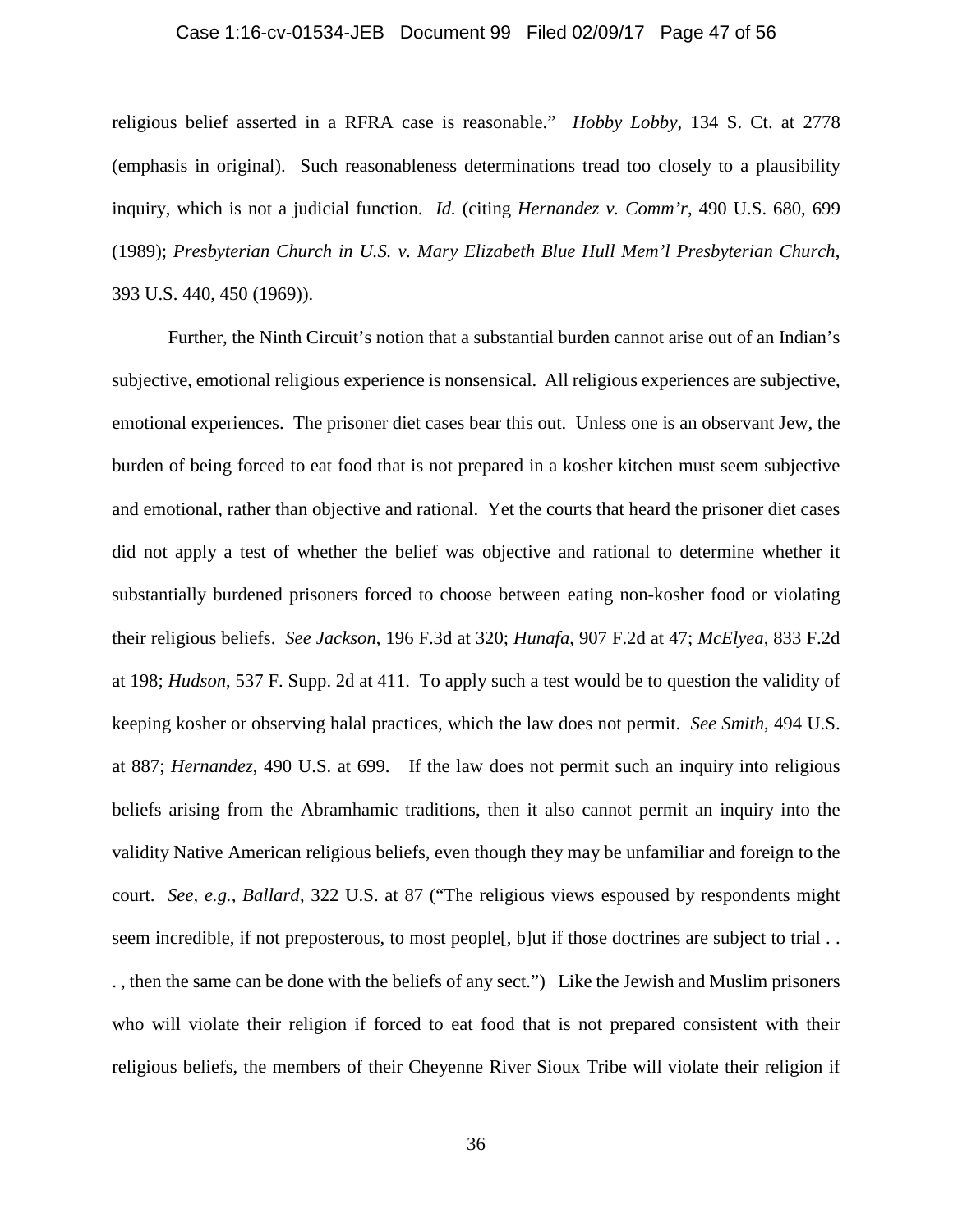# Case 1:16-cv-01534-JEB Document 99 Filed 02/09/17 Page 48 of 56

they are forced to use ritually impure water for their religious sacraments. These beliefs are neither objective nor rational, but this cannot weigh against them in the RFRA analysis.

Allowing construction and operation of a crude oil pipeline under Lake Oahe renders that water unsuitable for use in Lakota religious rites and hence imposes a substantial burden on the Cheyenne River Sioux Tribe and its members. Consequently, the Army Corps of Engineers must demonstrate that a compelling governmental interest justifies construction and operation of the pipeline.<sup>12</sup> It cannot make this showing.

# **C. The Corps has no Compelling Interest in the Construction of the Dakota Access Pipeline**

The Corps' grant of permission to Dakota Access to construct and operate an oil pipeline under Lake Oahe constitutes a substantial burden on the Tribe's and its members' religious exercise, therefore, "the burden [of strict scrutiny] is placed squarely on the [United States Army Corps of Engineers]." *O Centro*, 546 U.S. at 429. As a result, the Corps must prove that placing the crude oil pipeline under Lake Oahe "(1) is in furtherance of a compelling governmental interest; and (2) is the least restrictive means of furthering that compelling governmental interest." 42 U.S.C. 2000bb-1(b). "Requiring a [government] to demonstrate a compelling interest and show that it has adopted the least restrictive means of achieving that interest is the most demanding test known to constitutional law." *City of Boerne v. Flores*, 521 U.S. 507, 509 (1997).

The compelling governmental interest inquiry in the RFRA context is a "focused" one that requires courts to "look beyond broadly formulated interests justifying the general applicability of government [regulations]." *O Centro*, 546 U.S. at 431-32. The test "requires the Government to

 $12$  When a plaintiff moves for preliminary injunction alleging a RFRA violation, the burden shifts to the government once the movant has established a substantial burden on their sincerely held religious beliefs, notwithstanding plaintiffs general burden of demonstrating likelihood of success on the merits. *O Centro*, 546 U.S. at 428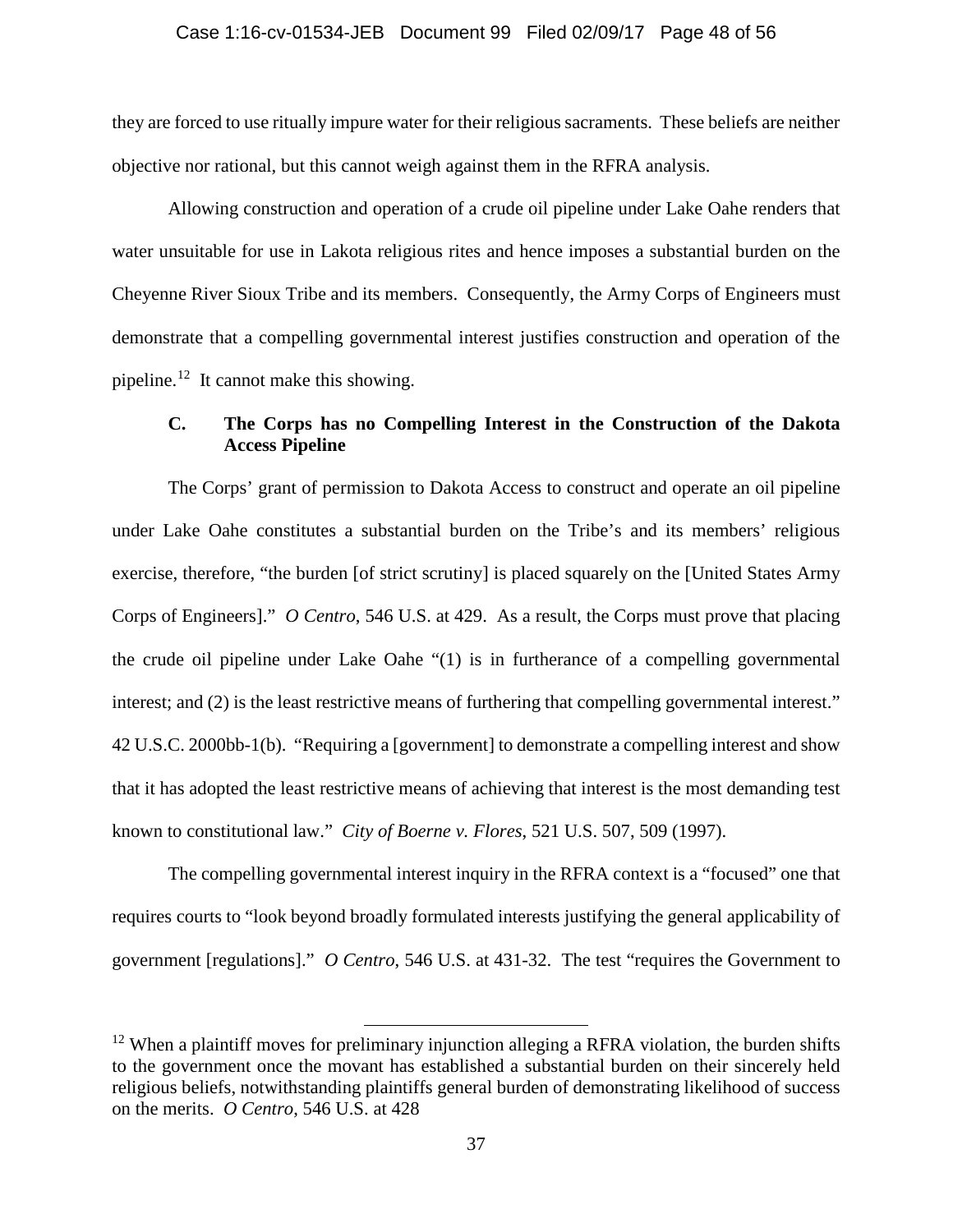## Case 1:16-cv-01534-JEB Document 99 Filed 02/09/17 Page 49 of 56

demonstrate that the compelling interest test is satisfied through application of challenged law 'to the person' – the particular claimant whose sincere exercise of religion is being substantially burdened." *Id.* at 430-31 (quoting 42 U.S.C. § 2000bb-1(b)). Therefore, the inquiry here requires the Corps to prove, not just that it has a compelling governmental interest in authorizing the construction and operation of a crude oil pipeline to carry oil from North Dakota to Illinois, but that it has a compelling governmental interest in authorizing the pipeline under the waters of Lake Oahe that affect the religious practice of the Cheyenne River Sioux Tribe and its members.

The Corps cannot meet this heavy burden. The Corps and Dakota Access have already advised this Court of the interests that they believe the pipeline serves, including the general policies promoted by the various statutory schemes that govern the pipeline (ECF No. 21 at p. 43 (citing *Sierra Club v. U.S. Army Corps of Eng'rs*, 990 F. Supp. 3d 9, 43 (D. D.C. 2013))), general transportation safety concerns, and general economic benefits (ECF No. 22 at p. 36-37). Such generalized interests do not satisfy a focused inquiry explaining why crude oil must be carried underground, crossing under the waters of Lake Oahe. Less general reasons for siting the Dakota Access Pipeline under the waters of Lake Oahe exist in the July 25, 2016 Environmental Assessment ("EA") that accompanied the Corps' granting of permits to Dakota Access under Section 408 of the Rivers and Harbors Act, 33 U.S.C. § 408, but all these demonstrate is that this particular method for transporting oil cross country was marginally more efficient, marginally less expensive, or marginally safer than truck transport or rail transport; and marginally shorter and marginally less impactful to wildlife, the environment, and human populations.<sup>13</sup> Governmental

 $13$  The EA demonstrates that it rejected a crossing upstream of the non-Indian community of Bismarck, North Dakota in light of "close proximity to several wellhead source water protection areas that were identified and avoided in order to protect areas that contribute water to municipal water supply wells," while it ignored any impact upon Indian waters. ECF 6-51 at pp. 8-11.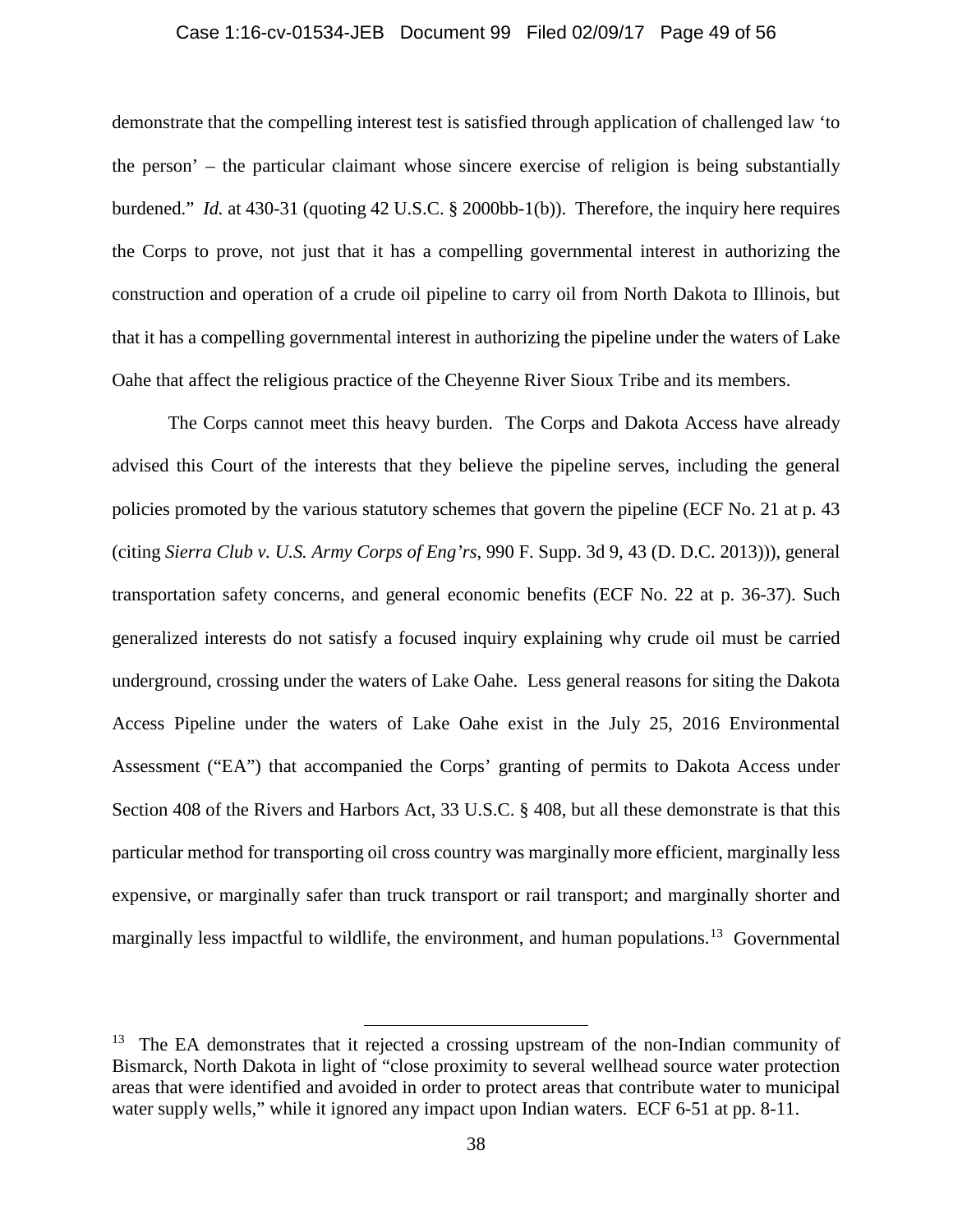# Case 1:16-cv-01534-JEB Document 99 Filed 02/09/17 Page 50 of 56

interests that operate on the margins are not sufficient to meet the test. *See Holt*, 135 S. Ct. at 862 (noting that courts considering the government's claim of a compelling governmental interest must "scrutinize" harm alleged by the government and "'look to the marginal interest in enforcing' the challenged government action in that particular context") (quoting *Hobby Lobby*, 134 S. Ct. at 2779); *see also O Centro*, 546 U.S. at 431. These generalized, marginal governmental interests simply do not meet the government's high burden.

# **D. Even if the Corps Had a Compelling Interest Here, Construction of the Pipeline Under Sacred Waters Owned by the Cheyenne River Sioux Tribe is Not the Least Restrictive Means of Furthering That Interest**

As the Corps cannot show a compelling governmental interest as applied specifically to siting of the Dakota Access Pipeline under Lake Oahe, the Court may end its analysis here. However, even if the Corps had met its burden, it could not show that constructing and operating the oil pipeline under Lake Oahe represents the least restrictive means of furthering that interest. The burden of proving that the government action at issue represented the least restrictive means is an "exceptionally demanding" standard that "requires the government to 'show that it lacks other means of achieving its desired goal without imposing a substantial burden on the exercise of religion by the objecting party.'" *Holt*, 135 S. Ct. at 864 (quoting *Hobby Lobby*, 134 S. Ct. at 2780). If a less restrictive means exists, "the Government must use it." *Id.* (internal citation omitted).

Significantly, where the government has at its disposal actual less restrictive alternatives, it cannot meet its burden. *See Hobby Lobby*, 134 S. Ct. at 2781-82; *O Centro*, 546 U.S. at 433; *see also McAllen Grace Brethren Church v. Salazar*, 764 F.3d 465, 476 (5th Cir. 2014) ("The very existence of a government-sanctioned exception to a regulatory scheme that is purported to be the least restrictive means can, in fact, demonstrate that other, less-restrictive alternatives could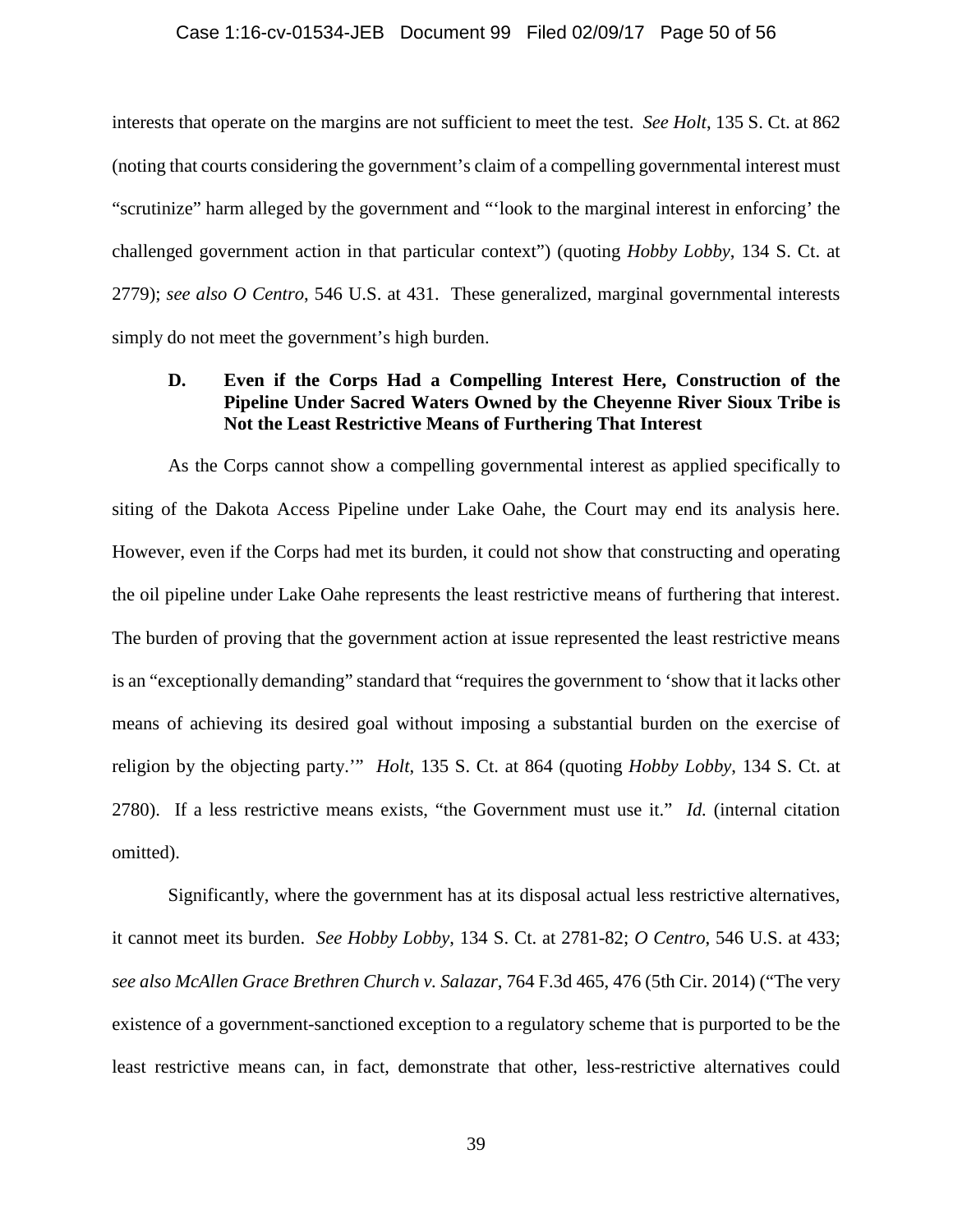#### Case 1:16-cv-01534-JEB Document 99 Filed 02/09/17 Page 51 of 56

exist.") In the present case, the Corps has set forth a litany of alternatives in its July 25, 2016 EA that would not burden the Tribe's religious exercise. Dakota Access could transport its oil by truck or by rail instead of an oil pipeline. Dakota Access could have routed its pipeline to avoid Lake Oahe altogether. *See* ECF No. 6-51 at pp. 5-8. Significantly, the government planned to explore these alternatives in detail as set forth in its December 4, 2017 Memorandum stating its intention to prepare an Environmental Impact Statement and its subsequent Notice of Intent to Prepare an EIS. ECF No. 65-1 at ¶ 12; 82 Fed. Reg. 5544 (Jan. 18, 2017) (noting Army's determination "that a decision on whether to authorize the pipeline to cross Lake Oahe at the proposed location merits additional analysis, more rigorous exploration and evaluation of reasonable siting alternatives, and greater public and tribal participation . . . "). The government however abandoned that process in favor of the present easement that violates the Tribe's religious exercise.

Because the Corps had at its disposal actual less restrictive alternatives, it cannot prove the Lake Oahe alternative that would burden the Tribe's and its members' religious exercise is the least restrictive alternative. Consequently, there is no question that the Tribe has proven that it is likely to succeed on the merits of its RFRA claim.

# **II. The Remaining Factors All Weigh In Favor of Granting Temporary and Preliminary Injunctive Relief**

Proving likelihood of success on the merits is sufficient standing alone to justify a preliminary injunction and restraining order on behalf of the Tribe and its members. *See Korte v. Sebelius*, 735 F.3d 654, 666 (7<sup>th</sup> Cir. 2013) (stating that in RFRA cases "the likelihood of success on the merits will often be the determinative factor"); *see also Hobby Lobby Stores, Inc. v. Sebelius*, 723 F.3d 1114, 1145 (10th Cir. 2013) (same). Nevertheless, the remaining factors governing temporary and preliminary relief fall in the Tribe's favor.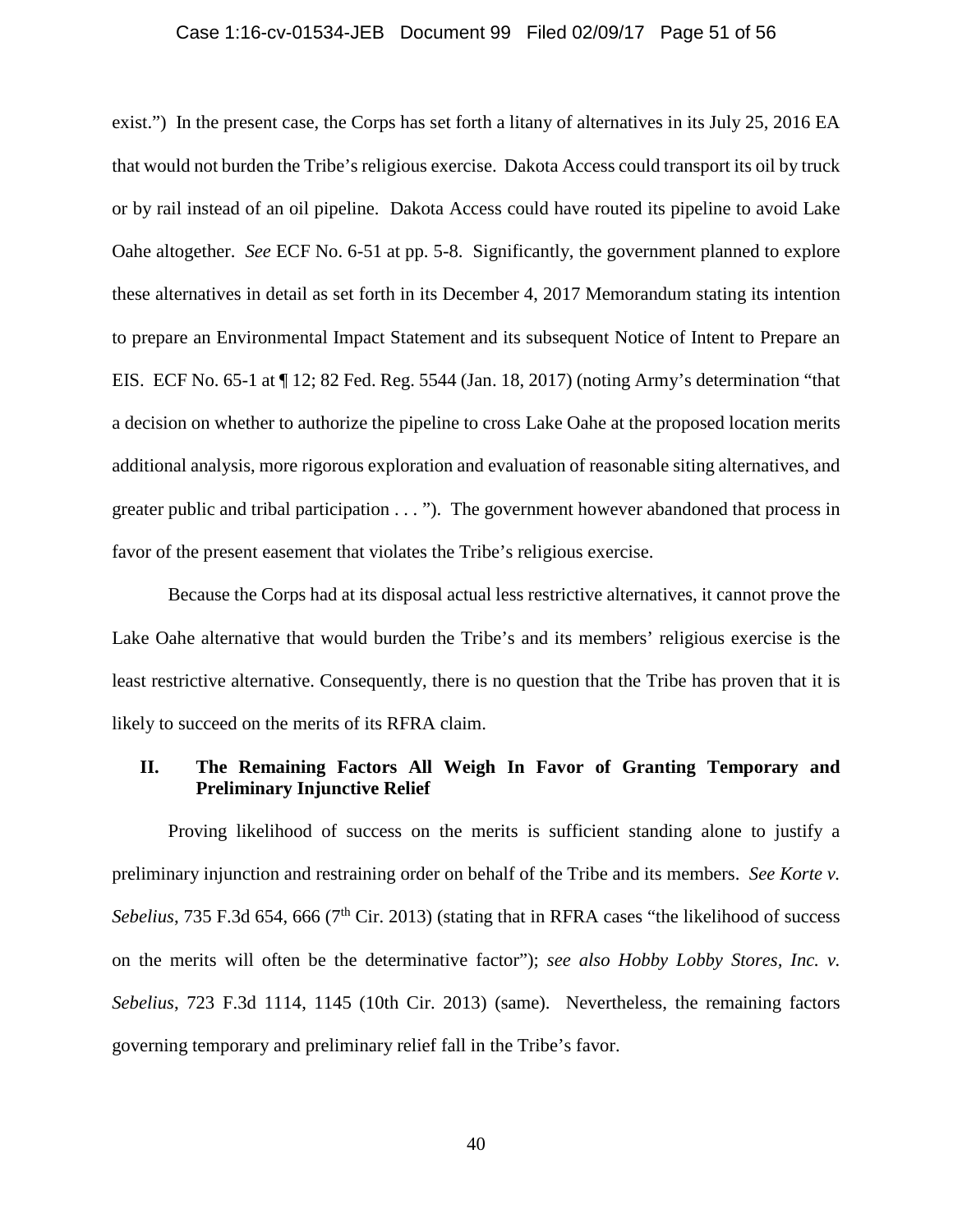# **A. The Cheyenne River Sioux Tribe will suffer irreparable harm absent injunctive relief**

The Corps is the Tribe's trustee, bound by an obligation of the highest responsibility to protect the Tribe's interest in the waters of Lake Oahe, and yet it has authorized Dakota Access to construct and operate an oil pipeline under its sacred waters that will render those waters unsuitable for use in their holy sacraments. In its more than 200 yearlong history of interaction with the Lakota people, the United States has acted over and over again to snuff out the spark of the Lakota religion. In its insatiable greed for the Lakota land, the United States has stolen Lakota sacred sites like the Black Hills and restricted the Tribe's access to natural resources. The United States has implemented explicit policies intended to destroy Lakota religion, stealing Lakota children and giving them to Christian missionaries and criminalizing religious practice. Over the past 40 years the Tribe and its members have begun to revitalize their religion and practice it proudly in the light of day. After all this, the Lakota people are once again facing an existential threat to their religion—the Dakota Access Pipeline, which, if allowed to desecrate the Tribe's sacred waters, will steal from them once and for all the sacred faith that war, genocide, theft, and poverty has not been able to extinguish throughout this centuries-long struggle. Standing alone, this constitutes plain irreparable harm.

But also, this injury to the Tribe and its members violates their constitutional and civil rights as codified in RFRA. In this Circuit it is clear that "the loss of constitutional freedoms, '*for even minimal periods of time, unquestionably constitutes irreparable injury*.'" *Mills v. Dist. of Columbia*, 517 F.3d 1304, 1312 (D.C. Cir. 2009) (quoting *Elrod v. Burns*, 427 U.S. 347, 372 (1976)) (emphasis added); s*ee also Rigdon v. Perry*, 962 F. Supp. 150 (D. D.C. 1997) (violation of First Amendment religious expression rights constituted irreparable injury); *Simms v. Dist. of Columbia*, 872 F. Supp. 2d 90, 104 D. D.C. 2012) (violation of Fifth Amendment rights constitutes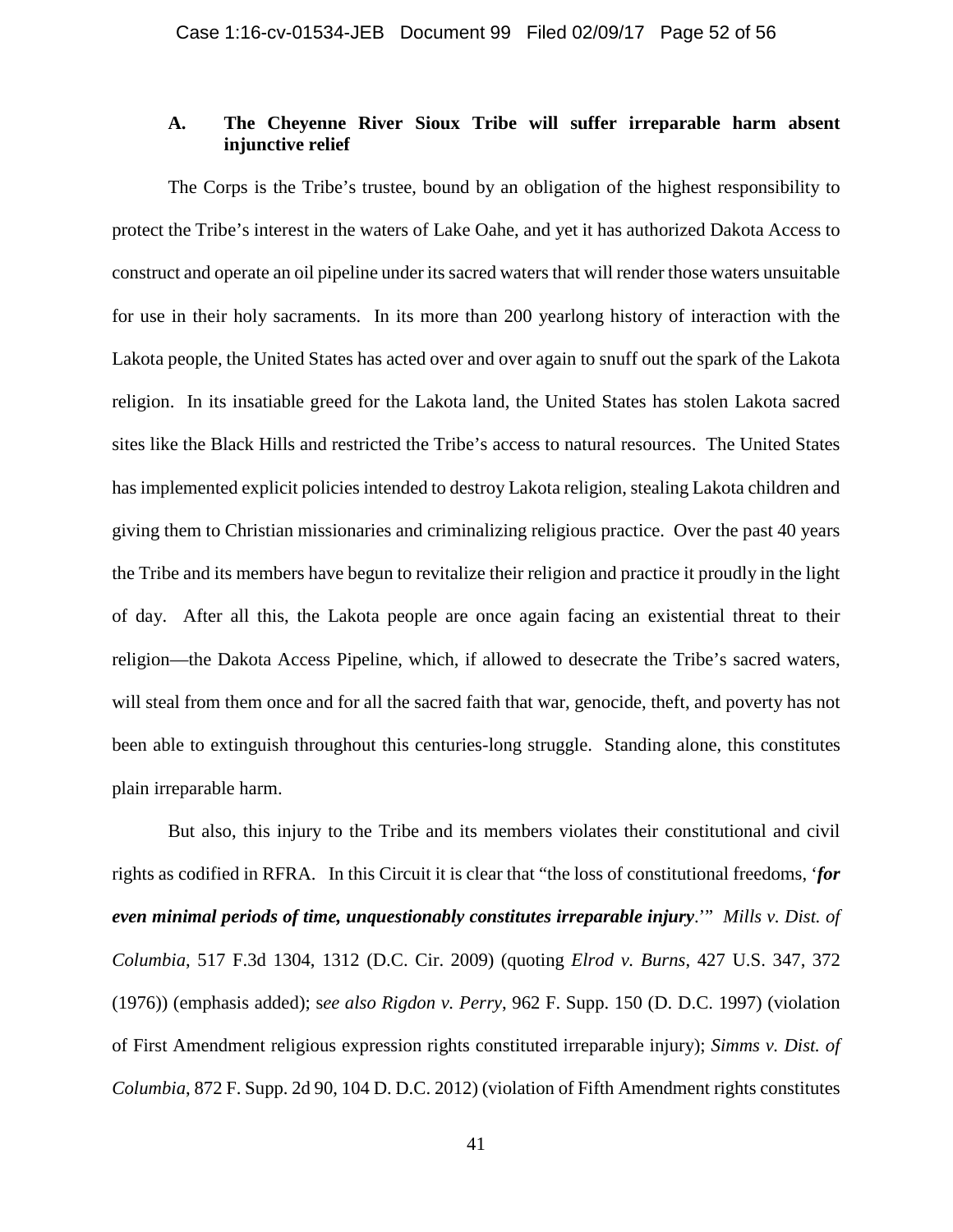## Case 1:16-cv-01534-JEB Document 99 Filed 02/09/17 Page 53 of 56

irreparable harm); *Korte*, 735 F.3d at 666 (the loss of RFRA-protected freedoms "constitutes irreparable harm"); *cf. Chaplaincy of Full Gospel Churches v. England*, 454 F.3d 290, 303 (D.C. Cir. 2006) ("[W]here a movant alleges a violation of the Establishment Clause, this is sufficient, without more, to satisfy the irreparable harm prong for purposes of the preliminary injunction determination.")

Further, to find irreparable harm under RFRA, a threatened harmful action is sufficient. In *O Centro*, the Supreme Court upheld a grant of preliminary injunction against the government to prevent enforcement of a drug law that violated a small sect's religious exercise. 546 U.S. 418. The facts in front of the trial court were not that of an actual prosecution, but a mere threat of prosecution. The trial court found that "[a]lthough the United States has not filed any criminal charges . . . the government has threatened prosecution." *O Centro Espirita Beneficient Uniao Do Vegetal v. Ashcroft*, 282 F. Supp. 2d 1236, 1240 (D. N.M. 2002). As in *O Centro*, the matter before the Court poses a clear threat to the Tribe's and its member's free exercise of religion. The government has granted the easement and Dakota Access has begun to drill. This Court cannot wait until the harm begins to issue equitable relief. When the free exercise of religion is at stake, a threat certain to that right is enough to constitute irreparable harm.

## **B. The Balance of Harms Weighs in the Cheyenne River Sioux Tribe's Favor**

The United States Army Corps of Engineers will suffer no injury from a temporary restraining order or a preliminary injunction. Indeed, between September 9, 2017 and January 24, 2017, the Corps affirmatively supported the indefinite suspension of the granting of the easement and even committed itself on December 4, 2016 to preparing in full an Environmental Impact Statement, a process that takes an agency at least 360 days. *E.g.*, *Jamul,* 837 F.3d at 965. Although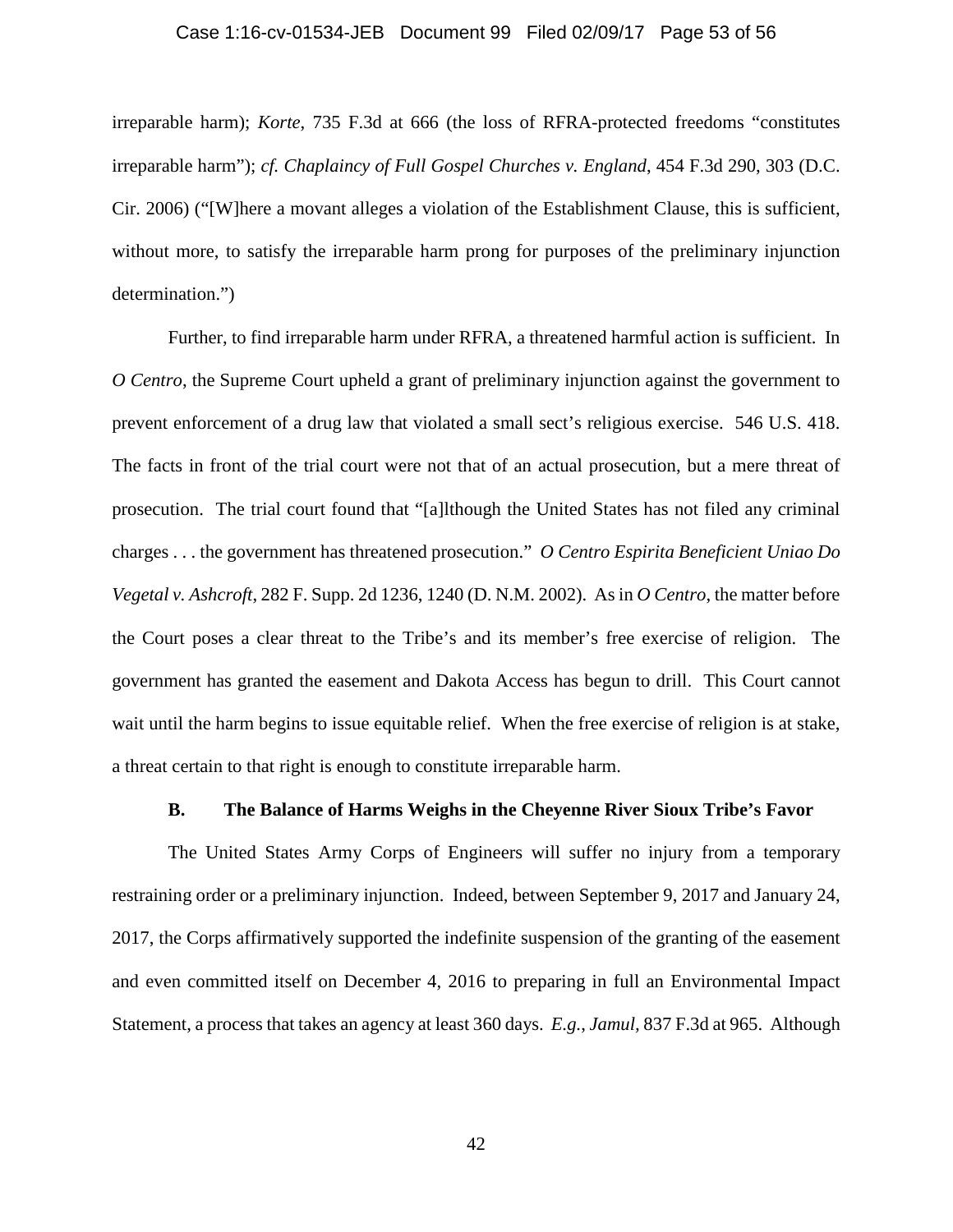## Case 1:16-cv-01534-JEB Document 99 Filed 02/09/17 Page 54 of 56

Dakota Access has repeatedly, but inconsistently,<sup>14</sup> complained of economic harms arising from delay in this case, the Cheyenne River Sioux Tribe has demonstrated that it will suffer irreparable harm if Dakota Access constructs and operates its crude oil pipeline under the waters of Lake Oahe. It is well settled that mere economic harm is not itself an irreparable harm, and thus plainly cannot outweigh an irreparable harm in this calculus. *See, e.g., Wis. Gas Co. v. F.E.R.C.*, 758 F.2d 669, 674 (D.C. Cir. 1985).

Further it is significant that the Tribe and its members do not request relief that prohibits Dakota Access from having a crude oil pipeline that carries oil from North Dakota to Illinois; rather the Tribe only argues that the siting of this pipeline through the sacred waters of Lake Oahe must be enjoined. If the oil company wishes to reroute its pipeline away from the Tribe's sacred waters, an alternative that the Corps recommended in both its December 4, 2016 Memorandum stating its intent to prepare an EIS for this pipeline and its Notice of Intent to prepare EIS. ECF No. 65-1 at ¶ 12; 82 Fed. Reg. 5544 (Jan. 18, 2017). Likewise, the Tribe and its members do not request relief that would prohibit all pipelines crossing through its territories or its sacred waters. Indeed the Tribe has tolerated the construction and operation of natural gas pipelines under Lake Oahe because these natural gas pipelines are not the Black Snake of Lakota prophecy and do not burden Tribal religious practice.

Finally, where there is a strong likelihood of success on the merits, "the balance of harms 'normally favors granting preliminary injunctive relief' because 'injunctions protecting First

<sup>&</sup>lt;sup>14</sup> Dakota Access has repeatedly advised the Court that the failure to have the project in operation by January 1, 2017, would threaten the viability of the project. ECF No. 22-1 at ¶ 79. Yet, Dakota Access spokespeople have publicly repudiated those statements and denied that delay of the pipeline would cause economic harm to the company. ECF No. 78-5 at pp. 42.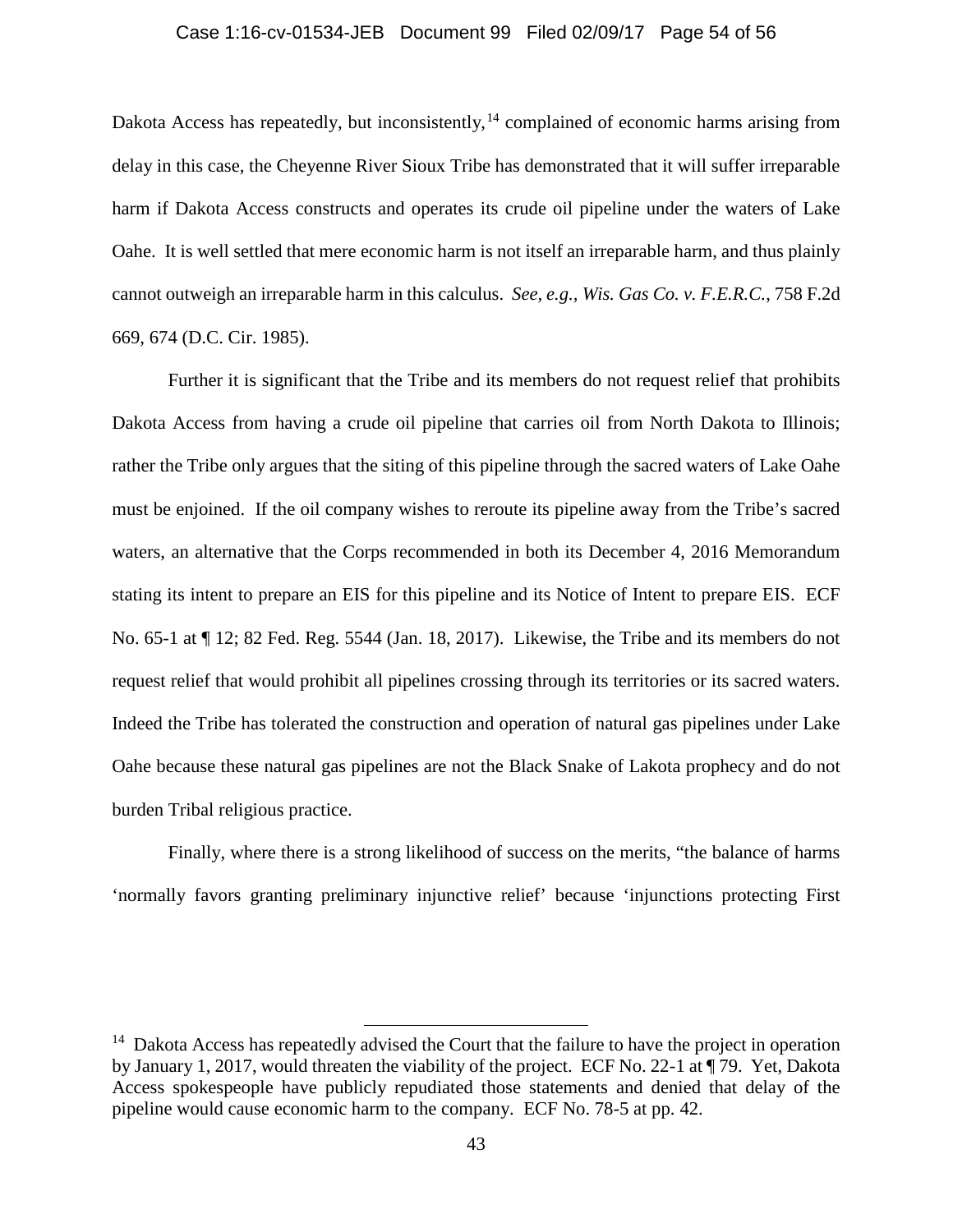## Case 1:16-cv-01534-JEB Document 99 Filed 02/09/17 Page 55 of 56

Amendment freedoms are always in the public interest.'" *Korte*, 735 F.3d at 666 (quoting *ACLU of Ill. v. Alvarez*, 679 F.3d 583, 590 (7th Cir. 2012)).

# **C. The Public Interest Favors Granting an Injunction**

As demonstrated by the overwhelming support that the Cheyenne River Sioux Tribe and the Standing Rock Sioux Tribe have received from every day private citizens across the world, environmental and social justice nonprofits, legal advocacy organizations, <sup>15</sup> members of Congress, the Environmental Protection Agency, the Department of Interior, and American Council on Historic Preservation (Ducheneaux Decl. Exs. B - E), and the Army Corps itself (ECF 65-1), there can be no doubt that the public interest favors granting the instant injunction. Moreover, "there is undoubtedly also a public interest in ensuring that the rights secured under ... . RFRA are protected." *Tyndale*, 904 F. Supp. 2d at 130. Indeed, "it is always in the public interest to prevent the violation of a party's constitutional rights." *Hobby Lobby*, 723 F. 3d at 1147; *O Centro Espiriat Benficienta Uniao do Vegetal v. Ashcroft*, 389 F.3d 973, 1010 (10th Cir. 2004) (en banc), *aff'd* 546 U.S. 418 (2006) ("There is a strong public interest in the free exercise of religion.")).

 <sup>15</sup> *Stop the Bakken Pipeline*, Sierra Club, Iowa Chapter (2017), http://www.sierraclub.org/iowa/stop-bakken-pipeline (last visited Feb. 8, 2017) (Iowa farmers oppose pipeline); Jack Healy, *North Dakota Oil Pipeline Battle: Who's Fighting and Why*, New York Times (Aug. 26, 2016), *available at* https://www.nytimes.com/2016/11/02/us/north-dakotaoil-pipeline-battle-whos-fighting-and-why.html? r=1; Brian Roewe, *Faith groups express Dakota Access Pipeline opposition to Obama*, National Catholic Reporter (Nov. 18, 2016), https://www.ncronline.org/blogs/eco-catholic/faith-groups-express-dakota-access-pipelineopposition-obama (religious leaders oppose pipeline); Kiah Collier, *Opposition to Dakota Access pipeline boils over in Austin*, The Texas Tribune (Nov. 15, 2016), *available at* https://www.texastribune.org/2016/11/15/opposition-dakota-access-pipeline-boils-over/ (Texans march against pipeline); Derrick Broze, *19 Members of Congress Call On Obama to Halt Dakota Access Pipeline*, MintPress News (Oct. 5, 2016), http://www.mintpressnews.com/19-members-ofcongress-call-of-obama-to-halt-dakota-access-pipeline/221152/ (19 members of Congress oppose pipeline).